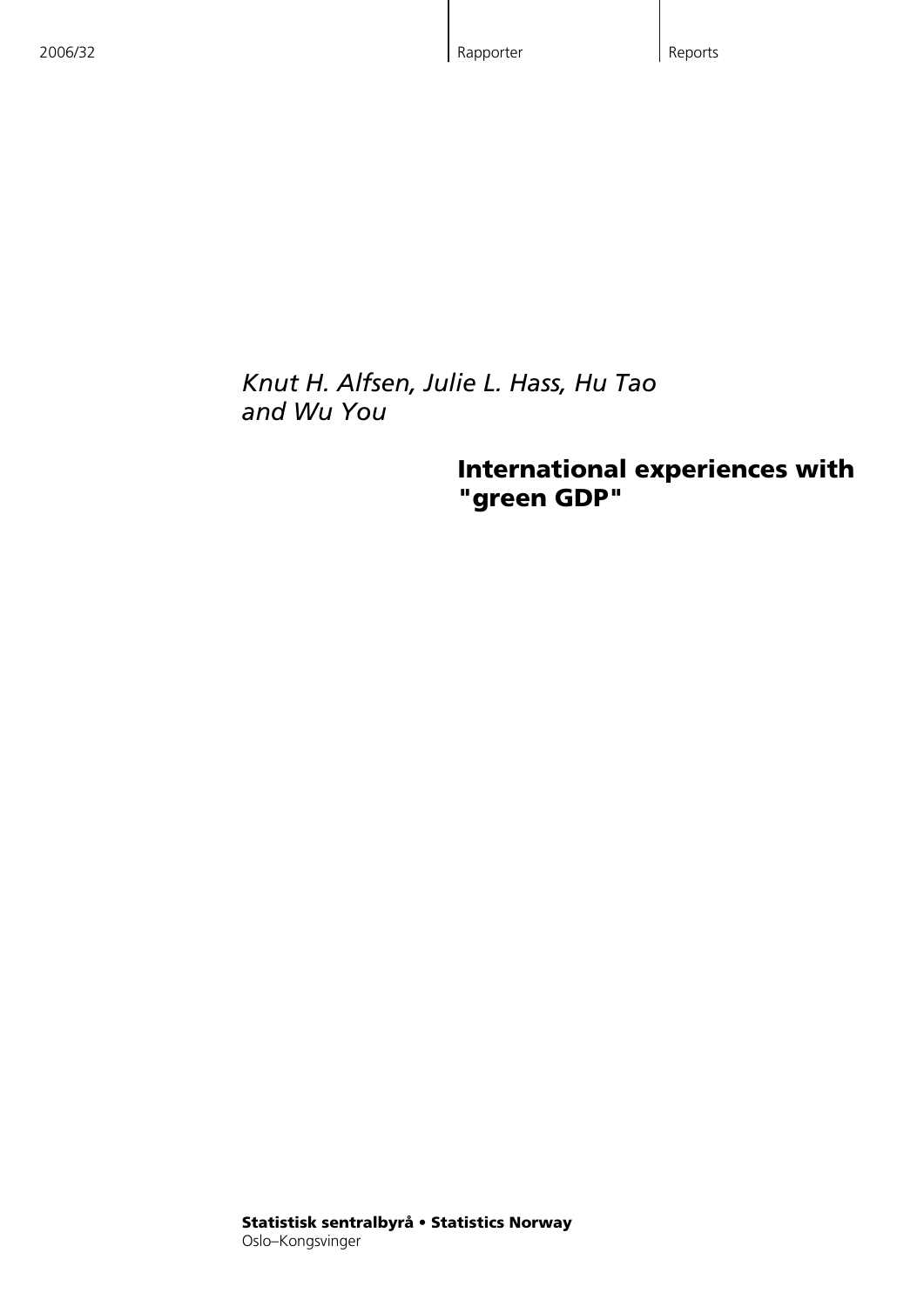| Rapporter      | I denne serien publiseres statistiske analyser, metode- og modellbeskrivelser fra de<br>enkelte forsknings- og statistikkområder. Også resultater av ulike enkeltunder-<br>søkelser publiseres her, oftest med utfyllende kommentarer og analyser. |
|----------------|----------------------------------------------------------------------------------------------------------------------------------------------------------------------------------------------------------------------------------------------------|
| <b>Reports</b> | This series contains statistical analyses and method and model descriptions from the<br>various research and statistics areas. Results of various single surveys are also pub-<br>lished here, usually with supplementary comments and analyses.   |

© Statistics Norway, October 2006 When using material from this publication, please give Statistics Norway as your source.

ISBN 82-537-7064-2 Trykt versjon ISBN 82-537-7065-0 Elektronisk versjon ISSN 0806-2056

**Emnegruppe**

01.06.30 Miljøregnskap

Design: Enzo Finger Design Trykk: Statistisk sentralbyrå/24

| Standardtegn i tabeller       | <b>Symbols in tables</b>                        | Symbol  |
|-------------------------------|-------------------------------------------------|---------|
| Tall kan ikke forekomme       | Category not applicable                         |         |
| Oppgave mangler               | Data not available                              |         |
| Oppgave mangler foreløpig     | Data not yet available                          |         |
| Tall kan ikke offentliggjøres | Not for publication                             |         |
| Null                          | Nil                                             |         |
| Mindre enn 0,5                | Less than 0.5 of unit                           |         |
| av den brukte enheten         | employed                                        | O       |
| Mindre enn 0,05               | Less than 0.05 of unit                          |         |
| av den brukte enheten         | employed                                        | 0,0     |
| Foreløpig tall                | Provisional or preliminary figure               | $\star$ |
| Brudd i den loddrette serien  | Break in the homogeneity of a vertical series   |         |
| Brudd i den vannrette serien  | Break in the homogeneity of a horizontal series |         |
| Desimalskilletegn             | Decimal punctuation mark                        |         |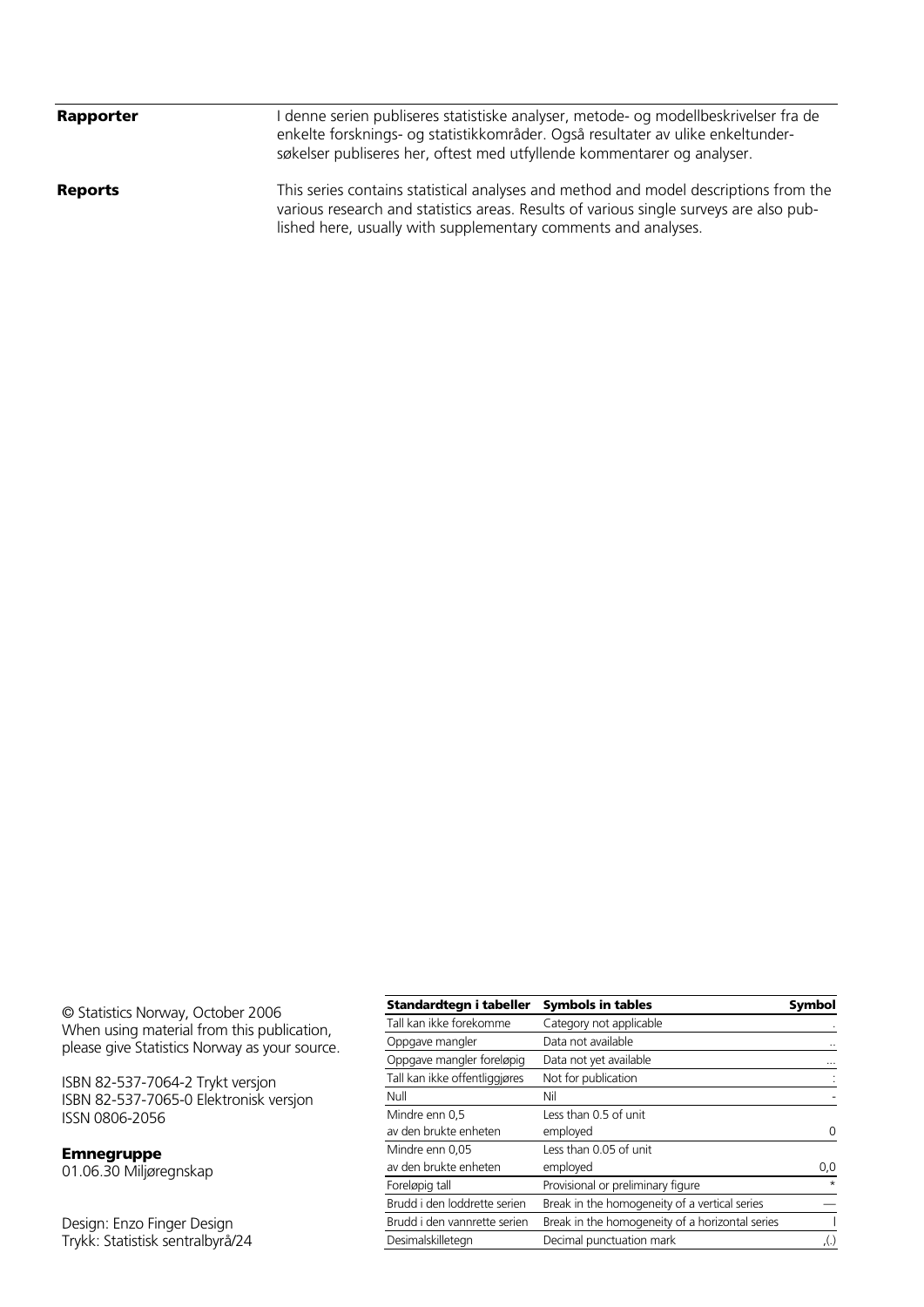# **Abstract**

# *Knut H. Alfsen, Julie L. Hass, Hu Tao and Wu You*

# **International experiences with "green GDP"**

# **Reports 2006/32 • Statistics Norway 2006**

There are currently debates in many countries on whether or not to adjust or correct the measure of gross domestic product (GDP) for deterioration of the state of the environment and depletion of natural resources. The surge in interest for developing such a "green GDP" can perhaps be traced back to the World Commission on Economy and Development's report "Our common future" (WCED, 1987) and the follow-up conference in Rio de Janeiro in 1992, (UNCED). Also the process of revising the system of national accounts (SNA) and the emergence of a "blue book" on System for Economic and Environmental Accounting (SEEA) (UN, 2003) have played an important role in motivating these debates.

This report is an effort to summarise international experiences and current status with regard to the development of a "green GDP". The context is an ongoing debate in China on how to measure performance at the national and local level in a way that not only gives incentives for economic development, but also take due notice and care of the impact on the environment and the natural resources of the unprecedented economic development taking place in parts of China.

The report is a joint product from three institutions: The National Bureau of Statistics of China (NBS), the State Environmental Protection Administration of China (SEPA) and Statistics Norway, and has been made possible by financial support from the Royal Norwegian Embassy in Beijing. During a six month period, the institutions have developed their respective parts of this report, with Statistics Norway being responsible for chapters 1-4 describing some background, Norwegian and international experiences and status with regard to green accounting and the development of a "green GDP", NBS being responsible for chapter 5 on experiences in China, and SEPA being responsible for chapter 6 on Policy recommendations. NBS and SEPA jointly hosted a successful international seminar on green accounting and green GDP followed by a two-day training course on SEEA in Beijing in February 2006.

The main conclusion of the report is that the notion of green GDP as a single, corrected measure of the value added in an economy, while attractive as a theoretical concept, is too complex and uncertain in practice to be able to guide policy making. International experience indicates instead that natural resource and environmental accounting along the lines of the SEEA is the norm and represents best practice today.

This still leaves the question unanswered: How do you construct performance measures at the local, regional and national level that encourage economic development, while at the same time takes due account of natural resource and environmental degradation? Tentative answers from Norway and some other countries points to sustainable development indicators (SDI) based on the concept of comprehensive national wealth as a possible solution. An indicator set for sustainable development should ideally reflect the status and development over time of the total resource base of the economy, encompassing real (produced) capital, natural and environmental resources as well as human capital. A small indicator set (less than e.g. 20 indicators) should be developed both at regional as well as the national level. Time series of such indicators should show how the resource base is managed, i.e. whether short-term economic gains are had at the expense of the human, natural resource or environmental capital of the region.

**Acknowledgement:** Funding for this project and report was provided by the Royal Norwegian Embassy in Beijing.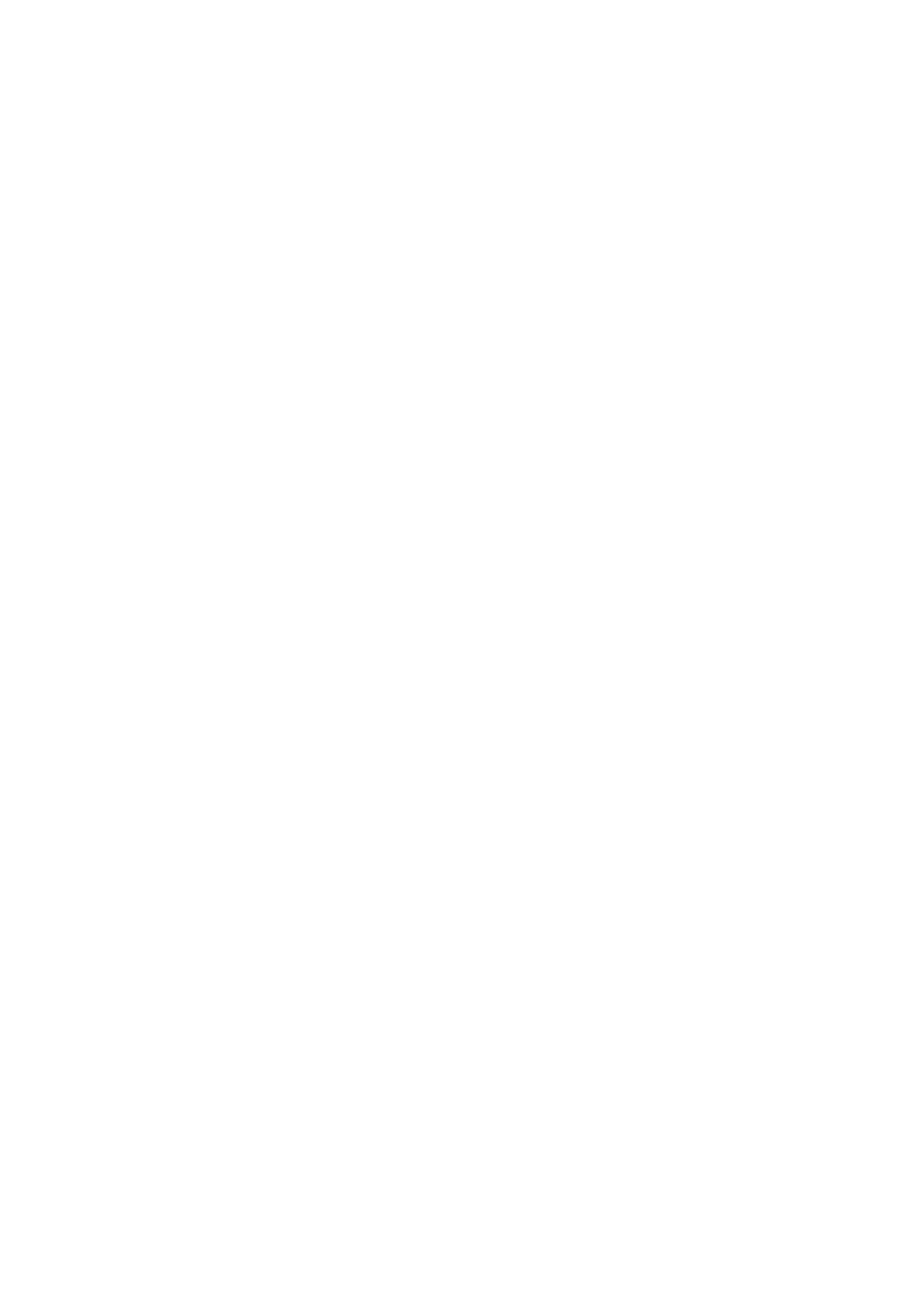# **Contents**

| 1    |                                                                                                 |  |
|------|-------------------------------------------------------------------------------------------------|--|
| 2.   |                                                                                                 |  |
| 3.   |                                                                                                 |  |
| 3.1. |                                                                                                 |  |
| 3.2. |                                                                                                 |  |
| 3.3. |                                                                                                 |  |
| 3.4. |                                                                                                 |  |
| 3.5. | From natural resource accounting to indicators for sustainable development. "Our Common Future" |  |
| 3.6. |                                                                                                 |  |
| 3.7. |                                                                                                 |  |
| 3.8. |                                                                                                 |  |
| 3.9. |                                                                                                 |  |
| 4.   |                                                                                                 |  |
| 4.1. |                                                                                                 |  |
| 4.2. | Historical background of the Systems of Environmental and Economic Accounting (SEEA)19          |  |
| 4.3. |                                                                                                 |  |
| 4.4. |                                                                                                 |  |
| 4.5. |                                                                                                 |  |
| 4.6. |                                                                                                 |  |
| 4.7. |                                                                                                 |  |
| 5.   |                                                                                                 |  |
| 5.1. |                                                                                                 |  |
| 5.2. |                                                                                                 |  |
| 6.   |                                                                                                 |  |
| 6.1. |                                                                                                 |  |
| 6.2. |                                                                                                 |  |
| 6.3. |                                                                                                 |  |
| 6.4. |                                                                                                 |  |
| 6.4. |                                                                                                 |  |
|      |                                                                                                 |  |
|      |                                                                                                 |  |
|      |                                                                                                 |  |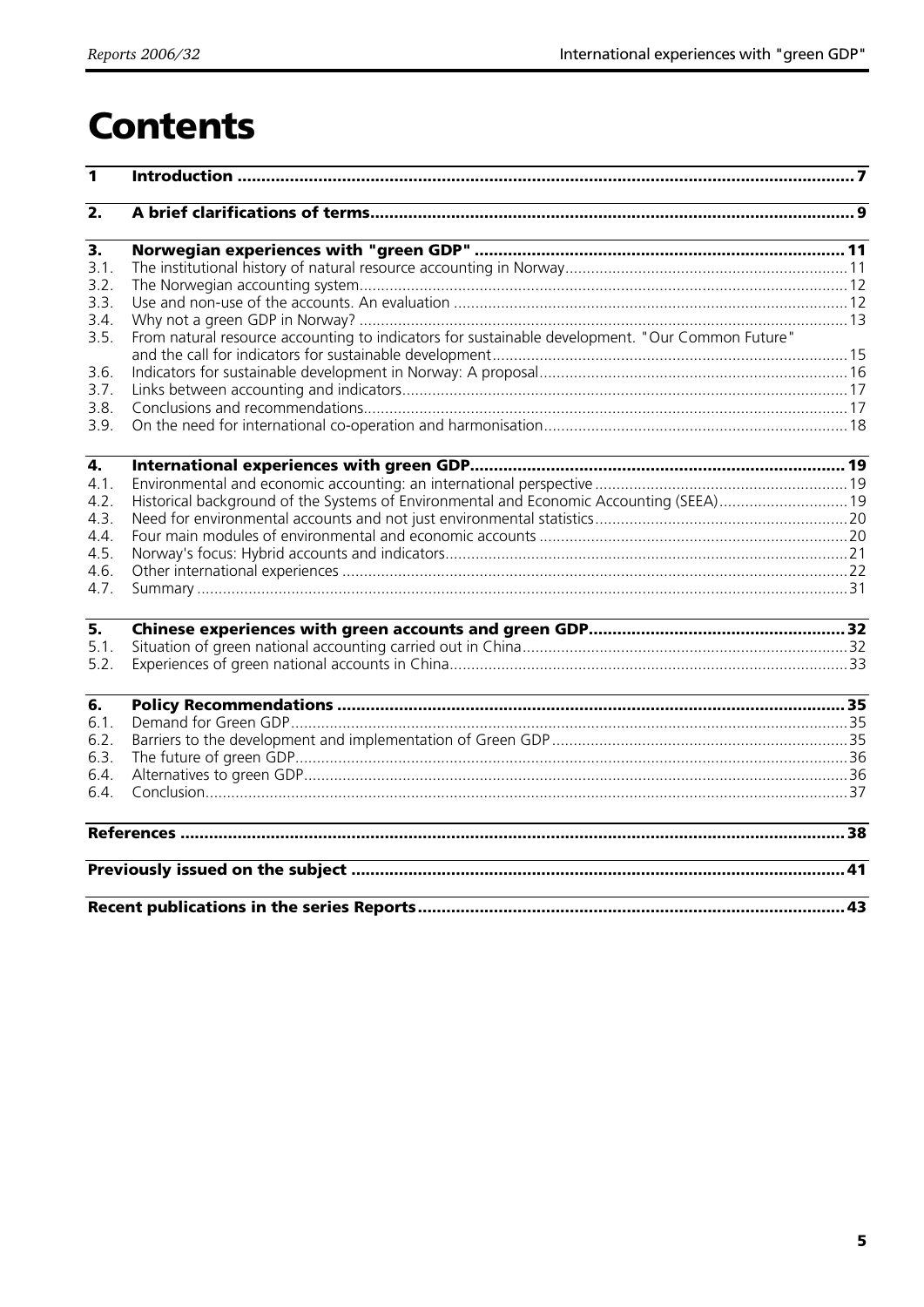# **Contents of Figures**

# **4. International experiences with green GDP**

| 4.2. Value added (constant basic prices), greenhouse gases and green house gases intensity. Norway excl. ocean |    |
|----------------------------------------------------------------------------------------------------------------|----|
|                                                                                                                |    |
| 4.3. Economic air emissions and GHG-intensity trends for mining and extraction of oil and gas. 1990-2002*.     |    |
|                                                                                                                | つつ |

4.4. Participation of natural resources, depreciations in the GDP, 1997-2002 average (in millions of current pesos)..28

# **Contents of Tables**

# **4. International experiences with green GDP**<br>Table 4.1. Australia's environmental assets - 30 June

Table 4.1. Australia's environmental assets - 30 June (billion Australian dollars) ...................................................23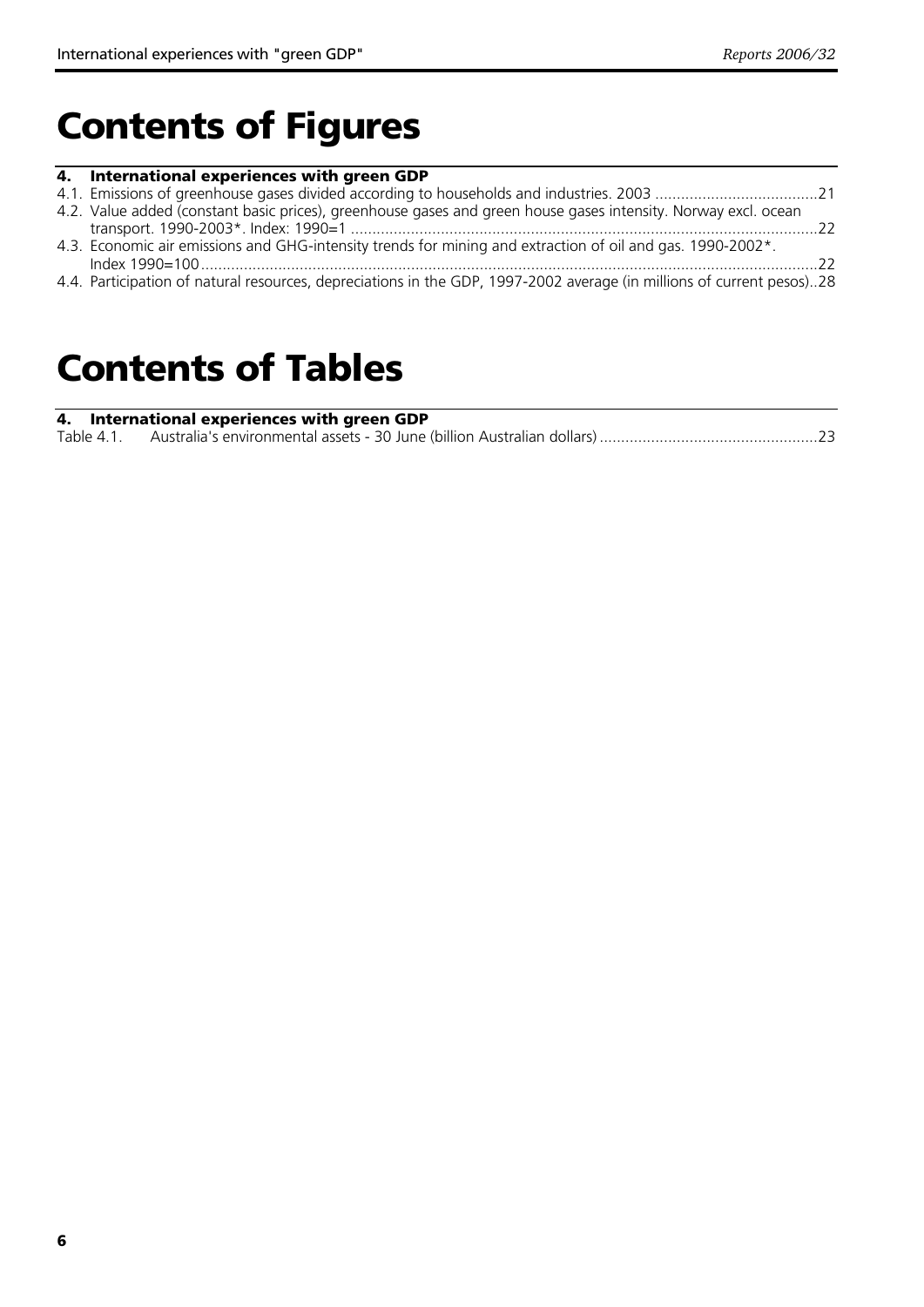# **1 Introduction**

*"Therefore, those of us who have authored and promulgated our own approaches should be careful with our missionary zeal. What we are doing may be the correct course in the countries for which we have gained our experience. They may be totally inappropriate elsewhere."*  (H. Peskin, 1996, 1999)

Currently there is a great deal of activity in many countries to establish "green national accounts" of various kinds. The surge in interest for this endeavour can be traced back some thirty years to the UN conference on the Human Environment, which took place in Stockholm in 1972. At this conference, environmental issues were, perhaps for the first time, brought to the forefront at the international policy scene. The event was followed by the World Commission on Economy and Development's report "Our common future" (WCED, 1987) 15 years later, and a further follow-up United Nation Conference on Environment and Development in Rio de Janeiro in 1992, (UNCED).

These events, driven by a growing recognition of the economic and ecological importance of a proper management of the natural resources and the environment, have led to a number of initiatives to establish "green national accounts" and various indicators based on the accounts to complement and correct more traditional measures of economic growth and development. Norway started development of natural resources and environmental accounts already in the 1970s, and was thus one of the early movers in the efforts to establish "greener accounts" at the national level. Over time, an international process of revising the system of national accounts (SNA) (Commission of the European Communities, et al., 1993), led by the so called London group (a forum for statistical agencies in the OECD countries), has resulted in the development of a handbook on Integrated environmental and economic accounting, first in draft form in 1993, and then as a final version in 2003 (United Nations, 2003). The handbook goes under the acronym SEEA, meaning System for Economic and Environmental Accounting. SEEA has played an important role in promoting "greener" accounts in several other countries. At the same time there has been parallel movements trying to develop environmental indicators and indicators for sustainable development. The aim again has been to provide timely signals to secure that environmental and other concerns are properly taken into account when development policies are formulated and management strategies decided. Nevertheless, more than thirty years with natural resource accounting and experiments with green accounting and indicators like green GDP, we still do not see any form of international consensus, and has little empirical evidence for their usefulness in formulating practical policies. Why is this? And what recommendations can be given based on national and international experiences with green accounts and green GDP?

Given the cost of establishing even rudimentary green accounts, it may be worthwhile to spend some time thinking about why we need these accounts and indicators, and in what form they are likely to be most useful. To this end the Norwegian Embassy in Beijing has provided support for writing this report, which will summarise Norwegian and international experiences with green accounting and the development of indicators for sustainable development over the last 20-30 years and try to extract some lessons and policy advice from our experiences. The report is the result of a joint effort by the National Bureau of Statistics of China (NBS), the State Environmental Protection Administration of China (SEPA) and Statistics Norway.

Although one should recognize the warning from Peskin (a veteran in this field) quoted above, and despite the fact that Norway is a small and peripherally placed country with its own particular resource and environmental concerns, it is our belief that the lessons presented here are of more general interest and applicability.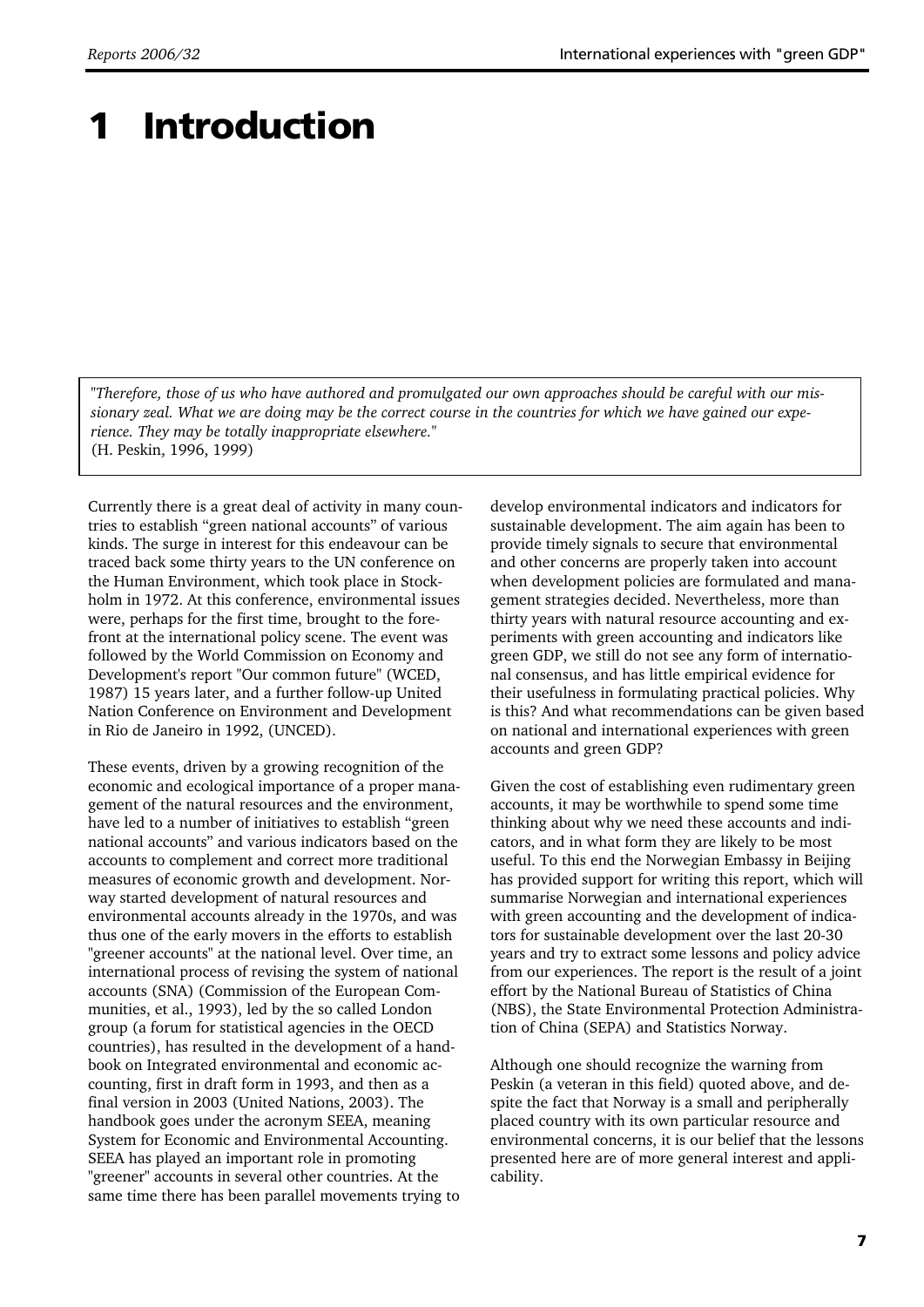The report is organized as follows. Chapter 2 briefly mention and discusses some terms often associated with the concept of "green GDP", greening the accounts, environmental statistics, natural resource accounts, indicators for sustainable development, index for sustainable development, etc. Chapter 3 goes on to describe and discuss Norwegian experiences with "green GDP". Chapter 4 reports on international experiences with green GDP and summarises recommendations from international organisations including SEEA and a selected number of country experiences. A discussion is provided of why "green GDP" is not commonly used in other countries. In chapter 5 the Chinese experiences with green accounts and green GDP is summarised. This includes national as well as regional experiments and experiences with natural resource accounting, environmental statistics, and environmental indices. Barriers, problems and challenges for the future, including the role of international collaboration are described. Chapter 6 then goes on to synthesise this into policy recommendations for China. Alternatives to the use of "green GDP" are discussed, such as environmental labelling, green accounting (NAMEA), indicators of sustainable development, index of sustainable development, analytical studies of environmental costs, and state of the environment reporting. Conclusions and a summary of the main recommendations are given. Suggestions for further work are also outlined.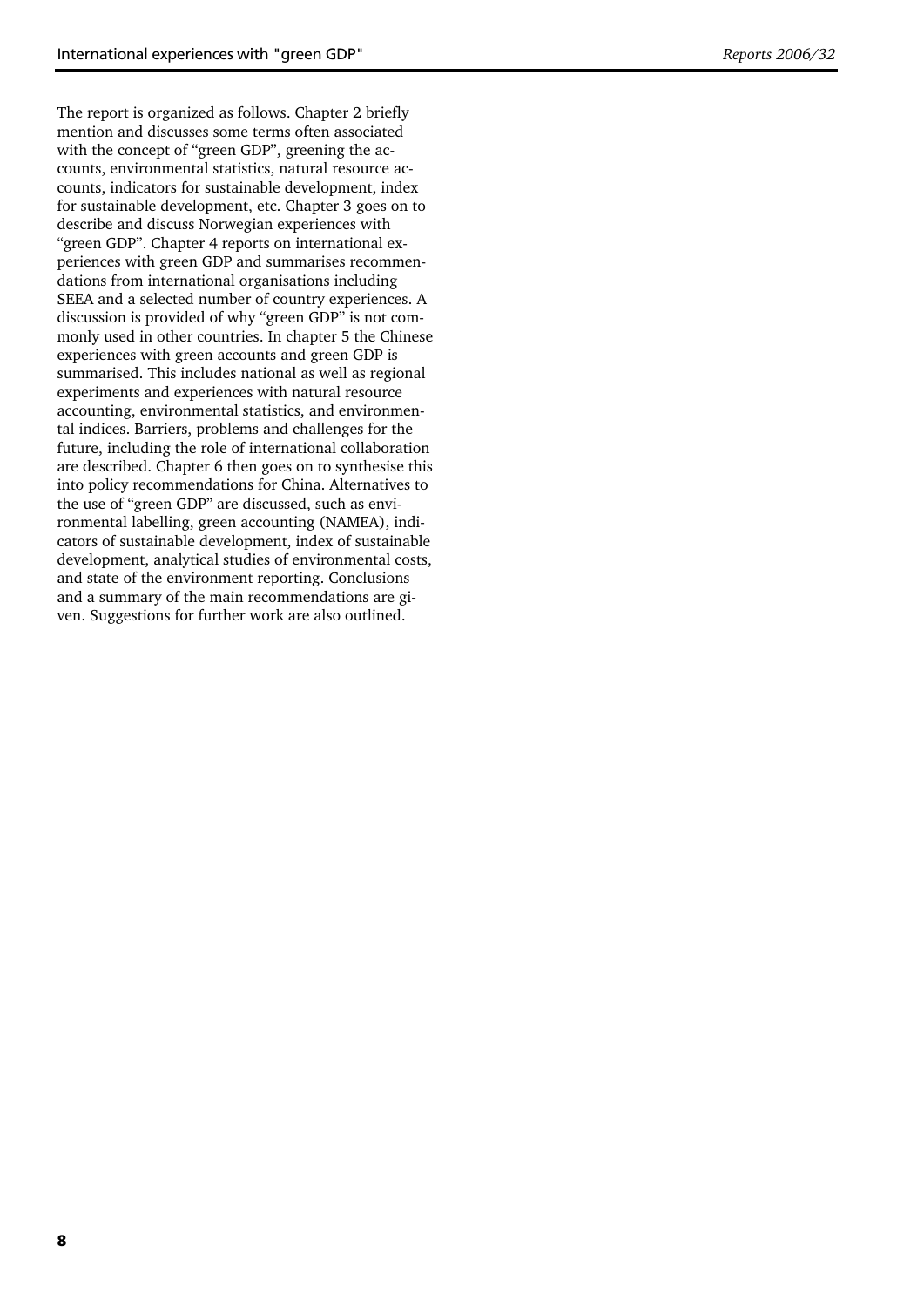# **2. A brief clarifications of terms**

GDP, or gross domestic product, is a national accounting term designating the domestic economic output measured in value terms minus costs associated with input of goods and services. Thus, GDP is measuring the value added of production and rents to owners of natural resources, values that are available for payment of use of capital and labour.

"Green GDP" on the other hand, is a term much used, but only seldom precisely defined. Most commonly, and perhaps most correctly, it has been used to designate a "corrected" GDP number, or sometimes a "corrected" GDP growth rate, where the correction seeks to take into account the depletion of non-renewable resources, as well as various damages to the environment due to pollution to air, water and soil, and also sometimes loss of ecosystem services as a consequence of pollution from economic activities. To find the true net benefits of economic activities, these activities should obviously be corrected for *all* costs that are associated with the economic activities. Hence, these costs should be deducted from the traditional GDP to obtain a greener GDP.

Unfortunately, and as will be discussed later in this report, there are uncertainties of both precisely which cost items to deduct from GDP and also of how to value those items. This tends to make the green GDP figure ill defined, and it will generally be difficult to ascertain what types of corrections are included and which methodologies that have been used in obtaining a specific green GDP number. Thus, as we will argue in this report, green GDP is an attractive concept from a theoretical point of view, but quite difficult, and perhaps impossible to handle in practise.

There are, however, also other interpretations of green GDP in use. Some go in the direction of providing sustainable development indicators (SDI). In this interpretation, green GDP denotes a set of indicators that should give a better signal than uncorrected GDP alone of whether the development is sustainable or not. In some cases the indicator set is based on a so-called national wealth approach, where the status of the real, financial, natural resource, environmental and human

capital is measured by a set of indicators often given in physical units. In this way the problem of quantifying and aggregating the value of the different wealth components are eased, but at the cost of not ending up with a single number. Rather the indicator set in total is meant to reflect important dimensions of the total national wealth. A time series of the indicators may then indicate whether this national wealth is growing or not. If total national wealth is growing, the green GDP is positive and the development can be said to be sustainable. Opposite, a declining total national wealth is a sign that the green GDP is negative and the development is unsustainable. However, as long as the various indicators are not aggregated to a single index (a difficult task), the development of the total national wealth will be open to subjective, and perhaps expert, judgements.

In contrast to the national wealth approach, there are also a large literature on indicators for sustainable development that mainly provide relatively large ad hoc sets of indicators. These are sometimes weighted together to form a single index similar to the green GDP index. A good summary of these and similar sets can be found in Hass et al. (2002), and a partial survey is provided in World Bank (2003). In this tradition the World Bank has developed and published an indicator called "genuine savings", where a country's net national product, the value created after subtraction of the maintenance of the capital stock, is adjusted for the use of non-renewable resources and depreciation of certain aspects of the environment. See Hamilton (2000).

Other indices that in various ways adjust net national product for loss of welfare related to environmental and social conditions are "The Genuine Progress Indicator" (Redefining Progress, 1999, 2001) and "Index of sustainable economic welfare" (Daly and Cobb 1989, Cobb and Cobb 1944). These are all very much based on earlier work by Mishan (Mishan, 1967) and Nordhaus and Tobin (Nordhaus and Tobin, 1972). "Environmental pressure index" (Jesinghaus, 1999), "Environmental sustainability index" (World Economic Forum 2002) and "Well-being of nations" (Prescott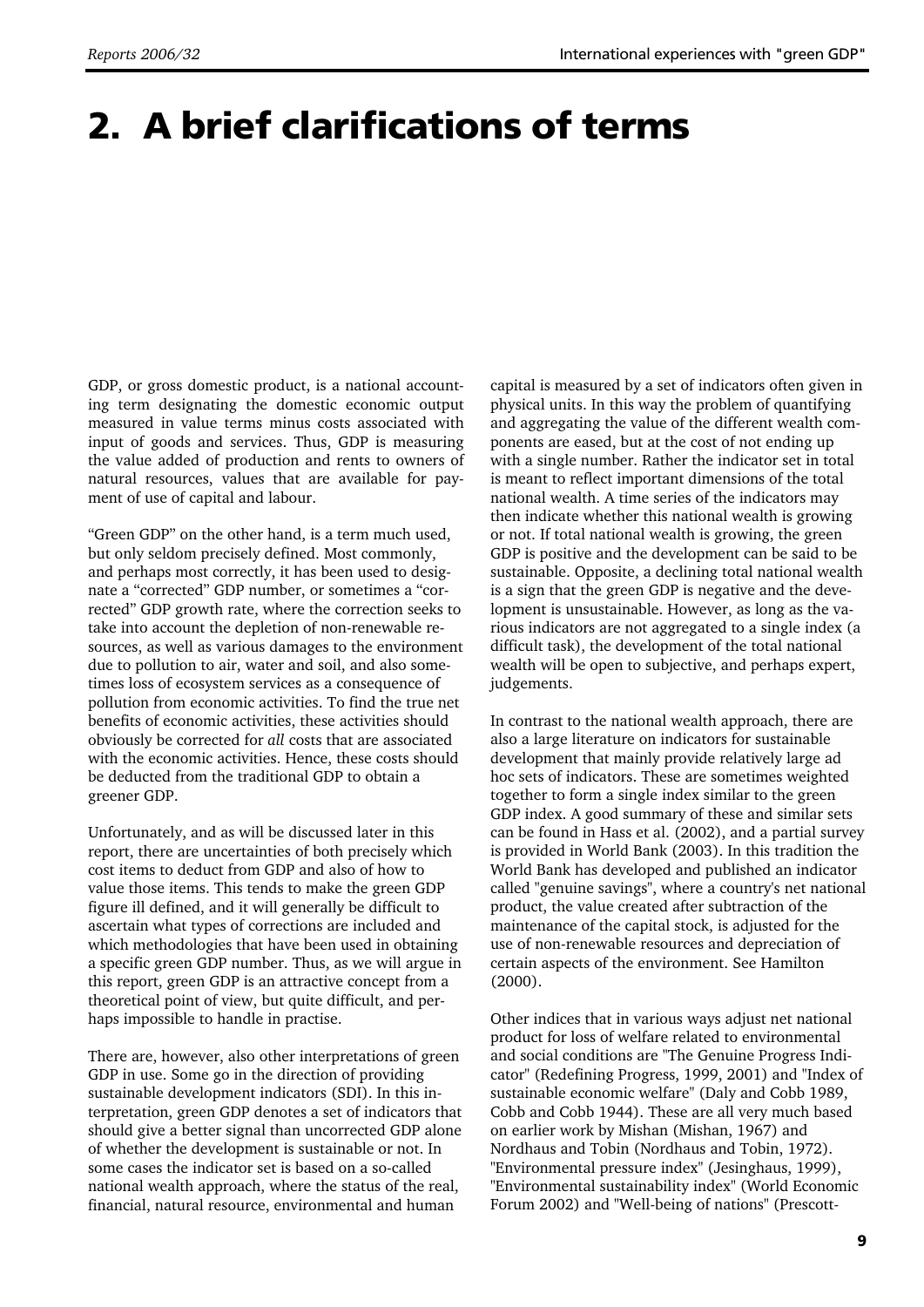Allen 2001) are still other approaches where a number of factors related to the environment and social conditions have been measured by separate indicators, and where an overall index is calculated using weights and by aggregating the various indicators. We argue that these are not indicators of sustainable development, but useful for guiding more detailed (usually shorter term) environmental and social polices.

Among mainly biophysically based indicators we find "Ecological footprint", published by the World Nature Fund (WWF) (Rees and Wackernagel 1994, WWF 2004), which measures the amount of productive land needed to supply the world with food and fibre, as well as energy in renewable form. "Living planet index", tries to summarise the development of biodiversity in terrestrial, marine and fresh water based ecosystems (WWF 2004). Such indicators may be useful to highlight important environmental aspects of sustainable development, but ignores (the interaction between) the economic and social pillars of sustainable development. We also draw attention to environmental efficiency indicators seeking to indicate a society's overall consumption of materials (Bringezu and Schütz 2001a,b, Eurostat 2001, 2002). These may be useful for environmental policies but say little about sustainable development. An overview of early efforts can be found in Alfsen et al. (1992) and Alfsen and Sæbø (1993).

Finally, some are using the label "green GDP" for the exercise or practice of greening the national accounts. This may take many forms, but typically starts by constructing natural resource accounts and environmental statistics measured in physical terms organised in a way that are congruent with the standard national accounts. These physical accounts and statistics may sometimes be supplemented by information about relevant prices, and further adjusted or "corrected" accounts (capital accounts as well as end use accounts) may be formed. Most prominently, the United Nation has published standards for the compilation of socalled satellite accounts to the national accounts called System for Environmental and Economic Accounts - SEEA (United Nations et al. 2003). In this tradition, the Netherlands at an early stage developed methods for grouping together economic- and environmentrelated variables in its so-called NAMEA-system (also called hybrid accounts in the SEEA). Work aimed at expanding and supplementing traditional national accounts also have long traditions in Norway through the development of national resource and environmental accounts from the end of the 1970s, see inter alia Alfsen et al. (1987) for a survey and evaluation.

All of these types of accounts involve large sets of numbers, and it is usually a demanding task to extract easily understandable and politically relevant information from the systems. This accounting approach therefore provides information more suitable as a basis for detailed (environmental) analysis than as core indicators of sustainable development.

In this report we will strictly reserve the term "green GDP" for a single index, which seeks to correct either GDP or net national product - NNP - for extraction of non-renewable natural resources, depletion of renewable resources and costs associated with environmental degradation and pollution damages. By natural resources and environmental accounting we will understand accounts kept in physical units and covering reserves, conversion and trade as well as end use according to a sectoral approach similar to that found in the national accounts. By green accounts we will understand the national accounts supplemented and extended by monetised versions of the natural resources and environmental accounts along the line of the NAMEA approach.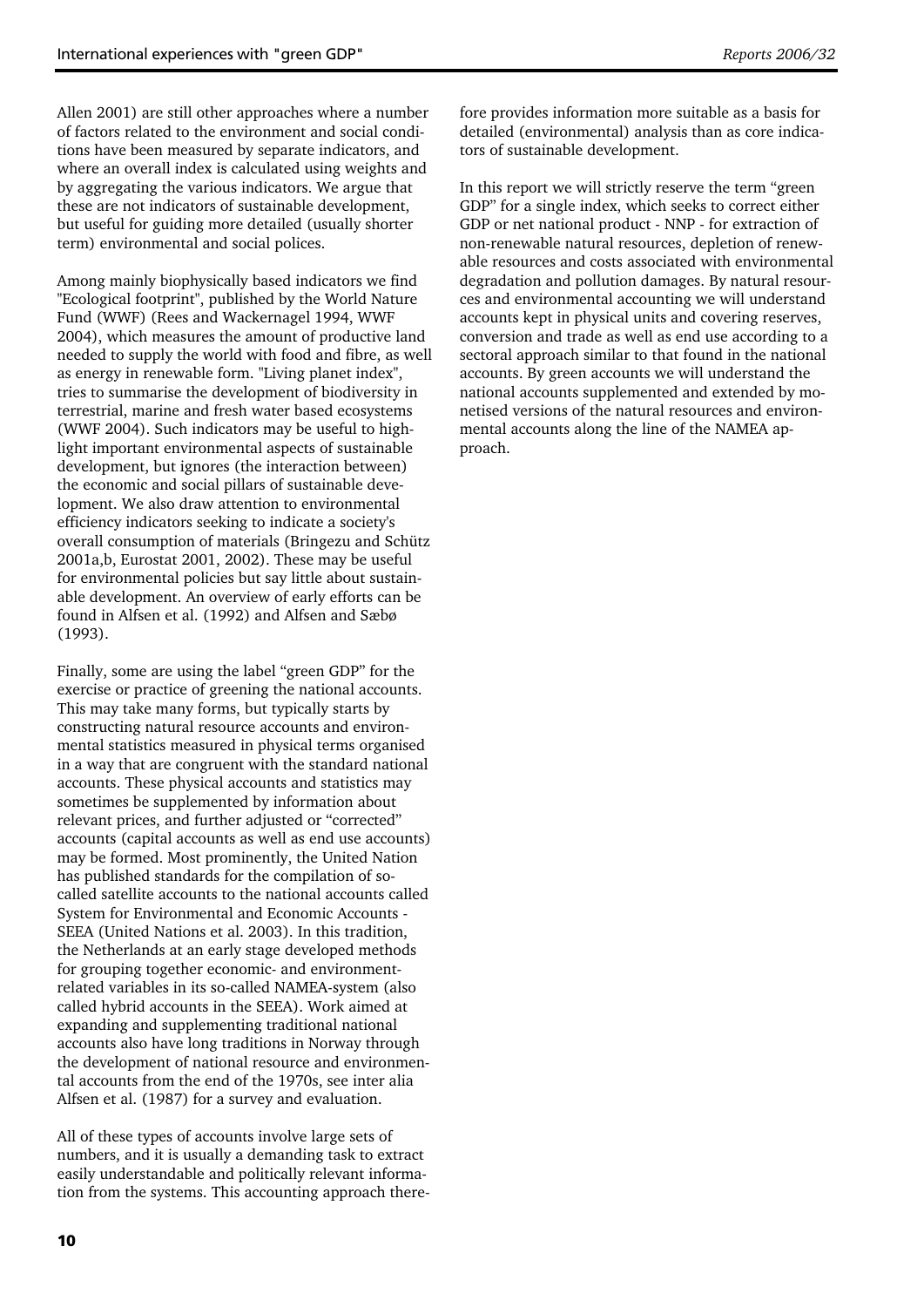# **3. Norwegian experiences with "green GDP"**

# **3.1. The institutional history of natural resource accounting in Norway**

Norway is among the fortunate countries that are richly endowed with natural and environmental resources. Historically, exploitation of forests and fish has been important sources of income. Around the beginning of the 20<sup>th</sup> century energy resources like hydro power and, more recently, petroleum resources have contributed significantly to the industrialization of Norway. It is worthwhile to note that most of Norway's natural resources are exploited for export purposes. Except for hydro power, only a minor share of the natural resources have been utilised in the domestic market. This is in sharp contrast to the situation in larger countries, where local natural resources more often meets the demand from the domestic markets. Being a sparsely populated country with only 4.6 million people distributed over 304 280  $km^2$  of land (resulting in only approximately 15 people per  $km<sup>2</sup>$ ) Norway is also well endowed with environmental resources like clean air and water and unspoiled nature.

After a period of rapid economic development following the Second World War, voices of concern were beginning to be heard on behalf of the environment in the late 1960s. Pollution levels in the air, water and soil became steadily more noticeable, and ever more of the inherited pristine environment succumbed to economic development and deteriorated. At the same time, several important books from Resources for the Future, together with more popular titles like The Silent Spring (Carson, 1962) and Limits to Growth (Meadows et al., 1972) provided an international background for this concern.

The UN Conference on the Human Environment, which took place in Stockholm in 1972, was in many ways a forceful manifestation that these concerns were having an impact also on the arena of international politics. In Norway, one of the world's first Ministries of Environment was established in 1972, thus marking the growing concern and a will to act in the same year.

At the outset the level of ambition for the new ministry was high, i.e. it was envisaged to be more or less on

par with the Ministry of Finance. Thus, while the Ministry of Finance manages and controls the fiscal resources of the country, the Ministry of Environment should in a similar manner manage and control the physical resources of the country. Consequently, a search for suitable management tools for natural resources and the environment was initiated. Natural resource accounting (NRA) was seen as a potentially important part of the necessary tool kit, and from 1978 Statistics Norway was given the task of developing such accounts for Norway. The aim was to ensure a better long-term natural resource management by:

- Providing new and better-suited data for monitoring natural resource use for long-term management purposes.
- Providing data in a form compatible with traditional economic accounts to facilitate integrated analyses of natural resource and economic issues.
- Avoiding double efforts in data collection and analysis.
- Developing a standard procedure for presentation of data and analyses on natural resources and the environment.

Assigning the central statistical office, in this case Statistics Norway, as the responsible agency for the development of the natural resource accounts turned out to be a wise choice. Statistics Norway is responsible for national accounting in Norway and also for the development and operation of some of the economic planning models employed by the Ministry of Finance and other ministries. Coordinating the work on the natural resource accounting with ongoing work on tools for economic planning turned out to be useful for a number of reasons:

- Locating the work on natural resource accounting to Statistics Norway has assured access to statistical expertise and closeness to primary statistics used in the development of the natural resources and environmental accounts.
- In Statistics Norway, the resource accounting framework was naturally based on existing economic standards and sector classification schemes, thus ensuring general consistency in the sectoral classification of economic and resource related data and statistics. In particular, the linkage to the UN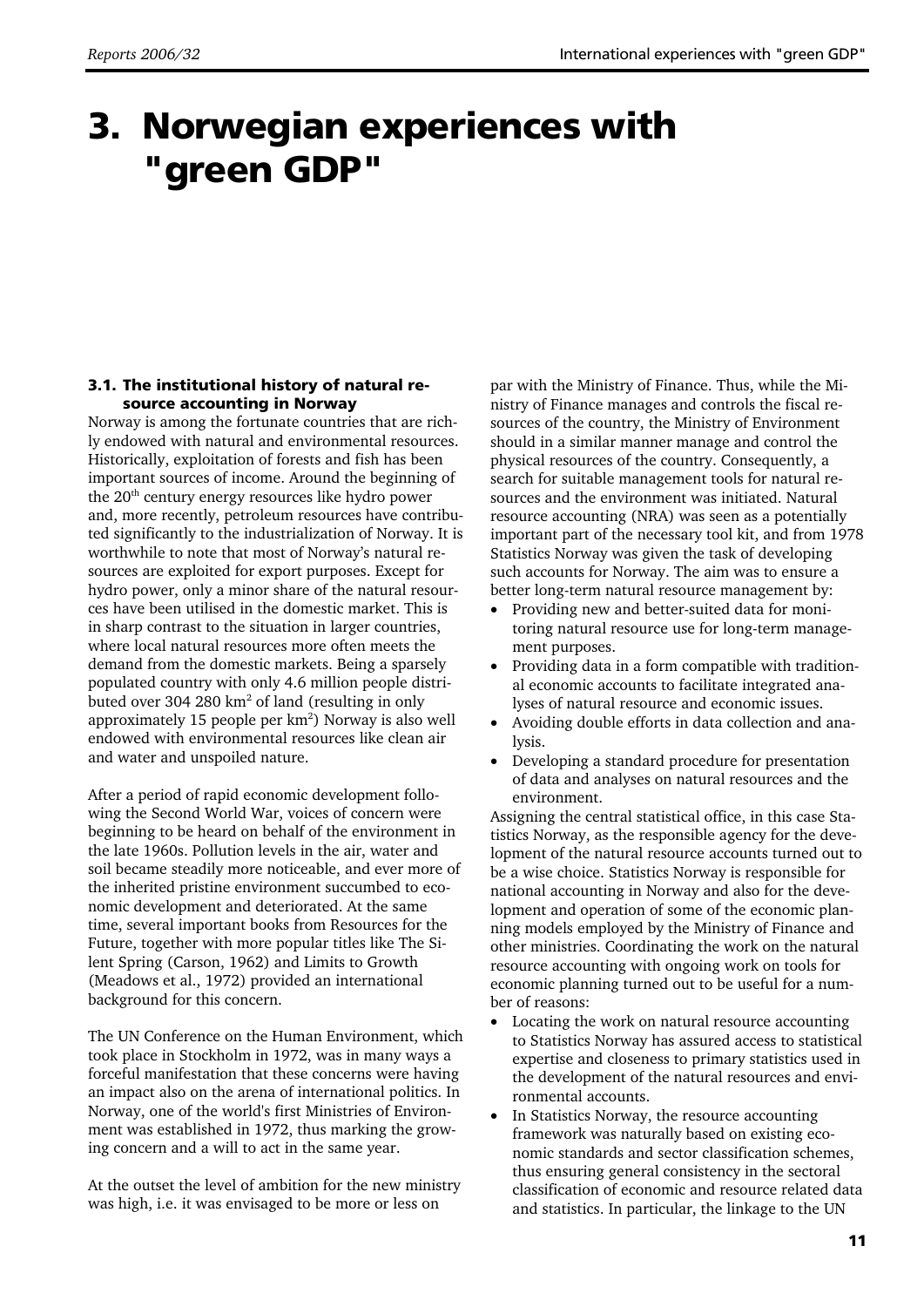Standard of National Accounts (SNA) has made it possible to integrate important natural resource variables and relations within already existing macroeconomic models.

Use of a common set of standards and models in the analysis of resource issues has facilitated the communication between the ministries responsible for the management of the economy and the ministries responsible for the management of the natural resources; e.g. the Ministry of Finance and the Ministry of Environment, and precluded the development of competing data sets, models, etc.

Thus, two good choices were initially made concerning the institutional location of the work on natural resources and environmental accounting and the emphasis of comparability between natural resource accounts and economic statistics.

## **3.2. The Norwegian accounting system**

In the initial phase of natural resources and environmental accounting in Norway, considerable efforts were made to establish accounts for a relatively large number of natural resources and environmental issues (Alfsen et al., 1987, Alfsen and Bye, 1990). Thus, accounts were developed for: energy, minerals, sand and gravel, forests, fish, land use, fresh water, air pollution and waste. The list contains both renewable as well as non-renewable material resources. In addition air pollution and waste as (negative) environmental resources was included. The accounts were published in annual reports, but also in an overview report from 1981 (Central Bureau of Statistics, 1981).

Regarding the material resources, the accounts were kept in physical units and consisted of three parts covering 1) reserves or capital accounts, 2) extraction, conversion and trade accounts, and 3) end use accounts of the resources. By "reserves" is meant discovered resources that are economically extractable with today's technology.

A number of points are worth noting with regard to the structure of these accounts.

- First, the accounts consist of more than the reserves accounts alone (often presented as "natural resource accounts" in the international literature). This is of importance when it comes to employing the accounts for management purposes. It is then of relevance to know who is going to be affected by a change of policy. The end use account is essential for this kind of analysis.
- Second, although the accounts are kept in physical units, they are complemented with price information whenever market prices are available, allowing tables in monetary terms to be generated.
- Third, the sectoral structure of the extraction, conversion and trade accounts and the end use accounts followed the classification in standards for

national accounts (SNA). This facilitated the inter linkage between the resource accounts and the national accounts, facilitating the integration of natural resources and environmental issues into sectoral macro economic models used for economic policy analysis.

- Fourth, the accounts for the different resources differed with respect to details in the various parts of the accounts. Thus, a biotic resource like fish required a relatively detailed reserve or stock account with specification of age structure and localisation of the different fish stocks. The end use part of the accounts is, however, quite simple, since relatively few sectors use fish as an input factor in their production. For other resources, like energy, the situation is different, since energy is an important input factor in almost all sectors of the economy requiring detailed end use accounts, while the reserve account could be kept relatively simple.
- Fifth and finally, most of the natural resources and environmental accounts were established by utilising already collected information and existing statistics in Statistics Norway.

#### **3.3. Use and non-use of the accounts. An evaluation**

By the middle of the 1980's, after close to ten year of efforts, time was ripe for evaluating the natural resources and environmental accounting experience. An evaluation was reported in Alfsen et al., (1987). The main message of the evaluation was that most of the account were under-utilized by the relevant decision makers. In fact, of all the accounts developed, only the energy account was actively and routinely used. The reason for the relative success of the energy accounts can be sought in the tight integration of energy issues with the economy, and hence with the macroeconomic modelling tools employed by the government. Already at an early stage, the economic models were extended to include energy as a separate input factor in production. Also, the energy producing sectors were described in great detail in the models. Finally, the energy accounts proved essential in the development of most of the emission inventories and in the modelling of emission scenarios.

For most of the other natural resources accounts, the utilisations were minimal. Somehow, the accounts did not interact with the day-to-day decision making processes related to minerals, forests, fish, land use, etc. in a meaningful way. One reason could be that not enough details were present in the accounts, or it could be that older and more well established ways of managing the resources in other terms than by economic sectors and with a flavour of economic national accounting, made it difficult for the decision makers to relate to the respective natural resource accounts. In the case of the fish accounts, a valid criticism is that they had clear short comings with respect to multi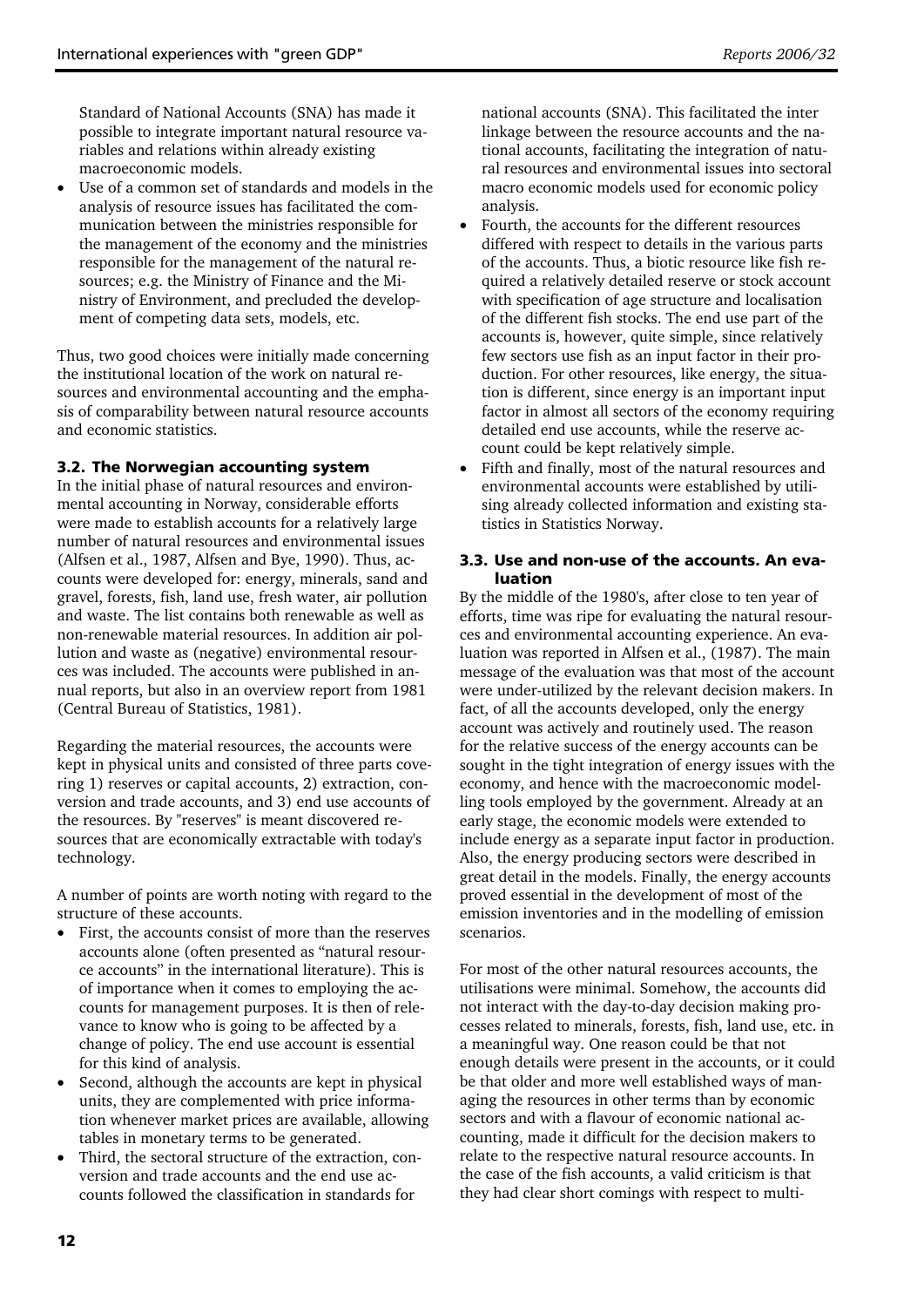stock management. Overall, we must conclude that most of the initial effort in developing pilot accounts gave rather disappointing results in terms of relevance for policy making.

These experiences lead to a stronger focus on accounts for energy resources in Norway, and important environmental issues like air pollution where several international protocols regulate national emission levels. The analytical work was also extended to cover economic damages from energy use and air pollution, see Rosendahl (ed) (1998) who describes macroeconomic effects of air quality degradations. The forest, fish and land use accounts are, on the other hand, continued on a minimum basis only, while the mineral accounts at present are discontinued.

This experience with the development of natural resource accounts does not mean that the detailed statistics for these resources were abandoned or not used at all. Statistics Norway continues to produce rather detailed statistics for, for instance, forests. It is these statistics that are used for management purposes rather than the same data in an accounting framework. Thus, what has been abandoned is the structuring of this statistics into sectoral reserves, transformation and end use accounts.

Presently, the disaggregated macroeconomic models employed by the Ministry of Finance for medium and long term economic projections include various energy and air pollution variables, and integrated forecasts are now routinely made of economic development, demand for energy and the consequences for emissions to air of several important polluting compounds. In addition, the models have recently been extended further to also incorporate waste generation in manufacturing and consumption activities; see e.g. Bruvoll and Ibenholt (1997).

Summarizing, the development in natural resource accounting in Norway during the 1980s and 1990s went from a broad coverage of many, mainly natural, resource categories to a more selective approach with greater emphasize on analysis and integration of resource and environmental issues in the Norwegian economy and thus in economic planning. At the same time the focus also shifted from mismanagement of material resources to problems associated with environmental degradation, *i.e.* pollution.

Recently, an increased attention has been paid to the development of indicators for sustainable development and their use in policy making. We will return to this recent development below, but will first comment on the idea of correcting the national accounts aggregate for depletion of natural resources and deterioration of the environment, i.e. the idea of developing a measure of green GDP.

# **3.4. Why not a green GDP in Norway?**

Summarising very briefly, the Norwegian history on green GDP can be said to have started with an ambitious development of natural resources and environmental accounts expressed in physical units, followed by analytical use of a limited part of these accounts in multi-sectoral macroeconomic models and at present focusing on developing a small set of sustainable development indicators and the underlying statistical basis. Seemingly, the idea of constructing green GDP as an environmentally corrected GDP number do not appear in this history. This is, however, only partially right. The idea was considered seriously some fifteen years ago, see e.g. Aaheim and Nyborg (1995), but was deemed to be impractical for a number of reasons described below.

#### 3.4.1. Adjusting GDP for the value of environmental assets

First, in connection with correcting the GDP for environmental damages, we note that most valuation in the national accounts is done on the basis of market prices, i.e. prices that are actually used in transactions in shops and elsewhere. In a hypothetical ideal economy free from external effects these prices would reflect the social value of the goods. When valuation is such a simple matter it makes good sense to aggregate variables from the national accounts up to GDP.

Valuation of goods that are not traded in any market, for example environmental assets, is more problematic. Even so, such valuation is absolutely essential if we are to adjust GDP or any other economic indicator for changes in the state of the environment. Some of the problems of environmental pricing can be illustrated with an example.

Consider a plant that uses water from a river in the production process and discharges polluted water back to the river. Suppose also that a town situated downstream uses the river for of supply drinking water. What is the value of clean water in this case? From the *supply side* it can be argued that the *cost of purifying*  the water to an acceptable drinking quality represents the value of the water. In other words, the value of clean water is determined on the basis of the cost of procuring pure drinking water. Seen from the *demand side* on the other hand, the value clean water equals the town's *willingness to pay*<sup>1</sup> for this commodity. The problem then is that the two methods of valuation are likely to give widely differing results, and it is by no means obvious which of them should be used to adjust GDP.

-

 $<sup>1</sup>$  A further aspect is that surveying willingness to pay in a reasonably</sup> reliable manner may pose problems. In the same way the factory's clean-up costs may be difficult to determine. Perhaps the factory has been issued with an injunction to prevent it polluting the river, and, instead of purifying its emissions, it closes down or starts producing other goods. What in this case is the "purification cost"? We will let these problems lie for the present.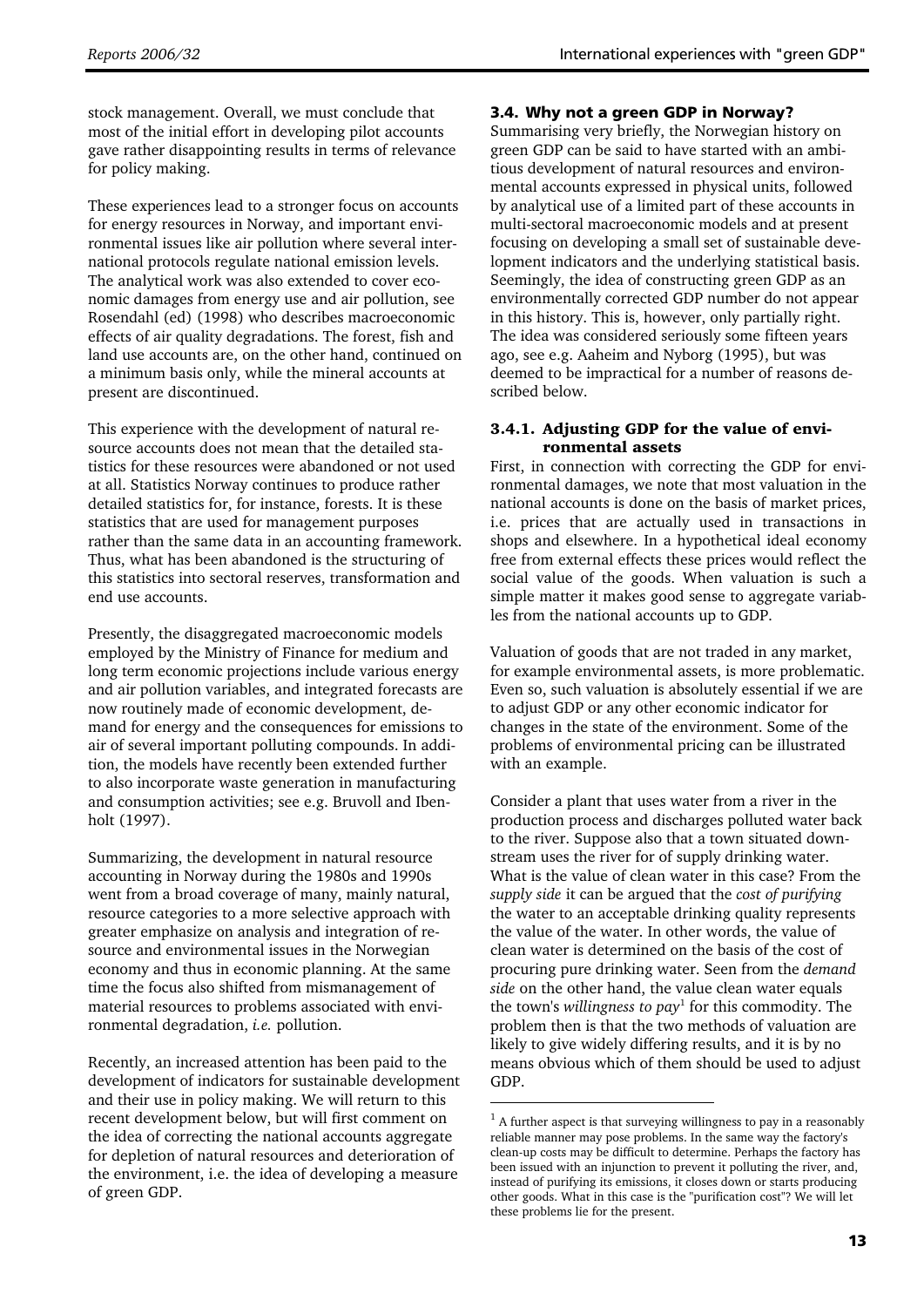The problem is compounded by the following factors. If the factory had in fact purified its wastewater, its production costs would increase, and thus probably the prices of its products increase too. This would in turn affect other prices in the economy, which would lead to changes both in what is produced and consumed in the economy. GDP itself would therefore be affected. This effect would be particularly important to take into account if the action taken is "big" in the sense that it affects large sections of the economy. General objectives of reducing emission levels in a country may be an example of a "big" initiative. In other words, it is not enough merely to find the value of clean water in order to adjust the value of GDP, the traditional GDP measure also has to be adjusted. Doing this requires a model of the economy, and the entire task of adjusting GDP becomes a fairly wide-ranging analysis of interrelationships in the economy, an analysis that differs from what we usually associate with keeping ac $counts<sup>2</sup>$ .

The above is intended to illustrate some of the problems faced in valuing environmental assets. This is not to say that information on willingness to pay or cleaning costs is without relevance. On the contrary, it is clearly important for decision-takers to be provided with such information. But it is not correct for the statistical accountants to take controversial decisions about the value of environmental assets and to incorporate such decisions, and to some extent conceal them, in apparently neutral information about the trend in an environment-adjusted GDP. Such information should instead be presented for instance by way of analyses where assumptions and suppositions are clearly presented and discussed.

If the conclusion from the above is that adjusting GDP for changes in the state of the environment is a complicated matter, it may perhaps be hoped that fewer problems are presented by natural resources that are traded in the market? For instance, one should believe that in the case of Norway it should at least be possible to adjust GDP for the oil and gas that we drain from the North Sea each year? Let us consider this now.

#### 3.4.2. Adjusting GDP for depletion of the natural resource wealth

A central element in the call for sustainable development is that our wealth should be passed on to the next generation intact. Besides foreign claims, fixed capital (machinery, buildings and infrastructure) and human capital (knowledge and technical insight), this wealth comprises *natural capital*.

The value of a capital asset is usually reckoned as the total discounted income accruing from it. In other words the value of Norwegian oil and gas equals the current value of future income from oil and gas production minus extraction costs. If  $p_t$  is the (net) price of oil and gas in future year  $t$  and  $x_t$  is the quantity of extracted oil and gas, the oil wealth is thus given by  $V_0 = \sum_t p_t x_t/(1+r)^t$ , where *r* is the (constant) discount rate. Hence the value of the oil (the oil wealth) depends on future earnings, and is therefore determined on the basis of what we believe are reasonable future prices and production levels. In practice it turns out that people hold widely differing views as to what are reasonable price and production paths. It goes without saying that the results, i.e. the estimated values of oil reserves, vary widely. Brekke et al., (1989) for instance, estimated the value of the oil wealth on the basis of official government price projections published in various contexts. They found that the year-on-year changes in the oil wealth essentially were due to changes in price expectations alone. Furthermore, for several years the changes exceed the actual GDP for Norway! In other words, the uncertainty as to future oil prices is so great that adjusting GDP for changes in the oil wealth renders the traditional GDP measure virtually irrelevant. Nonetheless analyses such as this represent useful information for politicians and others. But once again, we find that the results should not without further ado be incorporated into an accounting framework. Adjusting GDP for oil depletion is thus not as simple a matter as our intuition might lead us to believe.

## 3.4.3. An attempt at a recapitulation of the Norwegian debate

A reasonable interpretation of the concept of sustainable development is that national spending should not exceed national income in the long run. The question, however, is how to define income. The desire to adjust GDP can be seen in the light of this question. A definition of income that has gradually gained currency and is often attributed to the English economist John Hicks<sup>3</sup> is the following: income is that part of the monetary flow that a person or organisation can spend in the course of, say, one year without being worse off at the end of the year than at the start of the year. For simplicity's sake this could be said to correspond roughly to the net national product - NNP, i.e. GDP less consumption of real capital in the traditional national accounts. Adjusting GDP or, better, NNP would then include removal of consumption of natural and environmental capital.

We have, however, argued that defining the value of environmental capital is highly problematic. Calculating the consumption of such capital is of course no less difficult and controversial. Indeed, even for an

-

-

 $2$  The distinction between analysis and accounting is not always clear-cut, but in vague terms we could say that analysis results depend on a greater number of assumptions (often hypothetical and thus controversial) than those required for accounting purposes.

<sup>3</sup> Chapter 14 of Hicks (1946): *Value and Capital*.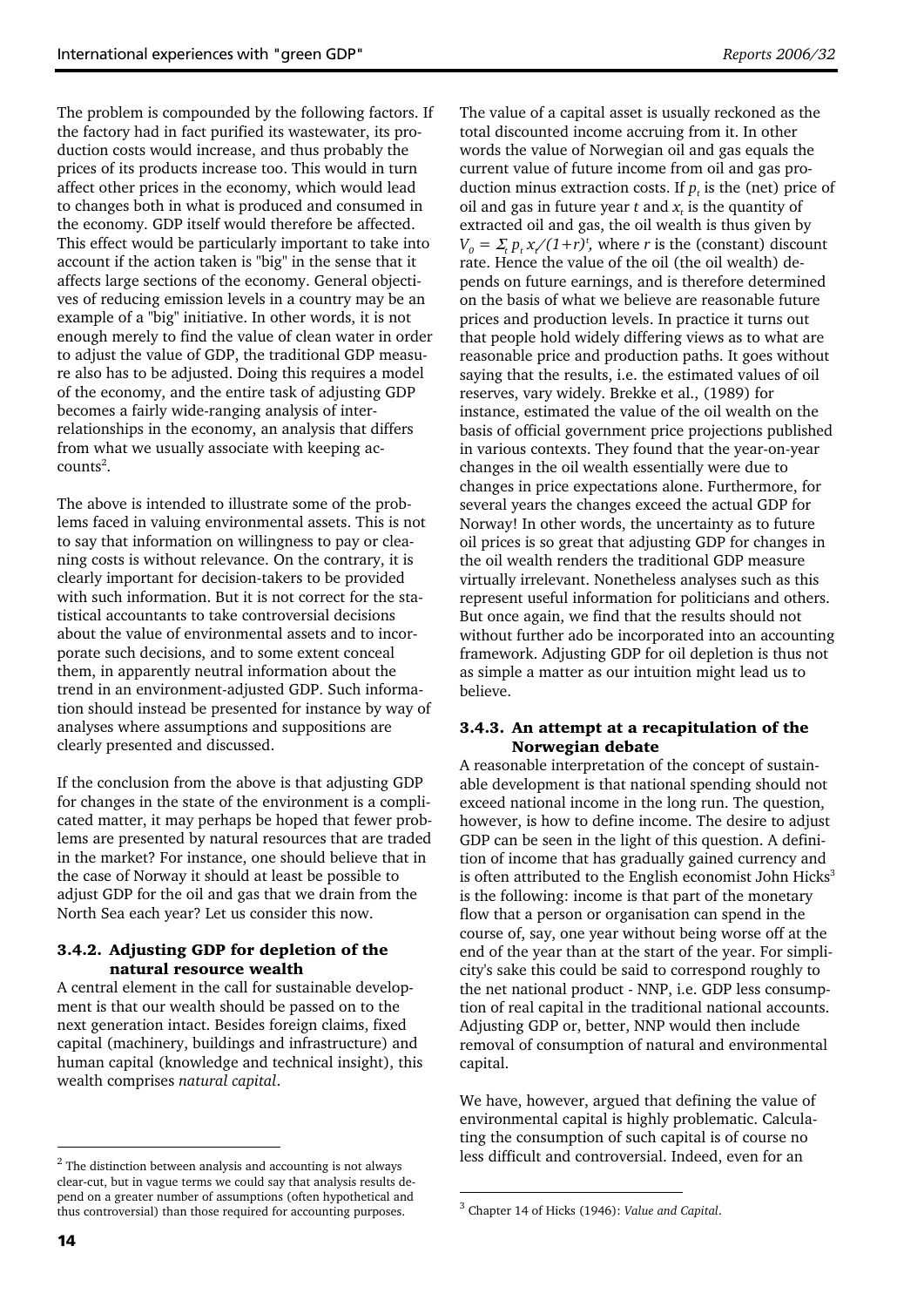"ordinary" commodity such as oil it proved difficult to find usable figures for the wealth it represents. These problems are closely related to the fact that definition of income depends on our vision of future events. John Hicks was himself very aware of the problems this entails for the concept of income. He says in the chapter containing his definition of income quoted above: "It is hard to believe that the social income which economists discuss so much can be nothing else but a mere aggregate of possible inconsistent explanations." And a little later he goes on to say that the concept of income is "one which the positive economist only employs in his argument at his peril". The problem of course is that since the concept of income is critically dependent on expectations as regards future events the concept gives precious little guidance as to what conduct should be adopted. Put another way: if a mistake is made, a mistake is made - and not even an environment-adjusted GDP can say much more than that about what arrangements should be made.

# 3.4.4. Life without a green GDP

What, then, can be done to persuade decision-makers and others to take sufficient account of the depletion of environmental and natural resources? Some proposals are as follows.

In the first place they should be made aware of what has happened to the environment and natural resources over time. This is best done by showing, for example, the trend in reserves of natural resources in *physical units*. Furthermore, priority should be given to devising a set of sustainable development indicators that provides concise information on the state of the nation's wealth. Such information, based on uncontroversial data, can provide a useful basis for politicians to judge the gravity of problems faced in the economic, social and environmental sphere.

Second, analyses should be made, based on economic and other models, of how various policy proposals can affect economic growth, the composition of such growth, the stock of natural resources and the state of the environment. The objective should be to base these analyses on information about the physical effects of for instance environmental degradation on the functioning of the economy. An example might be the effect of air pollution on the number of sick days in the workforce. If this is worked into the economic model, the model will calculate what the *value* of a lost workday represents. Adopting this approach avoids bringing in more or less controversial problems of valuation, but at the same time omits important aspects of environmental assets. Cleaner air results not only in fewer sick days, but also in other benefits, which however are difficult to quantify in monetary terms. Other analyses might address the problem of valuing the petroleum wealth as well as the wealth of other natural resources, and how this depends on factors believed to determine

future prices. This could help to indicate whether we are spending more of our return on this wealth today, in other words whether we are "consuming" the family silver. These and other analyses will always be controversial, i.e. build on more or less well-founded suppositions about valuation of environmental "goods" and natural resources. The analyses will however point to uncertainties and prompt debate on central assumptions in quite a different manner from figures in a set of accounts. In other words, we believe that neither the environment nor public discussion are served by squeezing all this information into a single figure presented as an adjustment to another figure.

Of course these proposals face politicians and other decision-makers with a task more difficult than that of assessing a single indicator - a green GDP. On the other hand, they may serve to increase politicians' awareness that the challenge of ensuring sustainable development is wider than assessing one indicator value against another. Reality, and all the uncertainty attached to future developments, must be squared up to. A green GDP will in many contexts do more to obscure problems than resolve them.

#### **3.5. From natural resource accounting to indicators for sustainable development. "Our Common Future" and the call for indicators for sustainable development**

After the first decade with natural resource accounting and the realisation that the heavy investment in the development of these accounts generally did not pay off in terms of better management for the majority of resources considered, the question remained: How could politicians get the necessary information in order to secure a responsible development with respect to natural resources and the environment?

In the highly influential report "Our Common Future" from the World Commission on Environment and Development (WCED, 1987), and again at the UN conference in Rio de Janeiro in 1992, at least a part of the answer was sought by issuing a call to develop indicators for sustainable development (SDI). Some countries and institutions eagerly took up the call, while others, Norway among them, largely neglected or delayed the response. In broad terms three different paths seems to have been followed in the international work on indicators for sustainable development (Giovannini, 2004).

One path, the accounting path, underlined the need for a full set of natural resources and environmental accounts in addition to accounts for the economic and social dimension, in order to form more aggregated indicators for sustainable development. The UN handbook on Integrated Environmental and Economic Accounting (SEEA, United Nations et al. 2003) remains the main reference on this. In this tradition, the Netherlands at an early stage developed methods for grouping together economic- and environment-related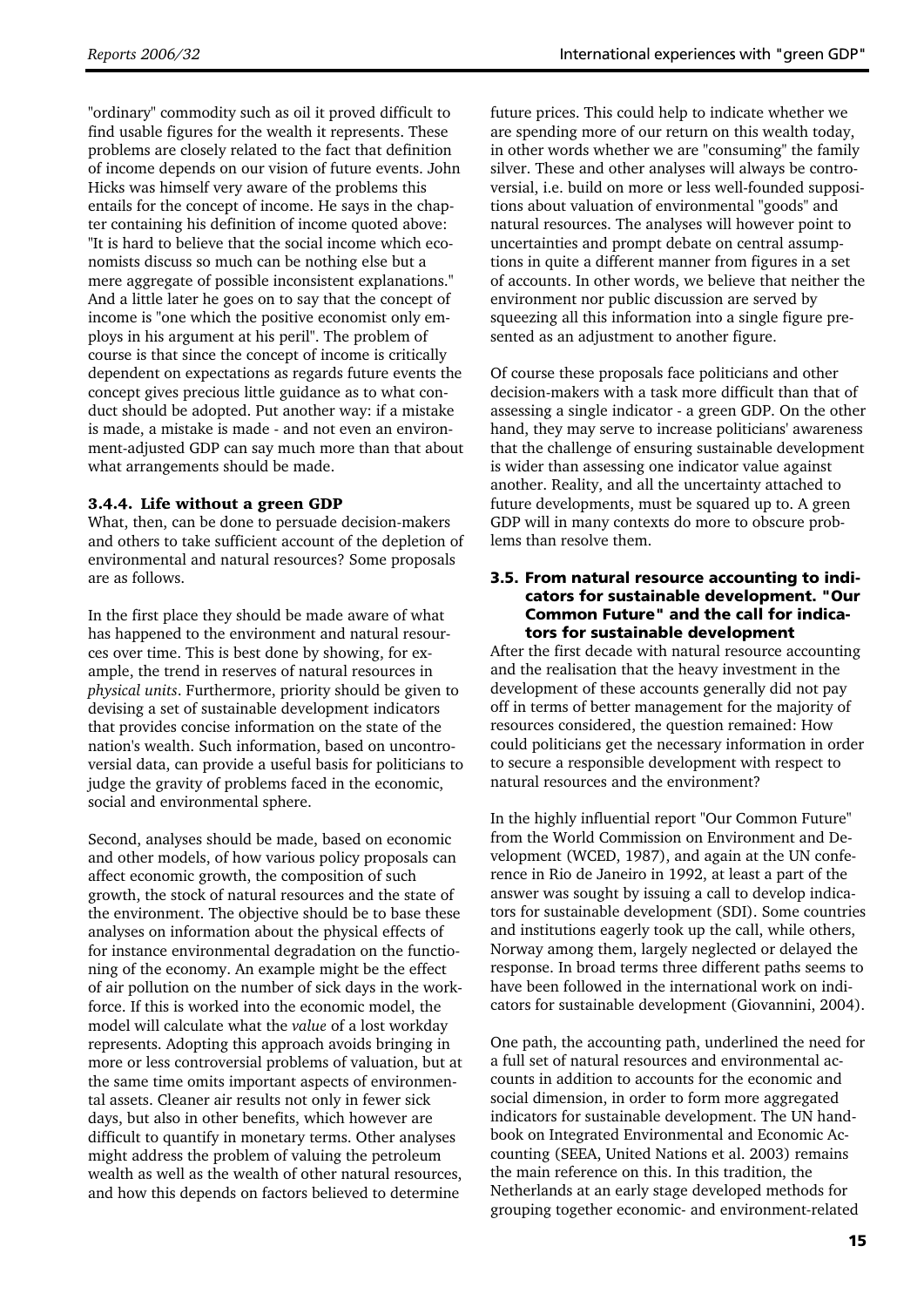variables in its so-called NAMEA-system. Norway has made some limited efforts along the same lines; see e.g. Sørensen (2000) and Hass et al. (2002a). However, these types of accounts involve large sets of numbers, and it is a demanding task to extract from the systems easily understandable and politically relevant information. This approach therefore mainly provides information more suitable as a basis for detailed (environmental) analysis than as core indicators of sustainable development.

A second path emphasised the collection in a more or less ad hoc manner, of indicators for a large number of issues and problems thought to be of relevance to sustainability; usually without any underlying unifying framework or simply connected to policy statements, cf. various national sets of indicators, the UN's Commission for Sustainable Development, Eurostat, etc. A good summary of these and similar sets can be found in Hass et al. (2002).

A third path sought to define and work out a single or a few highly aggregated indicators based on more or less ad hoc methodologies for aggregating indicators for different environmental, economic and social themes (a short survey is provided in World Bank, 2003). The demand for a single "green GDP" index can be placed in this category. In this tradition the World Bank has developed and published an indicator called "genuine savings", see Hamilton (2000). Several others has already been mentioned in this report, see Chapter  $2.5$ 

The end result is a plethora of different indicator sets based on different and more or less sound methodologies. We argue that none of the approximate measures listed above can be said to have been successful as indicators of sustainable development, neither on a professional basis, nor on the basis of their influence on practical policy. This may in some cases be due to the fact that rather large numbers of indicators, often representing measurements without theory, have been developed which only to a limited extent have been able to focus on issues of critical importance for the sustainability of development. Instead, attempts have been made to measure almost all aspects of development. On the other hand, the construction of single aggregate indicators has often made it difficult to judge how individual areas of importance for sustainability have been weighted and aggregated. This uncertainty tends to reduce confidence and usefulness in such aggregate indicators and it often leads to discussions of methodology rather than substance. To us, the challenge consists of striking a balance between these various considerations, while at the same time maintaining a sharp focus on matters that are or may be of great political and practical importance for policies to enhance the sustainability of future long-term developments.

# **3.6. Indicators for sustainable development in Norway: A proposal**

Almost ten years after the Rio conference, and as a preparation for the follow up conference Rio  $+10$  in Johannesburg, Norway finally came around to formulate both a strategy and an action plan for sustainable development (Ministry of Foreign Affairs, 2002, Ministry of Finance, 2003). A key action in the action plan was to develop a limited and focused set of indicators for sustainable development in Norway. A commission was established to put forward a proposal for such a set, and they delivered their report in 2005 entitled "Simple signals in a complex world" (NOU 2005:5). An English summary is provided by the Ministry of Finance (2005,

http://odin.dep.no/filarkiv/246109/Indicators.pdf). A major concern for the commission was to establish a theoretical framework for such an indicator set, and not to only propose a collection of more or less relevant individual indicators. Furthermore, they highlighted the need for the indicators to be as intuitively understandable as possible, and thus to avoid more dubious methods for aggregating numbers from very different areas. This was done in order to avoid endless and often frustrating discussions about methodological questions drawing attention away from the real concern: How to secure a more sustainable development of our societies.

To create a unifying framework, while at the same time keeping the indicators as intuitively understandable as possible, was clearly a challenging task. The solution, according to the commission, was to base the indicator set on *National wealth* as the key unifying concept. While sustainable development is often interpreted as a long-term development securing the welfare level of the population, i.e. with focus on the output of our combined environmental, economic and social systems, the commission lowered the ambition level and focused instead on securing the input or resource base of our societal systems.

The resource base clearly encompasses natural and environmental resources, financial resources as well as man-made equipment and infrastructure, in addition to social resources like human work capacity, knowledge and know how. Altogether this constitutes our national wealth in the form of natural and environmental capital, financial and real capital and human capital.

According to this interpretation, sustainable development is not about preserving some particular development pathway, but about protecting development options for the future.

However, if one wealth component, e.g. petroleum wealth declines, can this be offset by growth of other components such as human or financial capital? This question touches on a difficult point of whether, and to what extent, the various wealth components can be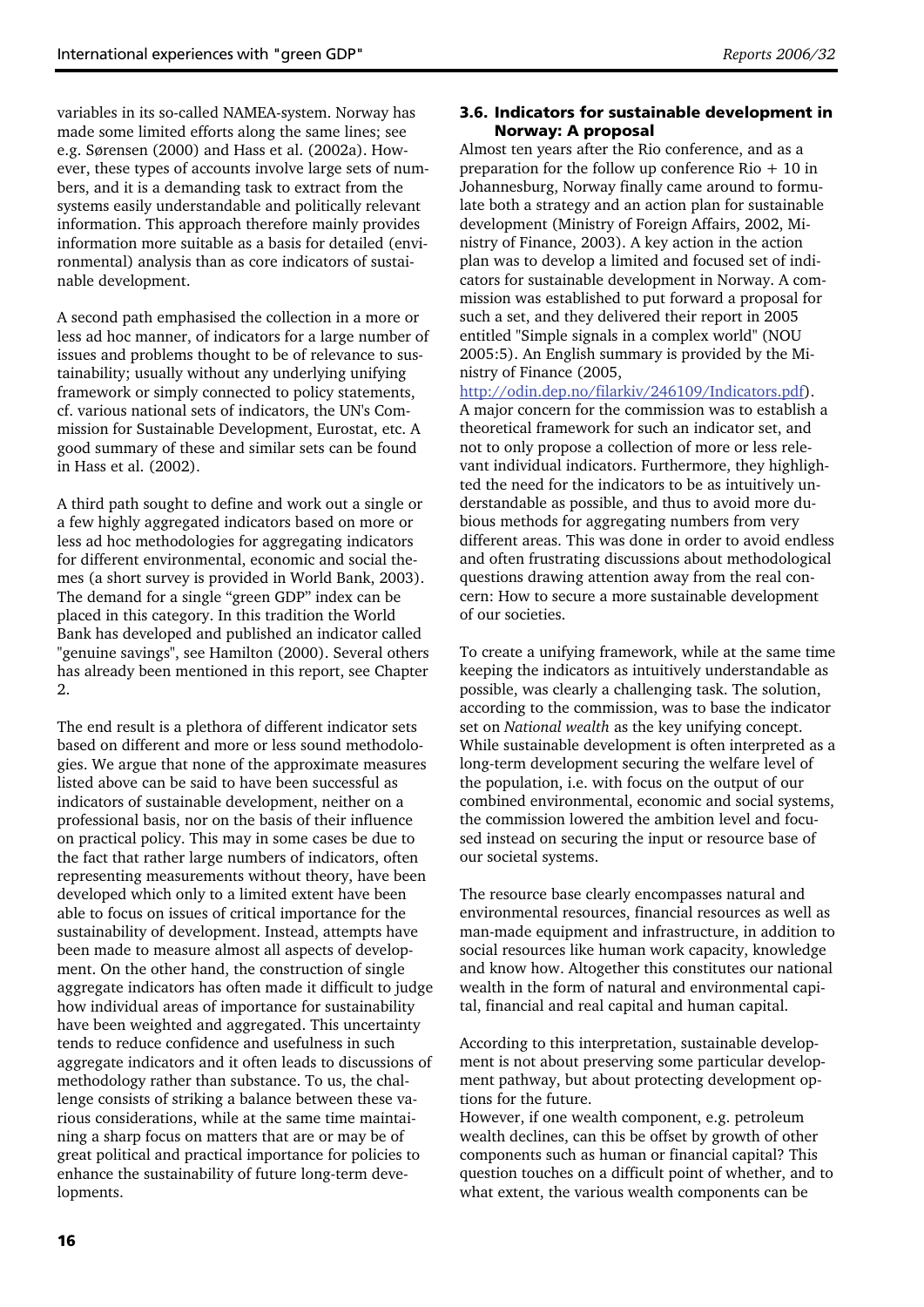expected to substitute for each other as far as welfare effects are concerned. On this point, opinions may differ. There are clear-cut cases where substitution can be denied on technical grounds (ecosystem services are a good example). In other cases, the matter cannot be decided on technical grounds alone. It is then best made on the basis of social preferences, expressed either through the market or democratic institutions or both. Robert Smith of Statistics Canada has noted (R. Smith, 2005) that marginality is a key concept here. To the extent that such decisions are truly marginal, then the liberal argument to allow the market and democratic institutions to decide holds. If, however, our impact on the environment is becoming less and less marginal, as many scientists believe, then the liberal argument weakens and may even become dangerous. In this case, there is no other recourse than to return to technical grounds for decision-making; regrettably, our technical knowledge of these impacts is generally insufficient to make wise decision-making a possibility. Then, in the last instance, the political authorities will have to decide.

Thus, the commission recognized that it is unwise to aggregate all the wealth components into a single total national wealth indicator, since the various components cannot always replace each other.

In addition there is an ethical consideration. Certain observers question the right of human beings to exploit nature and environment in a destructive manner, even if this, at least in the short run, may increase total national wealth. We shall not pursue this matter any further here, but only note that the arguments listed above are all important reasons why it is not sufficient to ensure that *total* national wealth is being maintained. We argue that individual components will also have to be maintained at certain minimum levels in order to secure sustainable development. It is therefore necessary to monitor the development of key resources and individual components of national wealth separately, in addition to assessing the development of total national wealth on a continuing basis.

This point is further strengthened by the fact that we today have only a limited understanding of how economic activity depends on and influences environment and social relations. Thus, an important aspect of conservation of biological diversity is the fact that many characteristics and potential values related to diversity are not well known. Nevertheless, most of the services of the eco-system that we benefit from depend on the existence of a minimum of biological diversity in these systems. These forms of incomplete knowledge provide an additional reason why key individual elements of the national wealth, and not only the total value, are important.

Even though making rather crude estimates of national wealth is now standard procedure in most national statistical agencies in OECD countries, it is well known, as discussed previously, that there are many practical problems associated with this. Thus, estimates of national wealth are usually incomplete.

It is at this point that *indicators of sustainability* are useful, if they are selected in such a way that they represent what the expected welfare effects of the key components of national wealth. The strategy as far as the selection of indicators of sustainability is concerned is therefore as follows: *to chose indicators that best reflect the value, defined as the welfare effects, of the various components of national wealth.* The Norwegian strategy is thus similar to the one Canada has described as "a capital approach", see Smith et al. (2001).

# **3.7. Links between accounting and indicators**

Having concluded that the development of indicators for the (comprehensive) wealth of a nation (or a region) is a useful way towards securing sustainable development at the national or regional scale, we are of course confronted with the question of what kind of information is needed in order to construct and understand reliable indicators. It is at this point that we are brought back to the issue of accounting. Accounts have the potential of providing a dynamic framework for analysing and for increasing our understanding of the messages delivered by the indicators, and should encompass economic, natural resource and environmental issues, but also, in addition to previous exercises, measure human capital. The main audience of the accounts is thus no longer decision makers directly, but rather statisticians and other experts involved in compiling indicators of national wealth and sustainable development indicators.

Thus, over time we have come to understand that extended, or green, accounting is an exercise that should support and be directed by the development of policy relevant indicators for sustainable development. In light of this, the early Norwegian enthusiasm for green accounting was premature, focusing on too many issues and with a too short time horizon. The point is rather to identify long-term issues of high relevance to the sustainable development of our societies, and then to develop the necessary informational basis for understanding and analysing these issues and trends.

# **3.8. Conclusions and recommendations**

Based on our, admittedly limited, experiences we would like to highlight the following conclusions.

1. A one-sided focus on the development of large-scale natural resources and environmental accounts without a clear plan for their eventual utilisation is likely to be a waste of efforts. Potential uses of the accounts are analysis of trends in more aggregated indicators, and as input to economic models for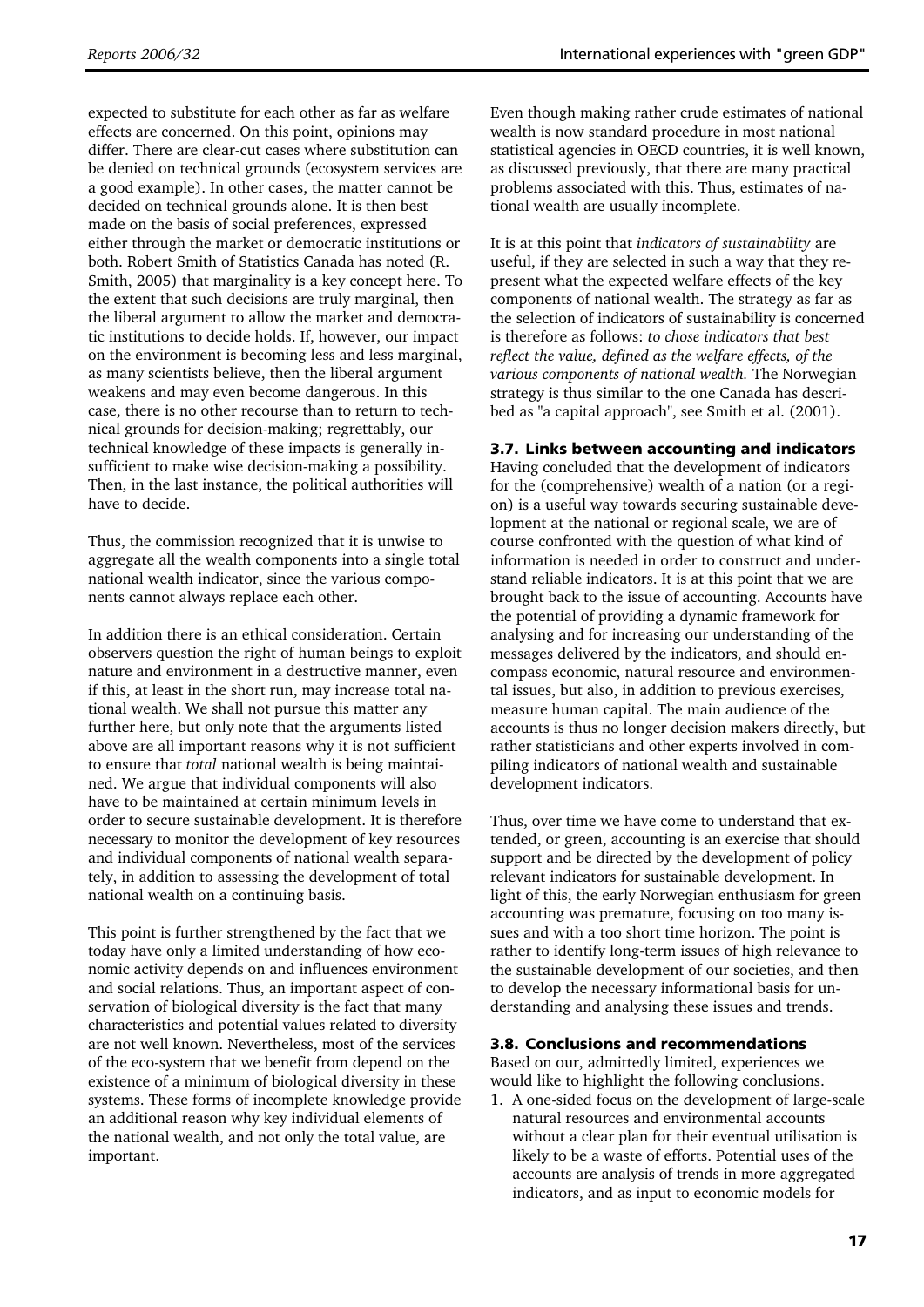analysis of interactions between economic development, natural resource use and the environment.

2. On the other hand: A one-sided focus on aggregated indicators (for sustainable development or in the green GDP tradition) without a theoretical framework and a solid statistical underpinning is likely to lead to little policy relevant information. As mentioned, we favour a broad theoretical framework based on the concept of comprehensive national wealth. This should be supported by capital accounts of the relevant assets, as well as conversion and end use accounts for analysis of policy impacts.

In considering the greening of national accounts and the development of appropriate indicators it is thus important to consider the whole chain encompassing:

• Observation and basic data collection

Ð

- Production of statistics Ð
- Development of accounts Ð
- Extraction or construction of indicators and use of data by analytical tools, e.g. models Ð
- Use of the information in the decision process.

As always, the chain as a whole is no stronger than it's weakest link.

Traditionally, the weakest link is found at the very end of the chain; i.e. when it comes to secure that the available information (in whatever format) is well tailored to the need of the actual decision making process. Clearly this process will differ depending on the regional level under consideration (local, regional or national) as well as country specific circumstances. We have little to offer in terms of specific advice on this issue, except for highlighting the need to take this link of the chain into consideration when one is formulating a strategy for greening the accounts and developing indicators.

### **3.9. On the need for international cooperation and harmonisation**

Finally, we argue that the time has come to work on a common framework for indicators for sustainable development among countries, based on a resource or capital approach for several reasons:

- It is a sound economic and conceptual approach;
- A number of Central Statistical Agencies compute, or can compete, National Wealth estimates<sup>4</sup>.

This work should as far as possible be carried out by National Statistical Institutes with the competence in national accounting and social and environmental statistics. Efforts by independent bodies in this area have not been particularly successful.

Finally, it would – in addition to common *national* core sets in development countries – be desirable to establish an authoritative set of *global* indicators for sustainable development based on the concept of national wealth. Poverty and the global environmental commons would in our opinion also be central features in such a set, and the present UN Millennium Goals seem to be an obvious point of departure for further work in this area.

-

<sup>&</sup>lt;sup>4</sup> You need separate measures for the main capital categories; human, real, financial, natural and environmental capital. A few indicators of key social conditions should also be included in a small core set that should be specifically linked to the key policy areas of sustainable development.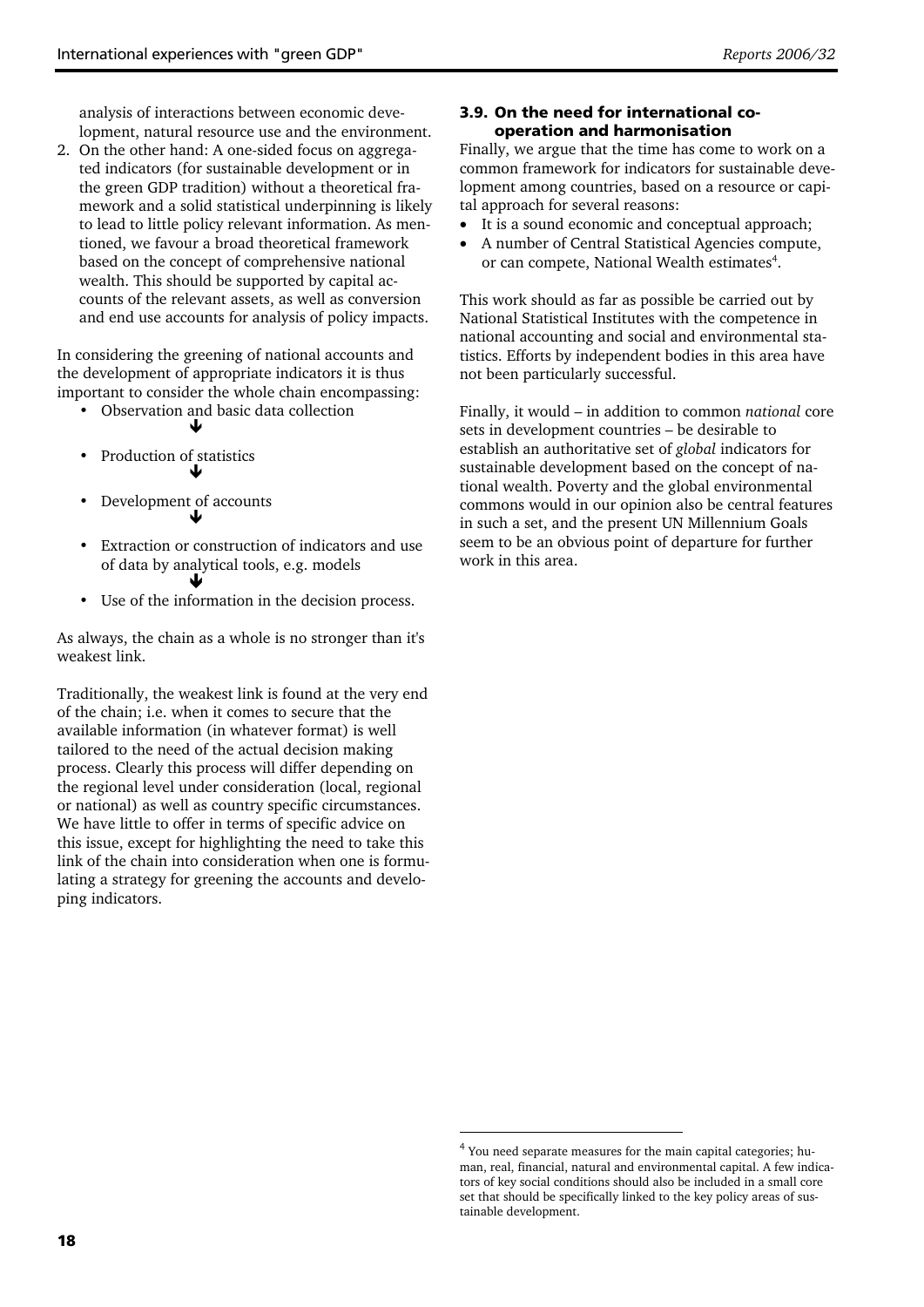# **4. International experiences with green GDP**

# **4.1. Environmental and economic accounting: an international perspective**

Full implementation of the Systems of Environmental and Economic Accounting (SEEA) has not been undertaken by any country. This fact should not be taken as criticism of either the countries who are implementing the SEEA or of the SEEA itself but rather as an indication of the flexibility inherent in the SEEA. Countries are implementing only those portions of the complete and integrated set of environmental accounts described in the SEEA that are useful or needed. Each country implementing portions of the SEEA evaluate their national needs in terms of the information needed for managing natural resource assets, physical material flows and pollution, costs of environmental protection, and the development of related indicators. If for example, a country has limited natural resources, then the establishment of extensive natural resource accounts would not be warranted.

# **4.2. Historical background of the Systems of Environmental and Economic Accounting (SEEA)**

In 1993 the United Nations published the "Handbook of National Accounting: Integrated Environmental and Economic Accounting (SEEA)" (Chinese version available at

http://unstats.un.org/unsd/publication/SeriesF/Series F\_61C.pdf). This handbook was the result of the discussion on environmental - economic accounting in international workshops organized by UNEP and the World Bank. The discussion of concepts and methods, however, had not come to a final conclusion and the handbook was issued as an "interim" version of work in progress. As a result of the publication of the SEEA handbook, several developing and developed countries started experimenting on the compilation of environmental and economic accounts.

The London Group on Environmental Accounting (http://unstats.un.org/unsd/envAccounting/londongr oup.htm) - a group formed mainly by countries active in the field - was created in 1994 to provide a forum for practitioners to share their experiences in developing and implementing environmental accounts. The

increased discussion of concepts and methods of environmental accounting together with country experience has facilitated the convergence of compilation methodologies for selected modules of the SEEA.

In 2001, UNSD and UNEP published the "Handbook of National Accounting: Integrated Environmental and Economic Accounting - An Operational Manual" (English version:

http://unstats.un.org/unsd/publication/SeriesF/Series F\_78E.pdf also available in Chinese from the UN in printed format) which was prepared by the Nairobi Group (a group of experts from national and international agencies and non-governmental organizations established in 1995). This handbook reflected the ongoing discussion on environmental accounts since the publication of the SEEA in 1993 and the experiences in developed and developing countries. It provides a stepby-step guidance on how to implement the more practical modules of the SEEA and elaborates the uses of integrated environmental and economic accounting in policy-making. User-friendly software to facilitate the SEEA compilation was developed by UNSD and the Fondazione ENI Enrico Mattei.

In parallel with the work of the Nairobi Group, the Statistical Commission, in 1997 at its twenty-ninth session requested the London Group to collaborate with UNSD on the revision of the SEEA. The revision that was carried out through a series of expert meetings and was built upon a wide public discussion process has concluded in 2002. The revised "Handbook of National Accounting: Integrated Environmental and Economic Accounting, Rev. 1" (English version: http://unstats.un.org/unsd/envAccounting/seea2003. pdf) (SEEA 2003) has recently been issued as a "white cover" publication prior to official editing and will be published jointly by the United Nations, the International Monetary Fund (IMF), the Organization of Economic Cooperation and Development (OECD), the Statistical Office of the European Communities (Eurostat) and the World Bank.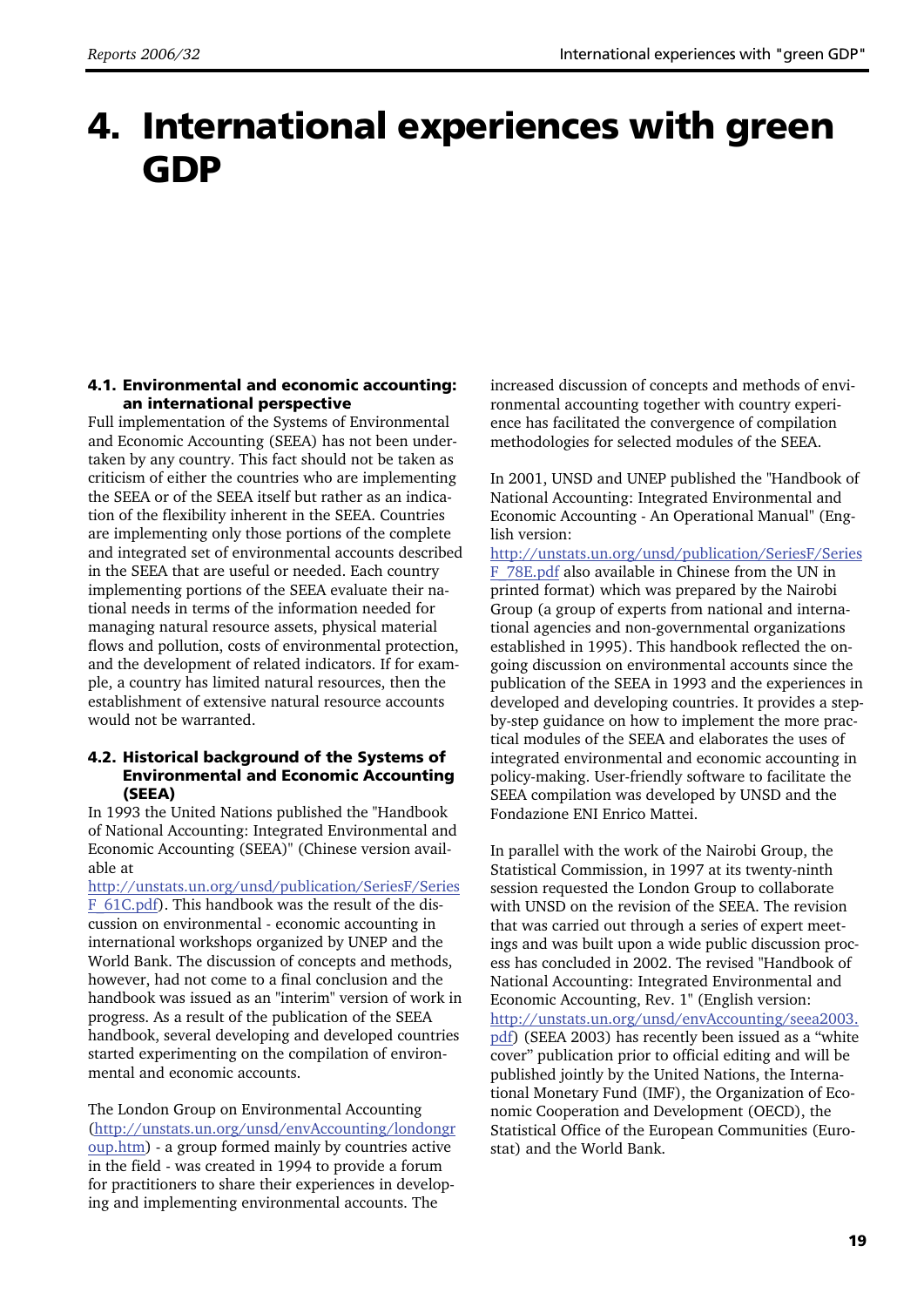#### **4.3. Need for environmental accounts and not just environmental statistics**

Good environmental statistics are required for the establishment of environmental accounts. If environmental statistics are the pre-requisite to environmental accounts, what are the main differences between statistics and accounts? Environmental accounts are based on a well-founded framework, which has an inherent internal logic and structure. Environmental statistics, on the other hand, are often collected in a way that meets the specific needs of a few data users, but will generally not meet the needs of a wide range of users. Taking environmental statistics and placing them into an environmental accounting framework will identify inconsistencies and missing elements in the statistics. The accounting framework provides the data compiler with clear information as to where and how the data collection efforts need to be improved. Having the information organized in an accounting framework can make additional uses of the data. The SEEA defines the environmental accounts framework so that it is consistent with the economic accounts as defined by the System of National Accounts (SNA).

An example regarding the progressive change from waste statistics to waste accounts may be helpful in illustrating this process. Originally the waste statistics in Norway were gathered primarily according to geographic location. This provided information about how much solid waste was produced in a geographical area such as a municipality or county. This information was fairly readily available and so therefore this was why the statistics were initially developed according to geographic areas. These statistics, however, did not cover the entire situation regarding solid waste and could not provide information about which entities (for example, industries or households) produced the waste. Any policy that could be based on the geographically based information would have to be focused on changing the waste producing patterns by geographic areas. But the authorities wanted to establish waste policies according to different economic sectors and different types of waste fractions. In order to provide policymakers with the information they needed, the waste statistics needed to be redefined and reallocated according to which industry produced the waste and which kind of waste fractions were produced by each industry. Additional information was required in order to meet this policy need. New surveys and studies were made in order to provide this additional information.

By organizing these statistics according to economic activities and according to waste fractions it was easier to identify which sector needed the policy focus for different types of waste fractions. Once the statistics were reorganized and placed into the accounting framework, it also then became apparent that there were certain gaps. One gap, for example, included the import and export of waste. Currently the waste accounts in Norway are not fully implemented but improvements are made each year. The process of taking the waste statistics into a waste accounting framework has helped to increase the comprehensiveness, consistency and the coherence of the waste statistics within themselves and also with other types of data. As improvements are made to the waste accounts in Norway it is expected that the data will become even more useful to policymakers.

In summary, the advantage of having environmental data placed in an environmental and economic accounting framework is primarily to improve consistency, comprehensiveness and coherence. It also allows for combining environmental data with the corresponding economic accounts in a coherent way that allows for modeling and analyses.

# **4.4. Four main modules of environmental and economic accounts**

Before reviewing international experiences regarding the implementation of the Systems of Environmental and Economic Accounting (SEEA), it is important to briefly describe the different modules that countries can implement. The SEEA can be broken down into the following four main modules:

- 1. Physical and hybrid flow accounts
- 2. Expenditure accounts and environmentally related transactions
- 3. Asset accounts in physical and monetary terms
- 4. Extending SNA aggregates to account for depletion, defensive expenditures and degradation

# *Physical and hybrid flow accounts*

The first category of SEEA accounts focuses on physical data relating to the flow of materials and energy and organizes them as far as possible, according to the accounting structure of the System of National Accounts (SNA). The accounts of this type also show how flow data in physical and monetary terms can be combined to produce so-called hybrid flow accounts, also called NAMEA (National Accounts Matrix including Environmental Accounts).

## *Expenditure accounts and environmentally related transactions*

This second category of SEEA accounts makes more explicit those elements of the existing national accounts which are relevant to the good management of the environment. An account of expenditures made by businesses, governments and households to protect the environment is an example of the accounts included in this category.

*Asset accounts in physical and monetary terms*  The third category of accounts included in the SEEA includes information about environmental assets which are measured in both physical and monetary terms.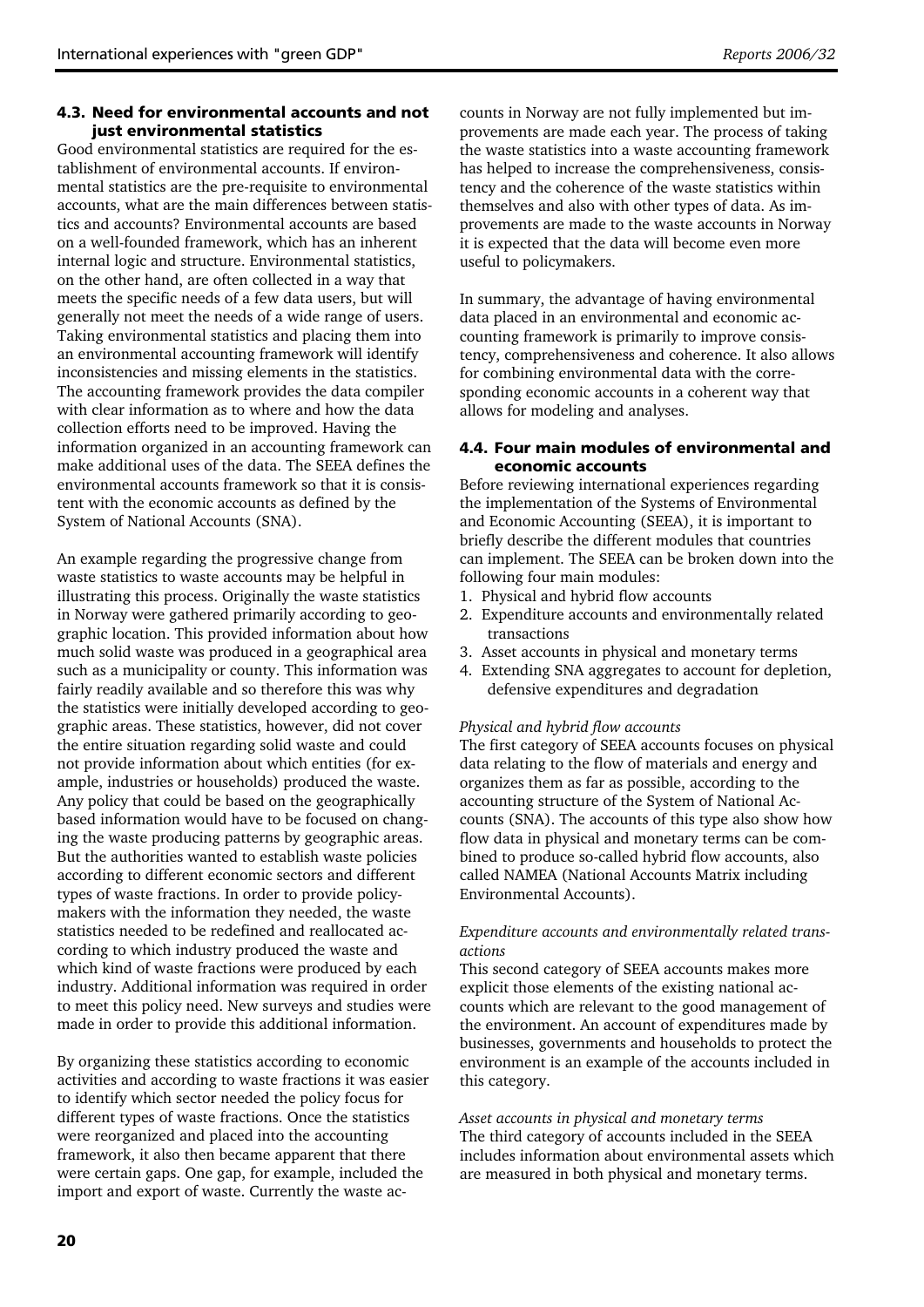# *Extending SNA aggregates to account for depletion, defensive expenditures and degradation*

The final category of SEEA accounts considers how the existing SNA might be adjusted to account for the impact of the economy on the environment. Three types of adjustments are considered: those relating to depletion, those concerning so-called defensive expenditures and those relating to degradation.

At this point in time countries have only attempted to extend the SNA aggregates on a trial basis (see for example, Australia, Japan, Mexico and the Philippines). No country appears to be producing any of the adjusted SNA aggregates described in the SEEA on a regular and official basis. This means that the international experience reviewed below focuses on implementing the first three SEEA modules. It is important to remember that different types of information are needed to answer different types of questions. Once the questions and the information and data needs are identified, this will also help to indicate which of the SEEA modules needs to be implemented.

# **4.5. Norway's focus: Hybrid accounts and indicators**

The development of environmental statistics and accounts in Norway has been described in detail earlier in the paper. Currently, the Division for Environmental Statistics is focusing primarily on the development of pollution statistics and is using limited time developing and maintaining natural resource asset accounts. Very basic asset accounts for fish and forestry are published annually in Natural Resources and the Environment (http://www.ssb.no/english/subjects/01/sa\_nrm/). Our focus with regards to environmental accounting is primarily the development of hybrid accounts that combine environmental information and economic information. There is also some development of statistics regarding environmental protection expenditure in industry and in local and central government, environmental taxes and subsidies, and the environment industry

(http://www.ssb.no/english/subjects/01/06/20/). Our most well developed hybrid accounts include air emissions. These hybrid accounts are also being expanded in the near future to include energy use and environmental taxes. In a longer time perspective the hybrid accounts will include solid waste, water use and chemicals. In addition to the hybrid accounts, environmental protection expenditure accounts for industry and government are also compiled regularly.

# *Hybrid Accounts*

The key to developing economic models that include energy use and different types of air emissions (pollution) and to developing the hybrid (NAMEA  $=$  national accounts matrix including environmental accounts) accounts was the establishment of the energy statistics and the air emissions statistics according to industry

breakdowns that corresponded exactly to the industry breakdowns in the economic models and the national accounts. Without the correspondence of the categories between the statistics and the economic models and the national accounts it would not have been possible to extend the economic models or produce the hybrid accounts. Since the categories did correspond it was possible to extend the general equilibrium economic models to include energy use and certain types of air emissions. The hybrid accounts were also fairly easy to establish due to the structure of the underlying statistics and now decoupling indicators are produced and published on an annual basis. The following figures show some of the results from the Norwegian hybrid accounts (additional figures and descriptions can be found at the Statistics Norway web site, see: http://www.ssb.no/english/subjects/09/01/nrmiljo\_e  $n/$ ).

This first figure shows which economic sectors are responsible for greenhouse gases emissions (Greenhouse gases include: carbon dioxide  $(CO<sub>2</sub>)$ , nitrous oxide  $(N_2O)$ , methane  $(CH_4)$ , perfluorocarbons (PFCs), hydrofluorocarbons (HFCs), and sulphur hexafluoride  $(SF<sub>6</sub>)$ . Total emissions of greenhouse gases are calculated by adding up emissions for each component given in CO<sub>2</sub>-equivalents). This type of information can be used to help focus policy-makers' efforts along the different economic activities that contribute most to this type of pollution.

#### **Figure 4.1. Emissions of greenhouse gases divided according to households and industries. 2003\***

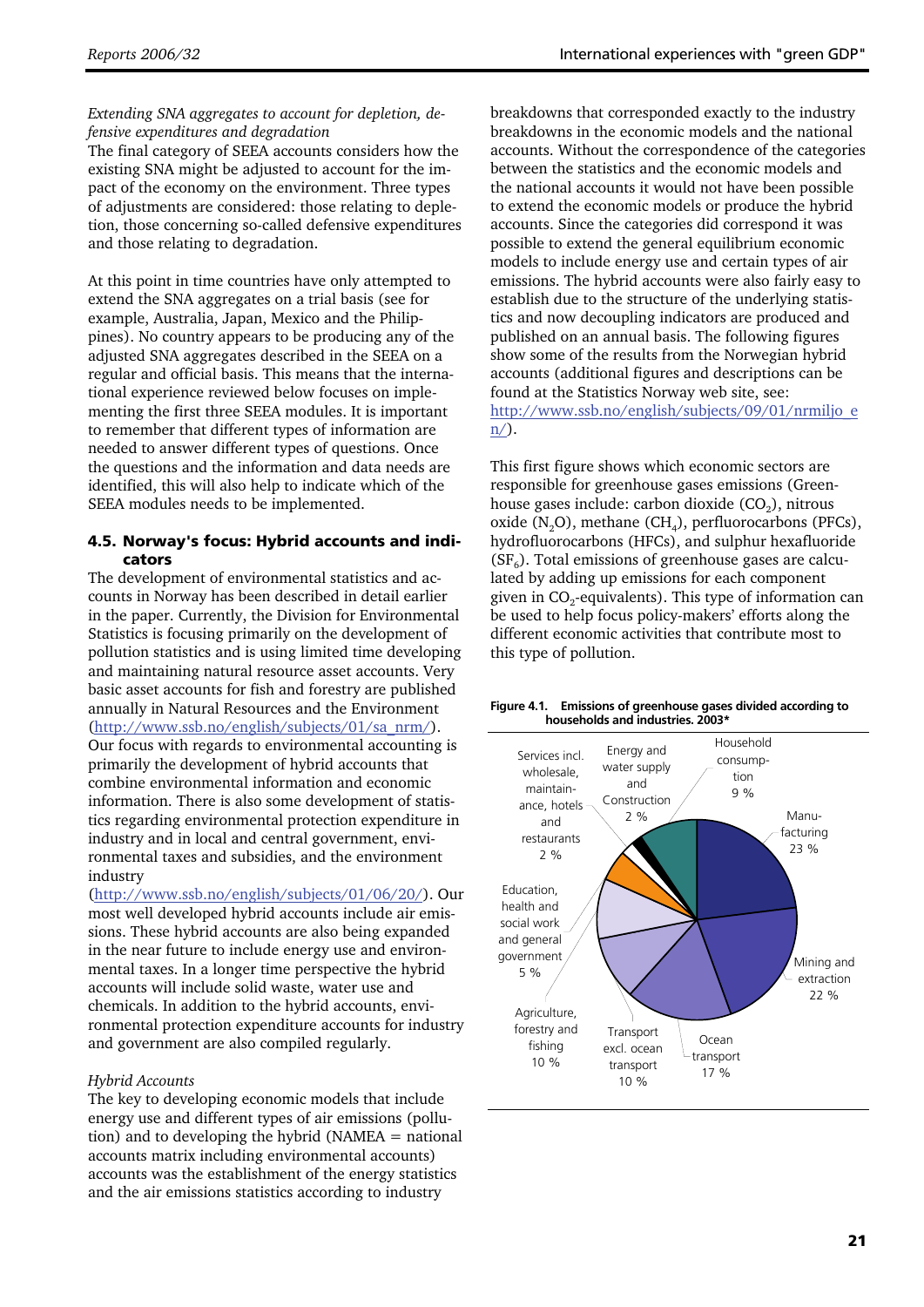The second figure shows the development over time of total value-added, greenhouse gases, and the decoupling indicator labeled here as greenhouse gases intensity. The general downward trend in the greenhouse gases intensity indicator shows that the economy has been able to grow at a faster rate than the increase in the greenhouse gas emissions. This would be considered a desirable trend.

| Figure 4.2. Value added (constant basic prices), greenhouse gases |
|-------------------------------------------------------------------|
| and greenhouse gases intensity. Norway excl. ocean                |
| transport. 1990-2003*1 (Index: 1990=1)                            |



<sup>1</sup> Ocean transport is excluded from calculations due to uncertainties in the emissions calculations

**Figure 4.3. Economic, air emissions and GHG-intensity trends for mining and extraction of oil and gas. 1990-2002\*. (Index: 1990=1)** 



The third figure shows the economic and air emissions trends only for the mining and extraction of oil and gas industries. The decoupling indicator shown here is again greenhouse gas intensity. This graph clearly shows that the policies that were implemented for this industry with the goal of reducing acidification precursors in 2000 and ozone precursors in 2001 were successful since the emissions for these gases show a marked downward trend starting in each of these specific years. In this case it was very easy to identify a clear connection between policy implementation and a reduction in emissions. In most cases, this is not so obvious and a decomposition analysis is required in order to identify what changes have occurred in the economy that resulted in the changes observed in the emissions patterns.

This same type of system could be developed for water emissions, water use, solid waste production, etc. Because the establishment of this kind of detailed industry-based data is time-consuming and expensive, the Ministry of Environment has requested that this type of work focus on environmental issues that the Ministry and the Norwegian Pollution Control Authority do not have close, detailed control over. The major sources of water emissions are closely monitored through the use of pollution emission permits. Because of these emission permits, developing water emissions data by detailed industry has not been made a priority since the authorities mean that they have good control over these specific types of emissions. The focus has, therefore, been on air emissions since these are widespread throughout the economy. When there are only large single point emission sources it is not a great problem to develop policies to try to control these limited emission sources. However when the problem is much more widespread throughout the economy, analytical tools and the respective statistics are needed in order to formulate and monitor policy. The priorities in the future at Statistics Norway include the development of statistics regarding the use of chemicals by all industries and households. These statistics are being developed so that they can easily be placed into hybrid types of accounts in the future.

# **4.6. Other international experiences**

A brief summary of work being done in a number of different countries is presented below. The order of presentation is alphabetical order.

#### 4.6.1. Australia

Work on environmental accounting in the Australian Bureau of Statistics (ABS) occurs in two departments the National Accounts Branch and the Environment and Energy Statistics Section. The National Accounts Branch is responsible for the compilation of the Australia National Balance Sheet, which includes environmental assets. The Environment and Energy Section compiles the physical flow accounts (e.g. water and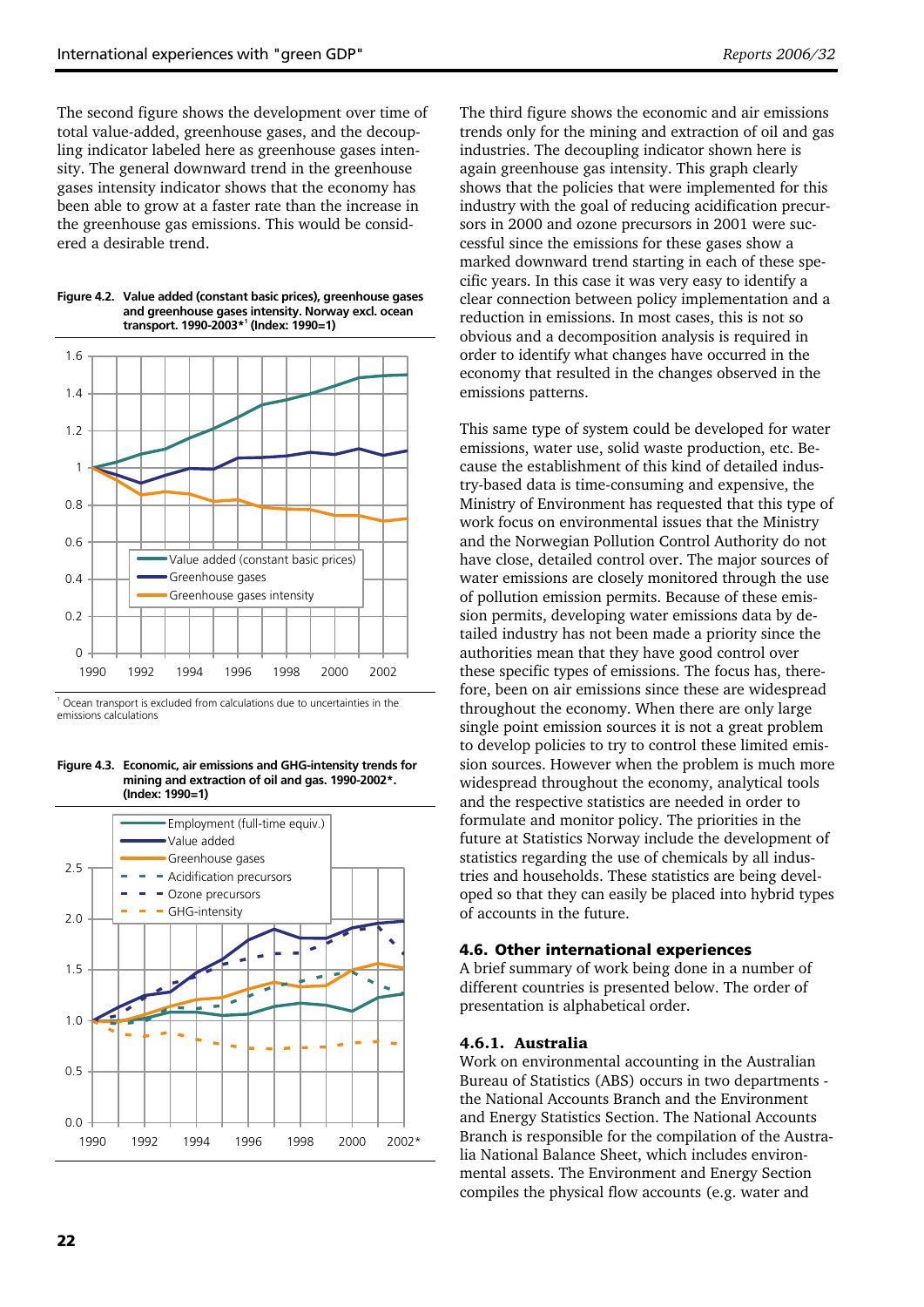energy) and environment protection expenditure accounts. Since water is a very important and limited natural resource in Australia, the water accounts have been a main focus and will continue to be improved in the future.

The environmental accounting in the ABS is currently limited to:

- Valuing of environmental assets on the balance sheet (see example below)
- Physical flow accounts for water
- Environment protection expenditure account for local government

Work on an energy account has been deferred until the second half of 2005, and it is highly unlikely that waste, minerals, fish, land or forest/timber accounts will be produced in the near future.

# *National Balance Sheet*

The ABS continues to value environmental assets (London Group, 2004). The Australian national balance sheet recorded \$4 190b worth of assets at 30 June 2003, of which \$1 622b (39 per cent) were economic environmental assets. The value of environment assets is presented below. More detailed information is available (e.g. estimates are available for each of Australia's states).

#### **Table 4.1. Australia's environmental assets - 30 June (billion Australian dollars)**

|                            | 1995 | 1999 | 2003  |
|----------------------------|------|------|-------|
| Rural land                 | 68   | 105  | 145   |
| Other land                 | 558  | 730  | 1,205 |
| Oil and gas                | 55   | 72   | 124   |
| Other subsoil              | 38   | 68   | 138   |
| Native standing timber     | 2    |      |       |
| Plantation standing timber | 6    |      |       |
| Total assets               | 727  | 984  | .622  |
|                            |      |      |       |

Source: Australian System of National Accounts, 2002-03 (5204.0).

While land accounts for 83 per cent of the value of Australia's economic environmental assets, the value of rural land accounts for only 11 per cent of the total value of land (see table). Subsoil assets account for 16 per cent and timber (native and plantation) account for 1 per cent of Australia's economic environmental assets. The value of environmental assets in current prices grew strongly during the 1990s, more than doubling between 30 June 1995 and June 30 2003. Much of this growth was due to rising prices; environmental assets only grew by 6 per cent in chain volume terms during the same period.

The ABS is continuing to produce experimental estimates of GDP adjusted for the depletion and additions to environmental assets. Depletion adjustments have been made for subsoil and land assets, and in both cases these unambiguously lower the net values. If the value of discoveries is included in income in place of the value of mineral exploration, the net effect of that adjustment can be positive or negative.

# 4.6.2. Belgium

 The work in Belgium related to environmental accounts includes NAMEA accounts for air (1990/1994- 2002), for energy (1990/1994-2002) and for water (1997-1999). Environmental protection expenditure accounts and environmental tax accounts have been developed for 1997-2002. Forest asset accounts are made for 1999-2001.

# 4.6.3. Canada

At statistics Canada, the following environmental accounts modules are updated annually or biennially:

- Asset accounts for oil, gas, minerals and timber (physical and monetary). Data series cover generally the period 1976-2001. Work is under way to bring diamonds and offshore crude oil and gas extractions into the subsoil accounts.
- Energy use (1990-2000)
- Greenhouse gas emissions (1990-2000)
- Environmental protection expenditures (biennial; up to 2002)

Data for energy use and GHG emissions are presented for over 100 industries plus a wide array of household and government activities. Planning on increasing the timeliness of these accounts has started (from four to two years behind the reference year).

All asset accounts data are available electronically through Statistics Canada's socio-economic database (CANSIM). Data on environmental protection expenditures are available in the form of electronic reports while data for energy use and GHG emissions have been published irregularly at this point in time.

*Irregularly updated accounts:* 

- Water extraction and use (latest year 1996)
- • Land cover and use

#### *Recent Projects*

*National Balance Sheets* − For the first time in 2004, the value of natural resource assets (energy, mineral and resources) has been included in the National Balance Sheets Accounts. Annually, national wealth advanced 4.9 per cent without natural resources − 7.1 per cent if the increase in the value of natural resources is included. The value of energy resource assets accounts for more than 50 per cent of the resource wealth in 2003.

*Land Accounts* − Work is progressing in three areas: 1) analysis of the amount and growth patterns of urban areas in Canada and their impact on other land uses, including wildlife habitat and agriculture; 2) development of a Canadian land cover change matrix covering the years 1990, 1995 and 2000 using guidelines as established by SEEA; and 3) analysis and production of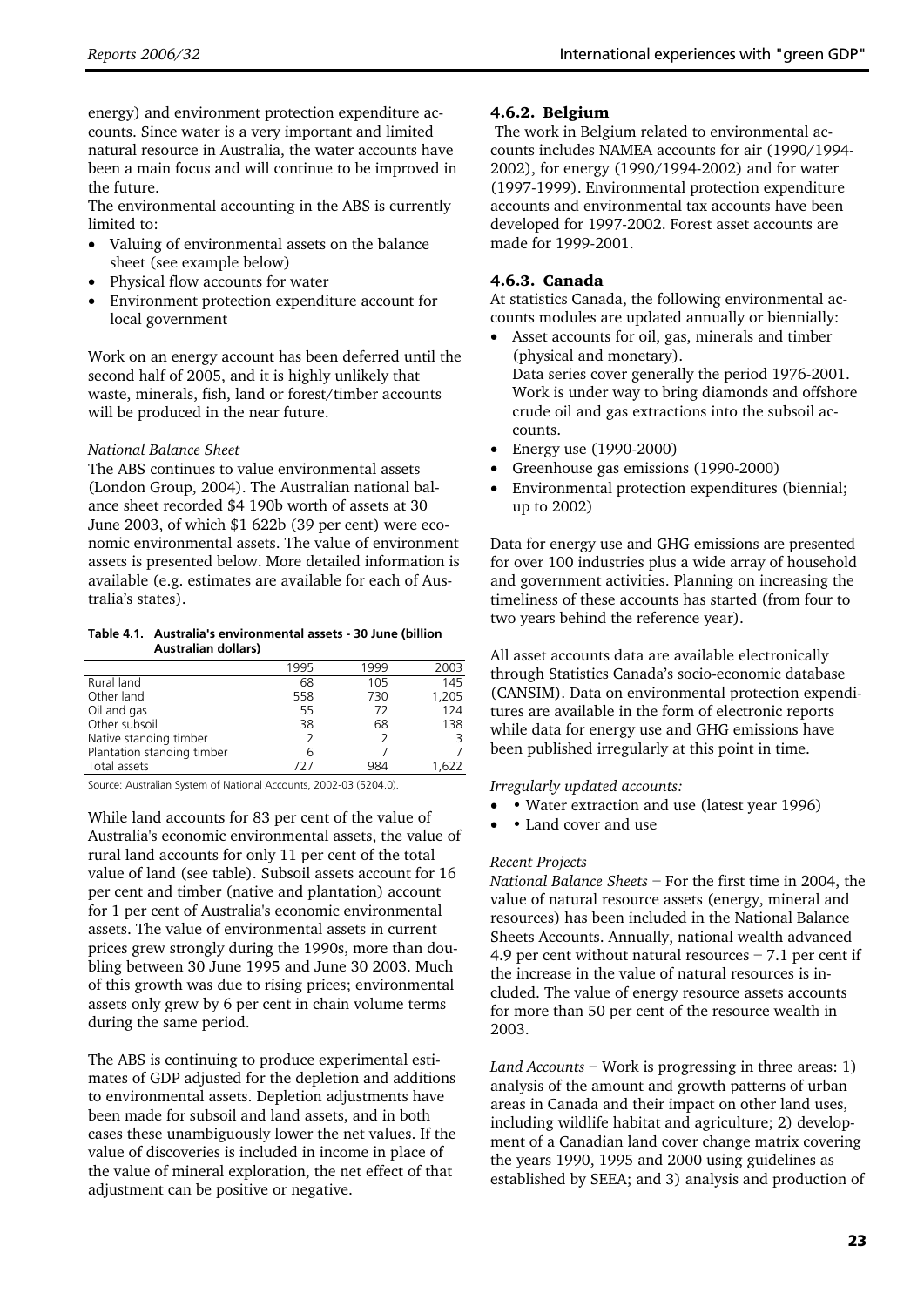various urban indicators related to urban transportation, land use mix and growth.

# 4.6.4. Denmark

Statistics Denmark regularly publishes the following environmental accounts:

- Energy supply and use
- Emissions to air
- Water extraction and use
- Environmental taxes and subsidies
- Asset accounts for oil and gas

Published data can be found in the StatBank section of Statistics Denmark's web site under the subject area, "environment and energy" and then using the link for "environment and economic activity"

# (http://www.statbank.dk/statbank5a/default.asp?w= 1024).

New areas of work include asset accounts for forests and valuation of land. In addition, there are annual publications of the Danish input output tables (*Danish Input-Output Tables and Analyses - Imports, Employment and Environment*. The publication is available in paper as well as in PDF-format and can be purchased online from Statistics Denmark,

http://www.dst.dk/publikation.aspx?cid=7594). The publication contains input-output tables combined with tables on the economy and with tables on air emissions and the use of energy. The publication presents data broken down by 130 industries and households as well as analytical results showing indirect flows (in Denmark and Global), causing final demands and different types of causing private consumption. The publication also shows the Danish NAMEA-table (NAMEA  $=$  national accounts matrix including environmental accounts), which summarizes the Danish environmental accounts.

# 4.6.5. Finland

Forest asset accounts have been developed as a part of asset accounts in the National Accounts. For monetary valuation of forest land and timber assets and flows, proper methods applicable for forest accounting and national accounting will be chosen and further developed as a close co-operation between environmental accountants, national accountants and the Finnish Forest Research Institute.

A comprehensive presentation of the framework of physical input-output tables and actual tables by branches of industry (according to the NACE classification) has been prepared by Thule Institute of University of Oulu. Analyses based on those tables were done especially for waste flows, material flows of combustion including emissions to air, household consumption, capital formation and total material flows of the Finnish economy.

Statistics on environmental protection expenditures, environmental taxation, total material requirement, forest assets and flows of wood material, waste flows and air emissions have been published in the annual Environment Statistics -compendium and Environment and Natural Resources -review.

# 4.6.6. France

The environmental accounts which are most developed in France are the environmental protection expenditure accounts. The SERIEE framework is used and they are published every year in a report and presented to the Commission of Accounts and Economy of Environment, chaired by the Minister of Environment.

Although these monetary accounts have been produced for many years, they need to be improved in different ways:

- All the domains (according to CEPA) are not yet covered: soil and groundwater are the main missing domains. According to the large nuclear energy production in France, the elaboration of nuclear waste management accounts was a priority. In addition to the environmental protection expenditure accounts some specifically environment-related accounts have been established for water abstraction and recycling.
- Improving the estimation methods being used has led to the revision of the air, noise and biodiversity accounts. In addition, new sources of data are being explored. For instance, they prepare a survey to ask the motorway firms how much they spend for reducing noise and protecting biodiversity and landscape.
- Finally, plans to expand the wastewater account to include basin level information will help provide information needed for they knew European water directive.

Progress is also being made in linking physical and monetary data. Published regularly are results on natural resource accounts for forest, with wooded land and forest products, and subsoil assets. The NAMEA matrix is also an analysis format used for air emissions. With regards to physical accounts, the focus has been on the development of water and water emissions accounts.

# 4.6.7. Germany

The German Federal Statistical Office has implemented a large number of the main modules of the SEEA system. A great deal of emphasis has been placed on the physical flow accounts. The following provides a brief description of each of the different modules. Physical Flow Accounts

# *Energy and air emissions*

The data of the German Environmental Economic Accounting (GEEA) on energy and air emissions in a  $NAMEA-type (NAMEA = national accounts matrix)$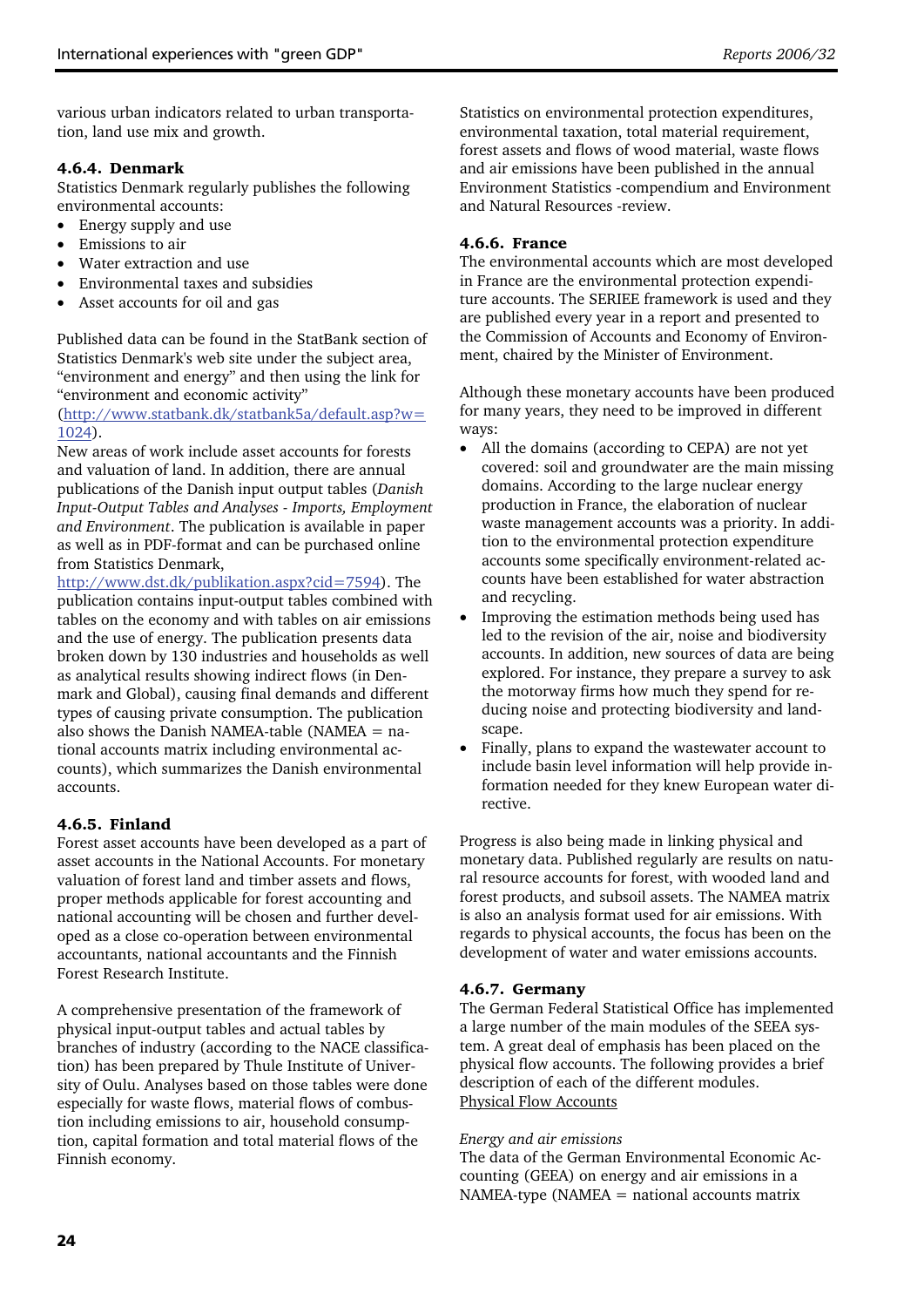including environmental accounts) breakdown are updated annually.

# *Physical Input-Output-Tables (PIOT)*

Physical Input-Output-Tables (PIOT) were set up for Germany for the year 1995. The PIOT describe the flows of materials and energy within the economic system and between the economic system and the natural environment, including changes in the natural environment caused by human activities like using natural assets as source of raw materials and as sink for residuals. The PIOT consist of input-tables to show which sectors use which materials or pick up materials, of output-tables to show which sectors produce goods or give away materials and of material-integrationtables (Input-Output Tables) which show the material flows between the branches. The flows are measured in tonnes.

## *Water and wastewater*

In the project "Environmental Accounts for Water and Waste Water (1991-1998)" data for water and wastewater are presented in a NAMEA-type breakdown. Water and wastewater data were calculated using an estimation method for those years for which no primary data are available. By another estimation model some important wastewater emissions were also worked out. Recently the data on water and wastewater flows have been updated until 2001.

# *Economy-wide material flow accounts*

The data on the economy-wide material flow accounts are updated annually. In March 2004 a methodological revision of the German economy-wide material flow accounts from 1991 to 2001 on basis of Eurostat-Handbook "Economy-wide material flow accounts and derived indicators – A methodological guide", has been concluded. This project also yielded data on the supply and use of primary materials (raw materials and imports) in a NAMEA-type breakdown for the period 1993 to 2000.

# *Land Accounts*

Work on land accounting continued by supplementing the previous concepts of area use by branches of production by a much more detailed NAMEA-type breakdown of the land use category of built-up and traffic area and by the implementation of a first methodological approach to address the land use category of agricultural land.

*Environmental protection expenditure accounting* The data on environmental protection expenditure are updated annually. A methodological revision and a more comprehensive coverage on the basis of the SERIEE concept have been recently finished. Environment-related taxes are also published annually. Taxes related to transport are available in a NAMEA-type breakdown with about 2 year time lag.

# *Sectoral Reporting modules*

In late 2001 GEEA started with the concept of integrating so-called sectoral reporting modules into the accounting framework. They are restricted to a specific sector of economic activities each (e.g. agriculture, transport, private households) and try to set up - as far as possible - the complete system of environmentaleconomic accounts for the sector examined. As such these sectoral reporting modules respond to the need to integrate environmental aspects into sectoral policy. The project on transport and environment provides among other things data for the transport sector in a NAMEA-type breakdown for a number of variables like energy use, emissions, land use, tonnes and person kilometers and environmental taxes. A project on "agriculture and environment" (in collaboration with the Federal Agricultural Research centre) is under way. In the project the agricultural sector is distinguished by different agricultural production processes for which economic data, data on special material and energy flows and intensity indicators are presented. For the sector private households a project "private households and environment" was started to examine this specific sector according to its environmental impact. Applications/methodological work

*National Strategy for Sustainable Development*  The National Strategy for Sustainable Development of the federal government was adopted in 2002 (http://www.dialog-nachhaltigkeit.de). The indicator set is comprised of 21 indicators selected to measure progress towards sustainable development A paper of the GEEA department on "The Role of the National Accounts and its Satellite Systems for the German National Strategy for Sustainable Development" (http://www.destatis.de/download/e/ugr/sustainable. pdf) describes which contributions accounting systems can make to underlay the sustainability indicators with supplementary information in order to provide a data basis for an integrated sustainability analysis.

# *Decomposition analysis*

A second focus of applications of the accounting data is to analyze the observed changes in, e.g. emissions, within a certain period by means of a structural decomposition method. The paper "Decomposition analysis of carbon dioxide emissions changes in Germany – Conceptual framework and empirical results" describes the theoretical background of this analytical tool and shows different methodological approaches before focusing on the method applied in German Environmental-Economic Accounting. The approach chosen is based on a method applied by Statistics Netherlands but is extended to be applicable to more general cases. (Available at:

http://www.destatis.de/download/d/veroe/fach\_voe/ dekomposition.pdf)

*Annual GEEA-reports and other publications*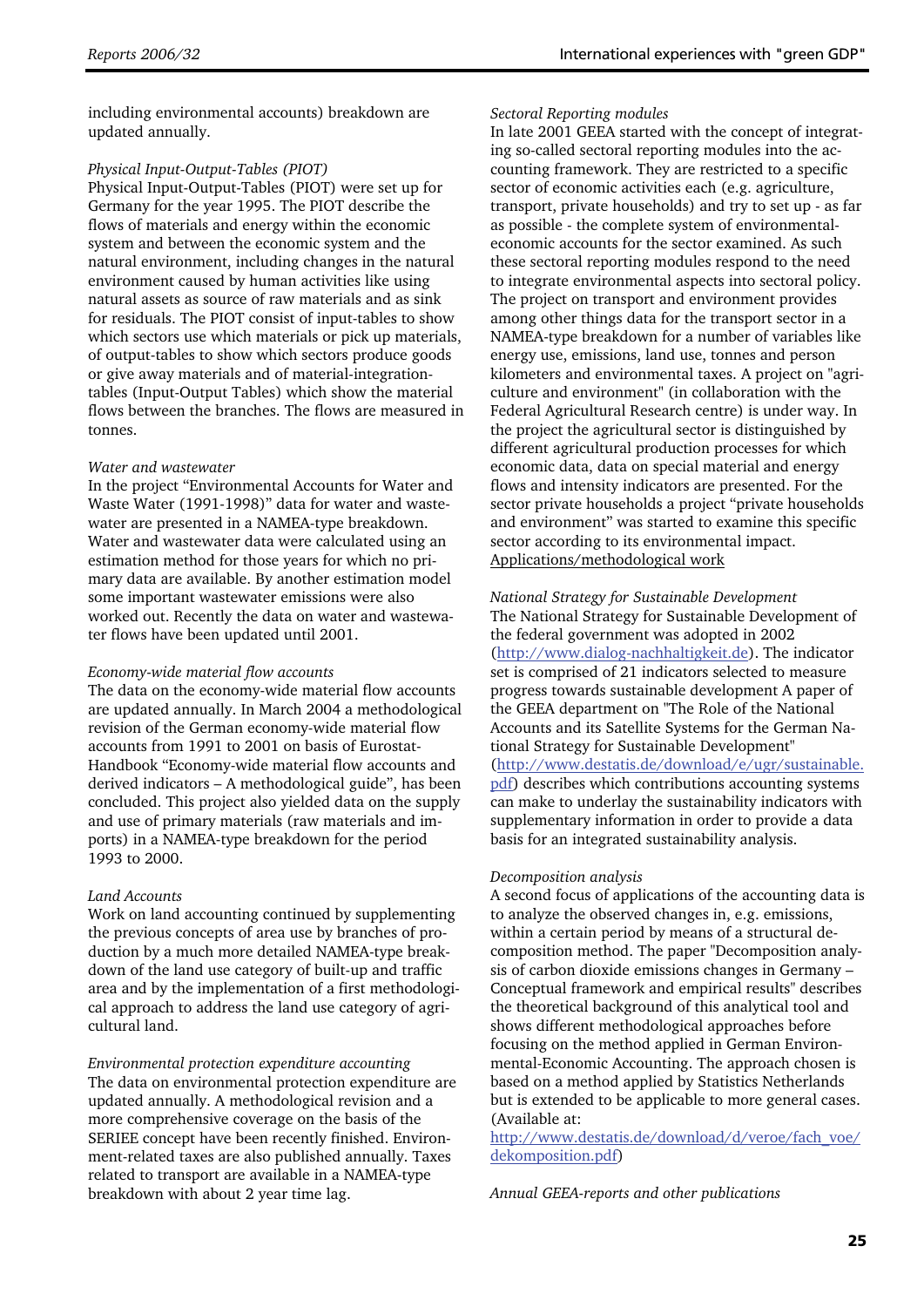GEEA publishes annually a "Report of the German Environmental-Economic Accounts" with analysis and detailed tables. The reports show in a standardized way the complete picture of German environmental economic accounts. The report about the yearly press conference on GEEA, which highlights different issues every year, is available in English:

http://www.destatis.de/allg/e/veroe/e\_ugr02.htm. Other publications regarding the German environmental-economic accounting can be found at: http://www.destatis.de/allg/e/veroe/proser4senv\_e.ht m

# *Modelling*

During the last years the data of the GEEA have been used in a growing number of econometric modelling projects by research institutes, mainly on the basis of the PANTA RHEI model. Examples are scenarios in the fields of energy use, carbon dioxide emissions, land use and transport.

## 4.6.8. India

Environmental accounting work began in 1991 and the first policy document was produced in 1993. The work is organized as cooperative projects between research institutes, such as the Integrated Research and Action for Develoopment (IRADe), and the Central Statistical Organization (CSO). Areas of work have included estimating the annual cost of environmental degradation, environmentally adjusted net income, health costs from air and water pollution and air emissions from industry and households. Asset accounts for forestry have been the focus of other work. Natural resource accounting based on SEEA definitions, including waste and wastewater accounts, have been developed for the Goa region. Survey methodologies have been used to a large extent in establishing the data for the Goa work. Work on energy use and availability has also been the focus of a number of studies. Very often studies are made which focus on a specific geographic area and are not necessarily covering the whole country.

# 4.6.9. Indonesia

From the mid-1980s to the mid-1990s a number of project based empirical exercises have been made in Indonesia including the classic study by Repetto et al. (1989). In 1990 the Ministry of the Environment, the National Bureau of Statisitcs and CIDA established natural resource accounts for 3 commodities: forests, fuels and natural gas. Between 1993 and 2003 NBS has continued this work and expanded the asset accounts to now cover 8 commodities. In 2002 the National Development Planning Agency calculated a "green GDP" by including degradation factors in the calculations and in 2004 the Ministry of Environment made a study regarding "semi-green regional GDP" for the Krawang District (West Java Province).

The accounts are being used in the development of certain policies, for example, the implementation of wastewater discharge fees to internalise these externalities, maintaining optimal resource extraction paths, regulating property rights, royalties and concessions and natural resource management policies.

The development of the accounts has shown the need to strengthen the coordination among institutions, both in regards to data collection but also in terms of policy development and implementation. The key players include the National Bureau of Statistics (BPS) (responsible for: national statistics including the natural resource and environment statistics and SEEA), the Ministry of Environment (KLH) (responsible for: environmental quality standards, economic valuation of environmental impacts), the National Coordination Agency for Survey and Mapping (responsible for: physical and spatial data), National Development Planning Agency (responsible for: integrating green accounting principles into planning processes), Technology Research and Implementation Agency (responsible for: developing technology to better manage natural resources, carry-out research of green accounting), and universities/research centers (responsible for: carry-out research of green accounting, provide training on green accounting).

There are plans to produce a "green GDP" however the purpose of the green accounting in Indonesia is not to show a specific "green GDP" figure that is lower than the GDP but to understand the rate of resource depletion and environmental degradation.

#### 4.6.10. Italy

After several years of methodological and experimental work, aimed at building the knowledge basis and the datasets required for the implementation of selected environmental accounts (EA) in Italy, this work is currently undergoing a phase of consolidation of production. In particular, time series of data have been published or are about to be published and data collection and elaboration processes are being organized in a way suited to ensure regular and timely production of the main current products of the Italian EA. The National Statistics Institute for (Istat) Italy is responsible for the development of the environmental accounts. The following provides a brief summary of the current focuses for the environmental accounts work it at Istat:

- improve consistency with the European Strategy for Environmental Accounting and with the Italian Environmental Action Strategy for Sustainable Development;
- implementation of Economy-wide Material Flow Accounting, NAMEA and environmental protection expenditure accounts (EPEA) modules;
- dissemination of figures through the Istat web site and through contributions to the Istat environment statistics compendium and to the Report on the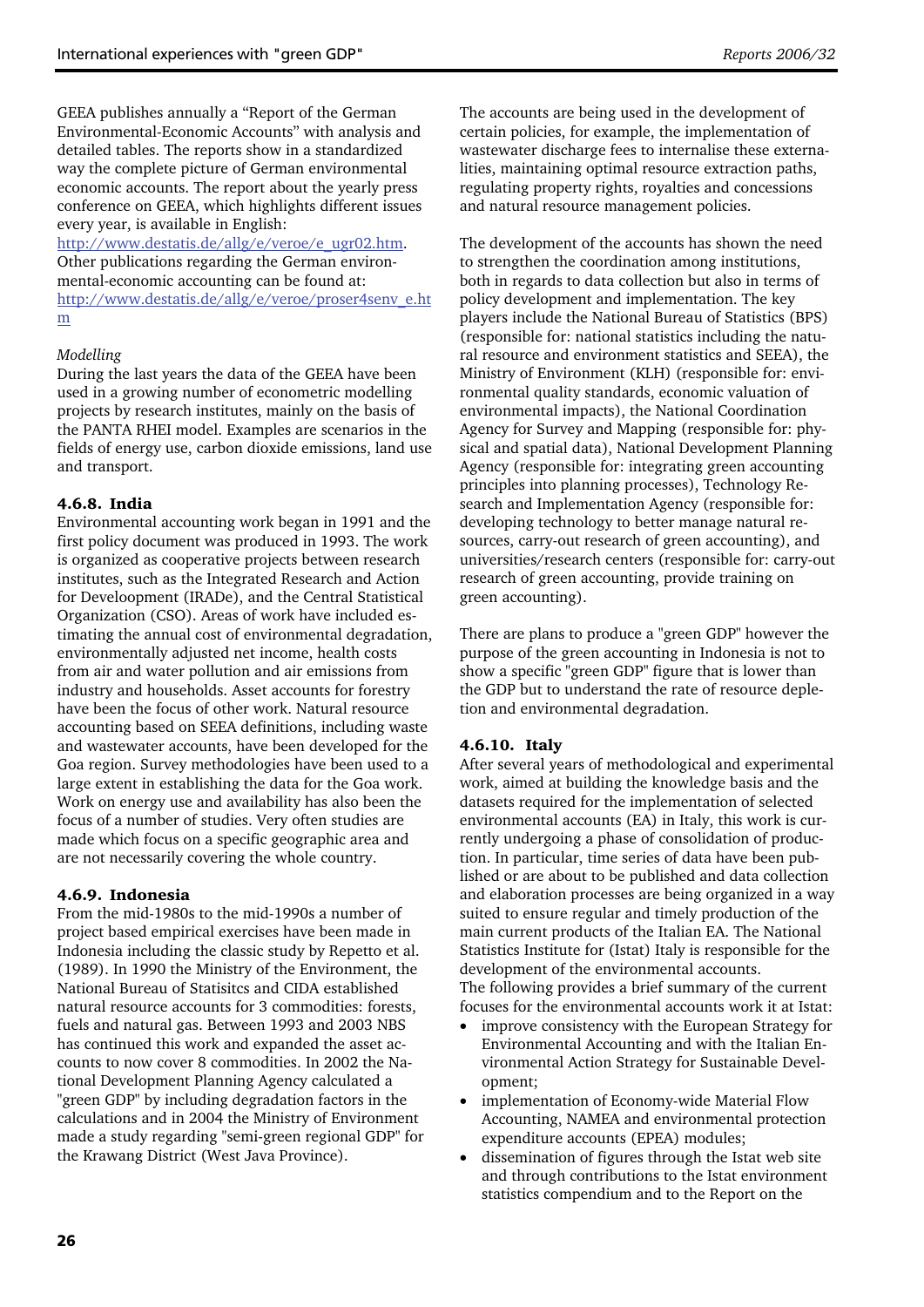State of the Environment addressed to the Parliament by the Ministry of the Environment;

• support the experimental work aimed at integrating environmental and economic issues in public planning.

# *Economy-wide material flow accounting*

In the first half of 2004, the economy-wide material flow accounts and related indicators already made available in 2003 for the 1980-1998 period have been updated up to 2001. These indicators are now being calculated for 2002. A study of the feasibility of a Physical Input/Output Table (PIOT) of the Italian economy has been finalized in 2004.

*NAMEA - air emissions (NAMEA = national accounts matrix including environmental accounts)*  A time series of NAMEA-air tables has been recently completed, covering all years from 1990 to 2000. The coverage of air emission accounts for Italy has been enlarged in terms of pollutants: these now include ten air pollutants, namely  $CO_2$ ,  $SO_x$ ,  $NO_x$ ,  $N_2O$ ,  $NH_3$ ,  $CH_4$ , CO, NMVOCs,  $PM_{10}$  and Pb (the latter two were not included before). The methodologies used for emission allocation to activities have been revised and improved through work of a Working Group of experts from Istat, the Agency for Environment Protection and Technical Services (APAT) as well as the Ministry of Productive Activities. E.g. emissions now refer to resident units, rather than to the Italian territory.

Besides air emissions, the data have been published for the direct intake from nature by economic activity of four resources: endogenous steam, fossil fuels, minerals, and biotic materials, providing a split by directly extracting activity of the MFA aggregate "Used domestic extraction". In the tables, emissions and resource intake data are linked to households' expenditure (by purpose) and to economic and social variables broken down by economic activity (production, value added, intermediate consumption; employment in full-time jobs and thousand persons). Finally, an ad-hoc joint Working Group set-up with a local research Institute is about to finalize NAMEA-type air emission and resource intake accounts for the region of Tuscany for 2000.

*Environmental protection expenditure account (EPEA)* The available information basis is still not sufficient for a complete implementation of the EPEA. While working for the development of this basis, by studying sources and gathering data, the Institute works at the production of statistics on Environmental Protection Expenditure of the public and business sectors and at the partial implementation of the EPEA for selected environmental domains. New results statistics for the Central Government and the business sector have been recently published.

As far as the Central Government is concerned, a time series of environmental protection expenditure aggregates consistent with the EPEA schemes has been calculated for the 1995-2002 period. Some additional aggregates relating to important environment-related activities, not entirely covered by the EPEA – such as management and protection of soil, sea and coastal zones – have also been calculated for the same period. As far as the business sector is concerned, EPE data coherent with the EPEA and disaggregated by environmental domain according to the CEPA are now being regularly collected through the annual surveys on business economic accounts.

As far as future developments are concerned, projects are being started for the construction of a time series of the EPEA tables for the wastewater and waste management domains and for a complete SERIEE system of accounts for the water domain (i.e. including also the Resource Use and Management module of the system).

## 4.6.11. Japan

In 1991, several governmental research institutes in cooperation with researchers in universities started an inter-agency research project on environmental accounting and indicators in Japan. The National Institute for Environmental Studies (NIES) takes a leadership role in organizing the project and has focused on environmental accounting in physical terms. The Economic Planning Agency (EPA) of the Government of Japan compiles the national economic accounts and has been developing the economic portions of the environmental accounts.

The system of integrated environmental and economic accounting was implemented on a trial basis using the years 1985 and 1990. An environmentally adjusted domestic product (EDP) was calculated from these integrated accounts (Oda, et al., 1998). Although this work was done it is unclear whether these calculations continue to be made.

The next area that was focused on included environmental protection expenditures. Then the development of the NAMEA system was incorporated to try and provide a framework for organizing and connecting all of the physical and economic data that was being developed. Current efforts are focusing especially on material flow accounts and material cycles in society (Ariyoshi and Moriguchi 2004). There is an annual white paper issued on the state of environment in Japan, which is available in English

(http://www.env.go.jp/en/w-paper/index.html). Guidelines for environmental accounting for businesses have also been recently published. The government is encouraging enterprises to start environmental accounting within their organizations to try to strengthen their environment management and performance.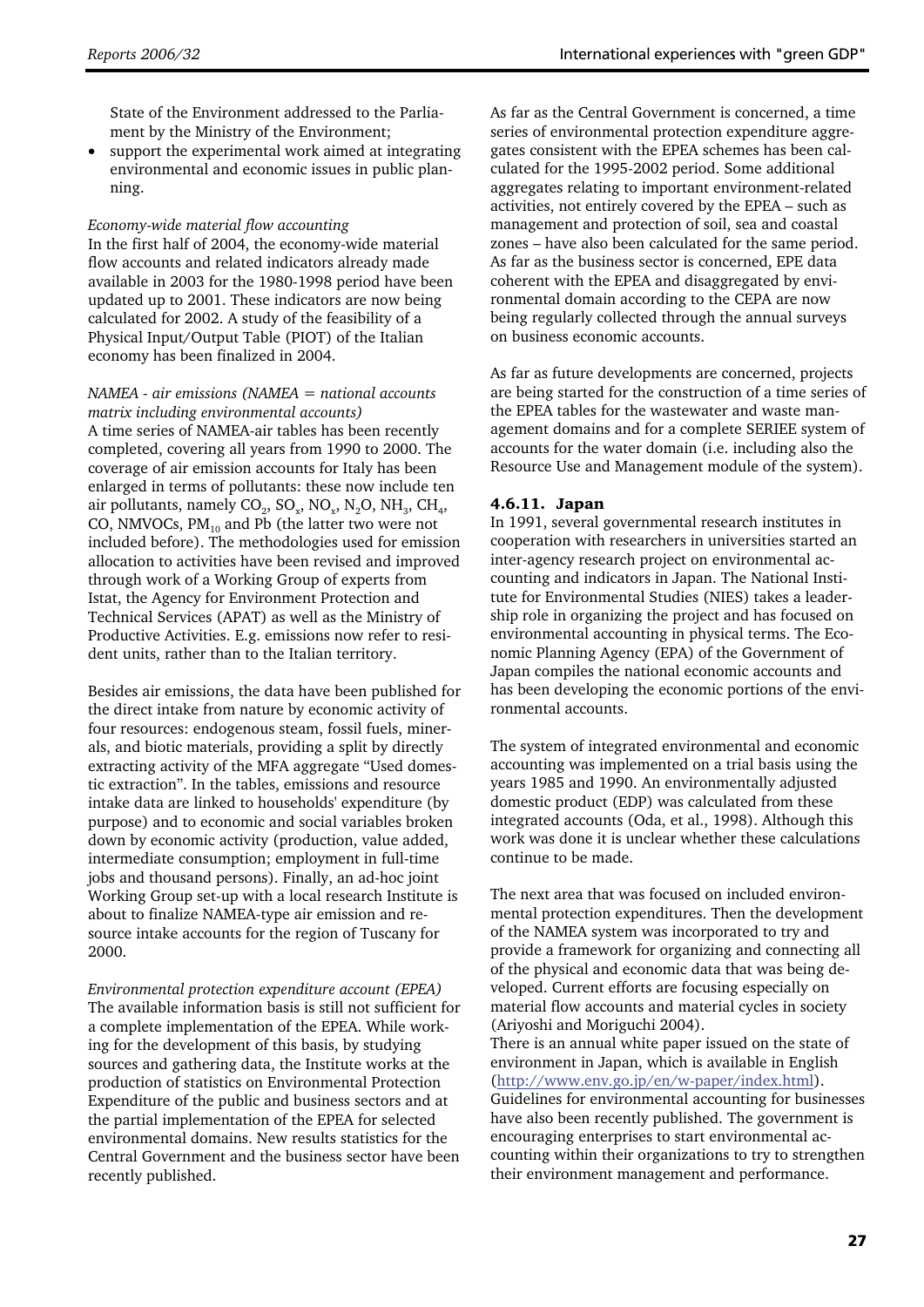# 4.6.12.Korea

Korea is just starting to develop their environmental accounting systems. A plan to focus on physical input output tables, environmental protection expenditure accounts and certain physical environmental asset accounts. The development of integrated environmental and economic accounts will be a co-operation between the Korea National Statistics Office and the Bank of Korea.

# 4.6.13.Mexico

The System of Economic and Ecological Accounts, Mexico (SEEAM) is a project that includes information about variables from the System of National Accounts with data about natural resources, and specifically petroleum, water, air and land. From this system, a synthesis indicator called Net Ecological Domestic Product (NEDP) is obtained from GDP less consumption of fixed capital and attributed costs by environmental use. The attributed costs by environmental use represent natural resource depletion and environmental degradation.

The focus of the current work includes:

- identifying new ways of valuation to improve the presented statistics,
- expanding the coverage, which will allow the monitoring of economic pressure on natural resources,
- developing regional information that supports decision-making at the local level.

The work on integrated environmental and economic accounting in Mexico has been an ongoing project since the early 1990s.







4.6.14.The Netherlands

The Netherlands has primarily used the hybrid or NAMEA (national accounts matrix including environmental accounts) accounts approach to organizing their environmental accounts. Their NAMEA matrices have been systematically expanded to include more and more data as it has become available. Their extensive set of environmental statistics and accounts are further coordinated and balancing entries are made when the data are placed into their symmetric NAMEA accounting system. Air emissions data, water emissions data, environmental costs, different indicators, and selected asset accounts are all part of their matrix system. The Netherlands focuses much of their work on different types of pollution information and the related costs to managing and reducing pollution. In addition, they have extensive information regarding the management of water, both freshwater and seawater. Recently the energy accounts have been modified so that they are fully compatible with the national accounts.

# 4.6.15.New Zealand

Statistics New Zealand is concentrating on developing resource accounts for energy and water. Forestry accounts, including physical stock and flow accounts and monetary flows are also published. Initial work for fish, including both physical and monetary accounts, has been completed. Based on the experiences gained, only the monetary stock account for fish will be continued in the future.

Environmental protection expenditure accounts are currently being developed. The New Zealand tax department is proposing tax breaks for "environmentally beneficial" expenditure and is particularly interested in the new environmental protection expenditure accounts.

# 4.6.16.Philippines

Environmental accounting in the Philippines had its beginnings in 1991 through the USAID funded Environmental and Natural Resources Accounting project (ENRAP) using Peskin-based framework and definitions. The focus was on accounting for the depletion of various forest resources and then on account for environmental and natural resource services. The project had three phases and ended in 2000.

In 1995 an environmental and natural resource accounting (ENRA) project was started under the auspices of the United Nation's Development Programme's (UNDP) Country Programme on Integrated Environmental Management for Sustainable Develoopment (IEMSD) using the SEEA framework and definitions. The National Statistical Coordination Board (NSCB) was the lead institute in the ENRA project. The ENRA project used some of the earlier work done under the ENRAP project, especially some of the ENRAP-established databases, to successfully compile five asset accounts, forest, fishery, minerals, land and soil and water resources. Environ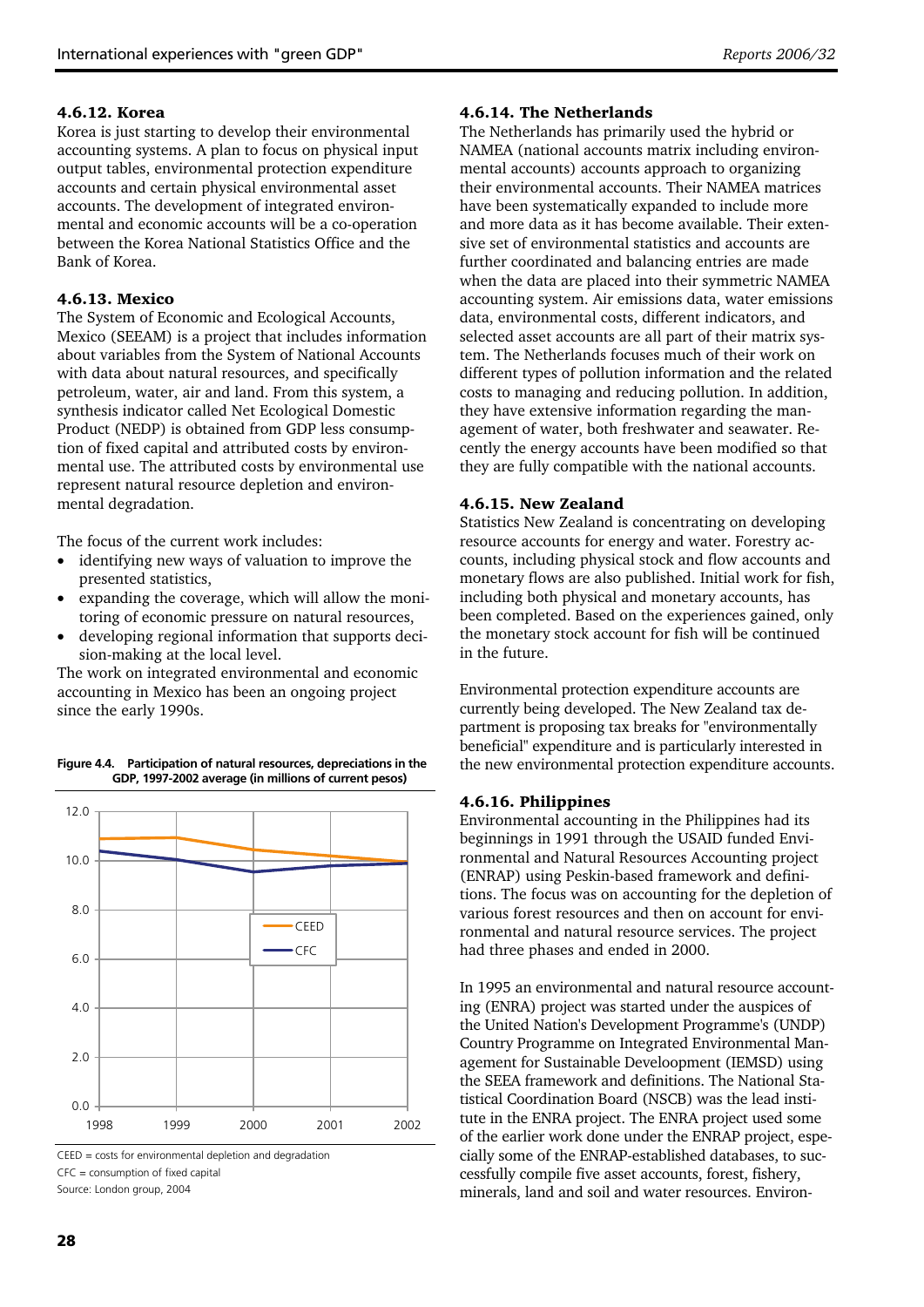mental degradation accounts brought about by economic activities like agriculture, fisheries, forestry, certain types of manufacturing, and mining. Environmental protection services of the government and private sectors were also included in the project.

A significant milestone for this work was the signing on March 21, 1997 of Executive Order No. 406, which institutionalized the Philippine Economic-Environmental and Natural Resources Accounting (PEENRA) System in the country and created environmental accounting units in the National Economic Development Authority (NEDA), the Department of Environment and Natural Resources (DENR) and the National Statistical Coordination Board (NSCB). In addition to establishing asset accounts at the national level, accounts are being established for some natural resources at the regional and at the province level.

The national level asset accounts include: physical and monetary estimates for agriculture land (1988-1998), physical estimates for forest land (1988-1998), physical and monetary estimates for metallic minerals (gold, copper, 1988-1996) and for non-metallic minerals (chromites, 1988-1996 and coal 1988-1998), physical estimates for water demand (1994-1998), physical and monetary estimates for plantation forest and for rattan (1988-1998), physical estimates for marine fishery (1995-1999) and freshwater fishery (1988-1999). National level activity accounts include: physical and monetary estimates for the poultry industry (1988- 1998), upland palay farming (1995-1999), intensive shrimp aquaculture (1995-1999), the hog industry (1995-1999), physical estimates for coal energy (1988- 1998) and electricity generation (1996-1998), physical and monetary estimates for the paint industry (1988- 1998), the tuna industry (1994-1998), the sugar industry (1994-1998), the cement industry (1994-1998) and the petroleum industry (1994-1998). And finally, environmental protection expenditure estimates have been developed for the government and private sectors (1994-1998).

Calculations of environmentally adjusted net domestic product are the results of project-based work. These calculation are not considered official statistics and are not calculated on a regular basis.

# 4.6.17.South Africa

The National Accounts division in Statistics South Africa is responsible for the compilation of the natural resource accounts, which are satellite accounts to the national accounts. The natural resource accounts include water, minerals, land, and energy use. The water accounts include physical accounts for 19 water management areas. The mineral accounts contain physical and monetary accounts for gold, platinum and coal. The water and mineral accounts are official statistics and are published on a regular basis.

# 4.6.18.Spain

The National Statistics Institute (INE) for Spain has been responsible for developing the Spanish environmental accounts. The surveys on water, waste and environmental protection expenditure are the main statistical basis on which the environmental accounts have been constructed. Currently, the INE as published the following accounts: water accounts 1997-2001; air emission accounts, 1995-2000; environmental protection expenditure accounts 1995-2001; material flow accounts, 1996-2000; forest timber accounts, 1995- 2000. At the present time, development work is focusing on the waste and energy accounts. In the future developing information at the territorial levels below the national level is considered an important goal.

# 4.6.19.Sweden

In the Swedish system of environmental and economic accounts the environmental pressure is viewed from a production and consumption activities perspective. Connected to this perspective, environmental indicators for industries, public authorities and households are developed. The data from the environmental accounts system forms an important basis for analysis of the national environmental quality objectives, and particularly for driving force indicators and economic instruments.

Data published annually broken down by industry include: energy use, chemical use, air emissions, valueadded taxes, subsidies and statistics covering the environmental goods and services industry. Also generated annually are environmental accounts input-output tables. These input-output tables can be used for analyses of decoupling patterns, for calculating environmental pressures broken down by product group or by household types and also environmental pressures arising from trade. In recent years introducing the social dimension into the environmental accounts has been attempted by including different types of social statistics broken down by industry.

During 2003 the National Institute of Economic Research (NIER) developed a method (Gren, 2003) used to calculate the value of changes in natural capital and sustainable use of natural capital for Sweden. The starting point for estimation is the natural capitals production of ecosystem services. Given that monetary estimates are available for these services, it is possible to calculate the value of changes in ecosystem service provision. This is calculated as the discounted value of changes in future ecosystem services from the capital stock. The calculated value takes into account the ecosystems impact on the welfare of future generations and is defined as a natural capital accounting price. Empirically, the method has been applied to four kinds of natural capital; forest, agricultural landscape, wetlands and urban environment. The analysis has been extended to a ten-year period (Gren and Svensson, 2004).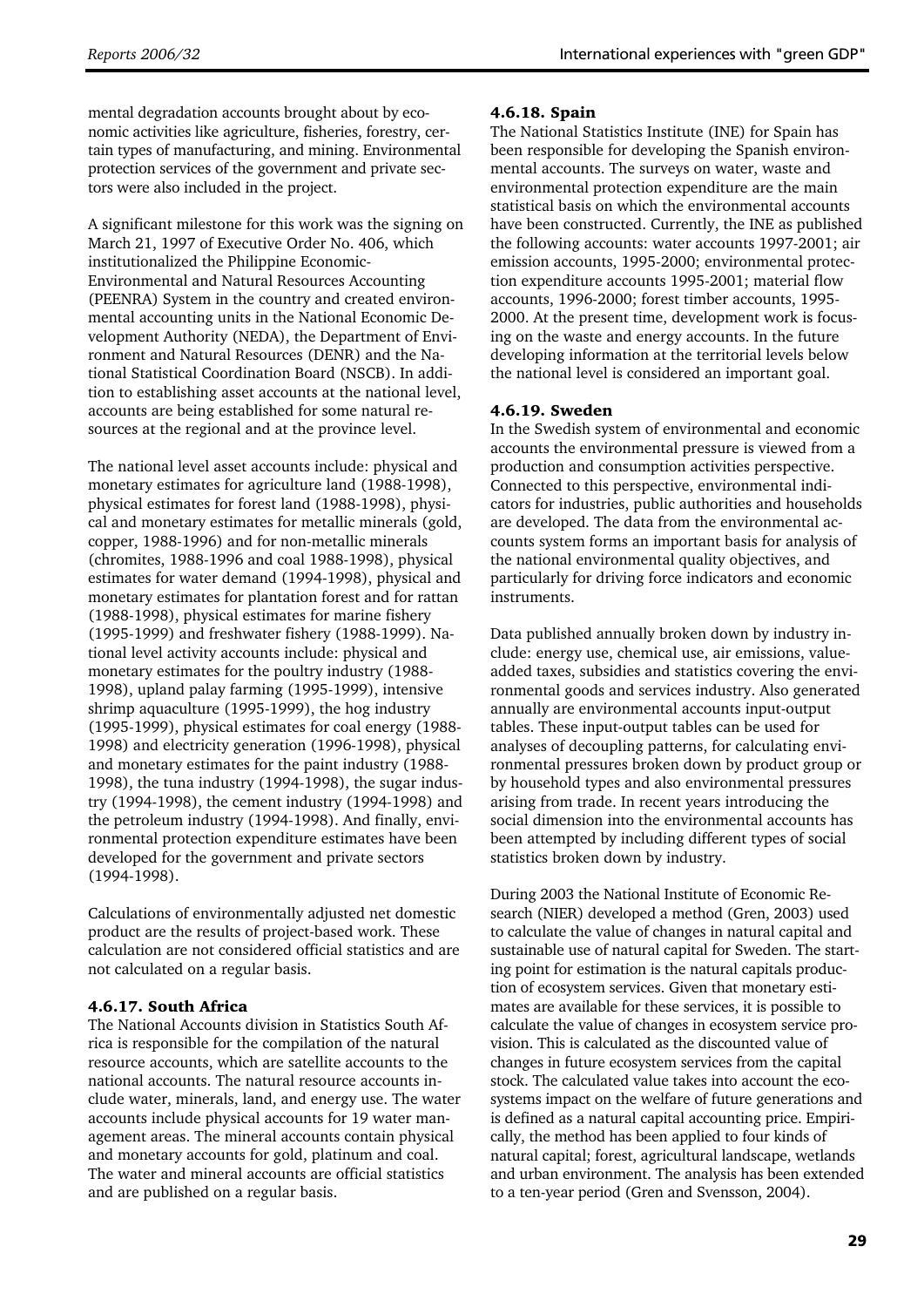A theoretical model for including health problems from air pollution into the environmental accounts has also been developed at NIER (Huhtala and Samakovlis, 2003). The model includes a production externality in the form of air pollution, which causes both direct discomfort and indirect health effects through its impact on the productivity of the labor force. The results show that the valuation of discomfort should be included in the environmental accounts.

# 4.6.20.United Kingdom

There are two institutions in the United Kingdom with the responsibility for implementation of the different parts of the environmental and economic accounts. The Office for National Statistics (ONS) has the responsibility for coordinating and the biannual reporting of natural resource accounts, physical flow accounts and monetary accounts. The Department for Environment, Food and Rural Affairs (DEFRA) has the responsibility for developing decoupling indicators and using the data from the environmental accounts for policy and public communication purposes. In addition, DEFRA has the responsibility for environmental accounts for agriculture.

The following information about the UK environmental accounts is taken from the December 2005 Environmental Accounts publication found at: http://www.statistics.gov.uk/pdfdir/ea1105.pdf

UK Environmental Accounts look to provide information on the demands that UK economic activity places on the environment (in particular in the form of emissions of pollutants) and on the importance of natural resources to the economy. The information has been separated into three dimensions:

*Natural resources*

- Oil and gas extraction and reserves providing information in physical and monetary terms
- Land cover reporting on the amount and condition of habitats and landscapes in Great Britain
- Forestry providing information on woodland area, diversity and consumption of wood products in Great Britain
- Fishing giving information on selected catches and stocks in three sea regions

#### *Physical flows*

- Fossil fuel and energy consumption a breakdown of fossil fuel use and energy consumption by industry
- Atmospheric emissions a breakdown of greenhouse gas and acid rain precursor emissions by industry
- Material flows presents information on the total mass of natural resources and products that are used by the UK
- Waste estimating the total waste arising in the UK, including information on radioactive waste

• Water - showing amounts of ground water and nontidal surface water used by UK industry

# *Monetary*

- Environmental taxes information on government revenue from environmental taxes
- Environmental protection expenditure a breakdown of environmental protection expenditure by general government and UK industry
- UK environmental accounts are used to inform sustainable development policy, to model impacts of fiscal or monetary measures and to evaluate the environmental impacts of different sectors of the economy. Most data are provided in units of physical measurement (mass or volume), although some are in monetary units, where this is the most relevant or the only data available.

## 4.6.21.United States of America

The extent of the development of environmental accounts in the United States is not easy to evaluate. Although the USA participates in the London group, current information regarding environmental accounts in the USA has not been provided at the last London group meeting or any of the more recent OECD meetings. The OECD has recently carried out an environmental performance review and the report will be published in early 2006.

Due to the lack of information regarding environmental accounting, the following information regarding environmental and economic data is being presented instead.

The *Bureau of Economic Analysis* (BEA) (www.bea.gov) has primary responsibility for the preparation, development, and interpretation of the National Income and Product Accounts. BEA programs include the Gross Domestic Product (GDP); the wealth accounts, which show the business and other components of national wealth; the input-output accounts, which trace the interrelationships among industrial markets; personal income and related economic series by geographic area; and the U.S. balance of payments accounts and associated foreign investment accounts.

There are a large number of organizations involved in compiling environmental data. The following is a brief description of these different data sources.

The *Environmental Protection Agency* (www.epa.gov) monitors the quality of the air; the quality of drinking, surface and ground water; ecosystem status; and the introduction of toxic or hazardous substances into the environment. It conducts research and studies to provide baseline data and to evaluate and support environmental monitoring systems.

*National Oceanic and Atmospheric Administration* (www.noaa.gov) (NOAA) gathers worldwide environ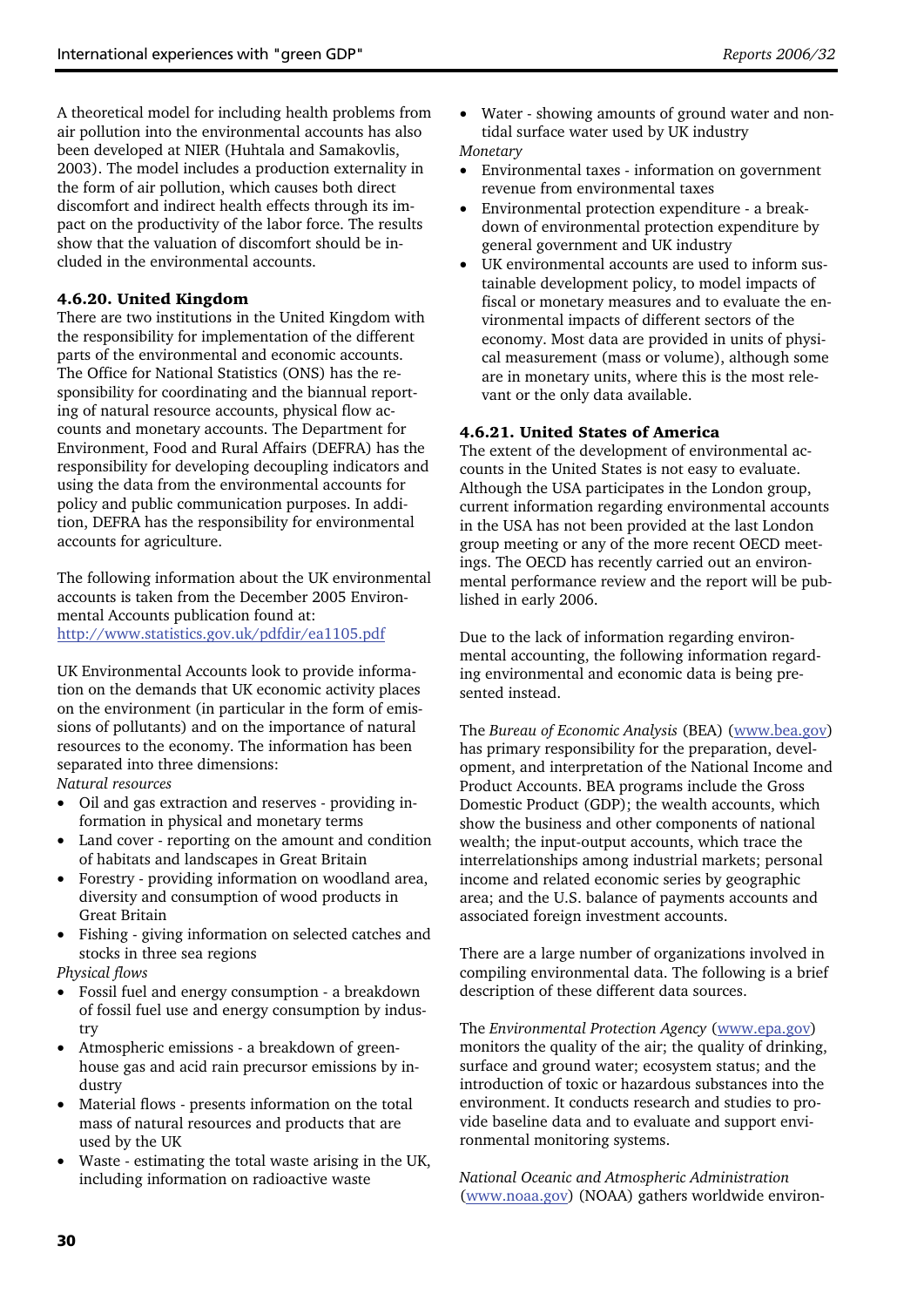mental data about the ocean, earth, air, space, and sun and their interactions to describe and predict the state of the physical environment. NOAA also maintains a national environmental data base, in which the agency's data are combined with selected environmental information collected by other agencies in support of their respective missions.

# National Marine Fisheries Service

(http://www.nmfs.noaa.gov/) (NMFS) in NOAA focuses on domestic commercial and recreational fisheries, fishery management monitoring, and stock assessments of the health of living marine resources. NMFS is responsible for such data as the volume and value of commercial fish and shellfish landings; the catch by recreational fishermen; employment of people and craft in the fisheries; number of recreational fishermen; production of manufactured fishery products; and fishery prices.

## *United States Geological Survey* (www.usgs.gov)

(USGS) collects information on nonfuel minerals and materials, including mineral resources, production, demand, use, recycling, and trade; maintains the Mineral Resource Data System, which contains information on the location and geologic occurrence of mines and mineral deposits; maintains the National Geochemical Data Base, for hydrogeochemical and stream sediment analyses, based on the National Uranium Resource Evaluation; maintains computer-based information systems of oil and gas resources -- an areal data file on size of oil and gas pools and fields, year of discovery, and rate of production and a point-source data file on individual wells; and operates the National Coal Resources Data System, which provides information on location, distribution, quality, chemical content, and availability of coal.

USGS, through its Water Resources Division (http://water.usgs.gov/), collects and maintains data on the quality, availability and use of the Nation's water, including streamflow data for hydropower plants, groundwater subsistence, erosion, backwater, flooding, water contamination, and sedimentation.

#### USGS' Biological Resources Division

(http://biology.usgs.gov/index.html) (BRD) collects and analyzes data on birds and fish to determine trends in environmental contamination, tracks species and their habitats, and studies migratory game and non-game birds. Data from the annual breeding bird survey are used to identify species whose populations are declining and which may eventually become candidates for listing under the Endangered Species Act. *Forest Service* (www.fs.fed.us) (FS) conducts renewable resource inventories of forest lands and collects statistics on forest products. These data are used to identify trends in the extent, condition, ownership, and quantity and quality of timber and other natural resources.

*Natural Resources Conservation Service* (http://www.nrcs.usda.gov/) (NRCS) in the Department of Agriculture conducts soil surveys and maintains and updates a national soils data base containing physical land facts; administers Water Supply and Snow Surveys used in water supply forecasts to manage seasonal use of water for irrigation, flood control, fish and wildlife, recreation, power generation, municipal and industrial water supply, and water quality management; and conducts a national resources inventory, providing data on the status and condition of natural resources of non-Federal lands.

*U.S. Fish and Wildlife Service* (www.fws.gov) (FWS) conducts annual surveys to monitor the fish and migratory bird populations, track diseases of cultured and wild fish, measure the changing status of waterfowl and game bird populations, and evaluate harvests by fishermen and hunters.

*Energy Information Administration* (www.eia.doe.gov) (EIA) collects and disseminates information on energy reserves, production, consumption, distribution, prices, technology, and related international, economic, and financial matters. Coverage of EIA's programs includes data on coal, petroleum, natural gas, electric, and nuclear energy.

*Minerals Management Service* (www.mms.gov) (MMS) collects data on off-shore and Federal and American Indian oil, gas, and minerals, as part of its responsibility for management of both the Outer Continental Shelf Lands and the Royalty Management Programs. The MMS is responsible for resource evaluation and classification, lease management activities, and the collection of revenues from minerals leasing.

# **4.7. Summary**

This review of international experiences concerning the implementation of the different modules of the SEEA shows a wide variation among the countries. Some countries have taken a focused approach, where as others have used the SEEA as a framework for structuring both data and the development of indicators which are used in managing the natural resources. Different modules are implemented in order to establish and maintain good information regarding the environment and the associated economic activity. Each country implementing portions of the SEEA evaluates their national needs in terms of the information needed for managing natural resource assets, physical material flows and pollution, costs of environmental protection, and the development of related indicators and implements the corresponding SEEA module. No country has fully implemented the entire SEEA and, with the exception of perhaps Mexico, no country regularly publishes officially adjusted SNA aggregates.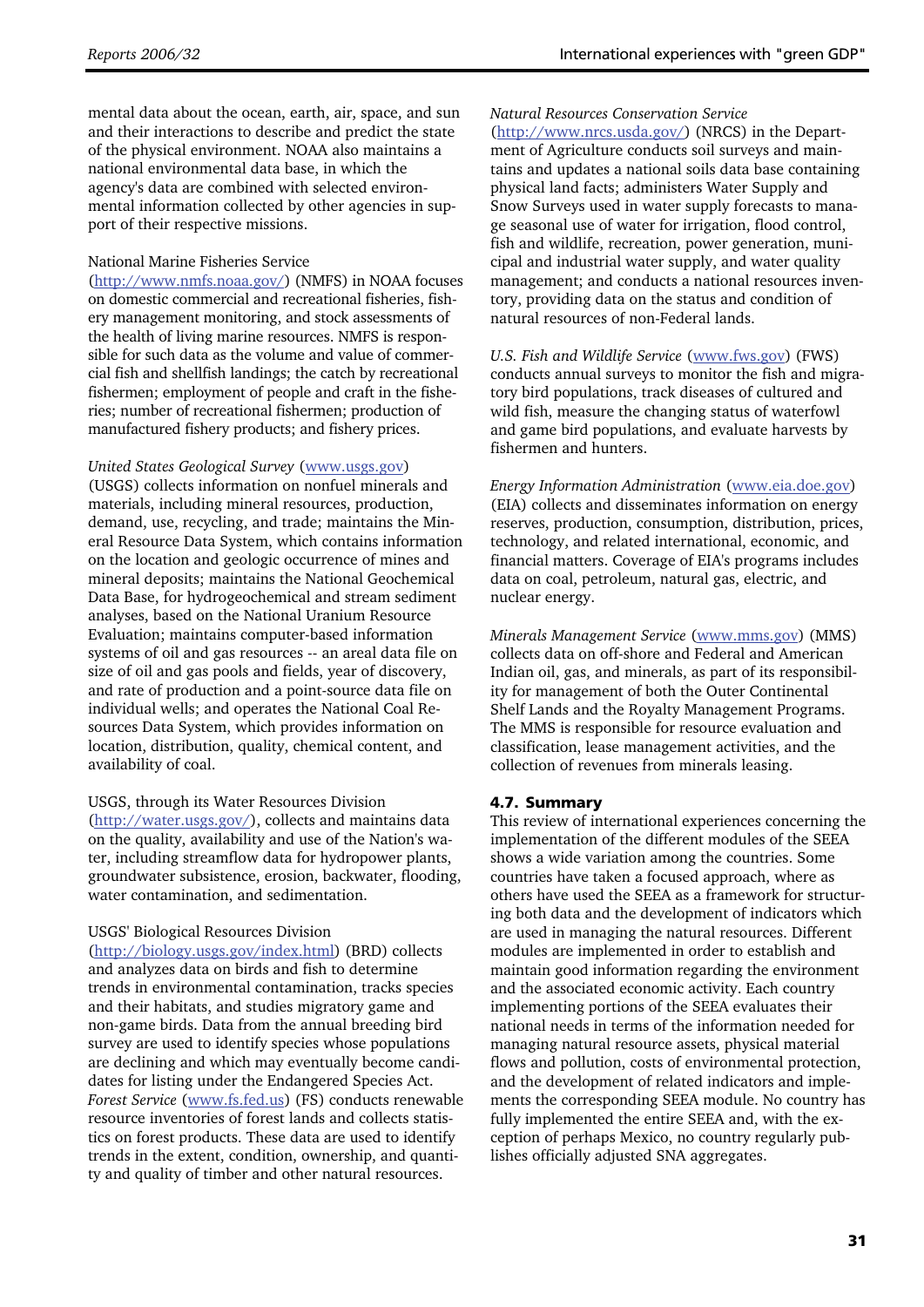# **5. Chinese experiences with green accounts and green GDP**

The Division of Resources-Environmental Accounting was established in 1996 by NBS in the Department of National Accounts. The division started research and practice of SEEA since then. In the most recent couple of years, the Chinese government put forward a scientific approach to development according to the pressure of resources and environment caused by the rapid development of the economy. At present, it is just the beginning for NBS to work on resources and environmental accounting; there are still big gaps when compared with SEEA standards and developed countries.

# **5.1. Situation of green national accounting carried out in China**

# 5.1.1. Bringing resources and environmental accounting into Chinese national accounts

In the Chinese System of National Accounts that is newly established in a 2002 version, physical accounting tables including land, forest, mineral and water resource and accounting scheme are established as satellite accounts. We have tried to compile national physical stock accounts of land, forest, mineral and water resources for the year 2000 with the help of the Ministry of Land and Resources, Ministry of Water Resources and Ministry of Forest. Since these accounts were compiled before the publication of SEEA-2003, there are still many areas that need to be improved.

#### 5.1.2. Translation and transmission of international literatures

We have organized the translation and publication of SEEA-2003, SEEA-2000, Manual for Environmental and Economic Accounts for Forest: a tool for crosssectoral policy analysis by FAO, and the European Framework for Integrated Environmental and Economic Accounting for Forests by IEEAF (2002 Edition). The publication of these manuals provides important theoretical and practical foundation to Chinese accountants in their work.

## 5.1.3. Compilation of energy accounts and inventory of air emission

From 1998 to 2002, a cooperation project Sino-Norwegian Project on Environment Statistics and Analysis has been carried out by NBS and Statistics Norway. During this cooperation, NBS has compiled Energy Accounts for the year 1987, 1995, and 1997. By using Input-Output Tables and Energy Statistics as data sources. The Energy Accounts include 33 sectors, urban and rural households, and 25 energy carriers. The Energy Accounts consist of Energy Balance Table, Energy Supply Table, Energy Demand Table, and Energy Final Use Table.

In the Energy Accounts, 33 sectors include manufacturing industry, which includes 24 industries, construction, freight transport and communication, commerce, restaurants, passenger transport, public utilities and services to households, etc. Energy carriers include solid energy (e.g. coal, waste, etc.), gaseous energy (e.g. natural gas), liquid energy (e.g. crude oil, gasoline), and bio-energy (e.g. crop residuals, biogas). These Energy Accounts reflect changes and development trends in energy production, consumption and utilization in China during the decade 1987-1997.

Based on the Energy Accounts, NBS has estimated air emission inventories of eight kinds of pollutants  $(CO<sub>2</sub>)$ ,  $CH_4$ , N<sub>2</sub>O, SO<sub>2</sub>, NOX, NMVOC, PM<sub>10</sub>, Pb). After that, NBS has forecasted the trend of energy use and air emissions for next two decades by using a CGE model. The estimation results show that China is one of the countries with a high level of greenhouse gas emissions. However, the average level of air pollutant emissions especially greenhouse emission per capita in China is still lower than developed countries. At present, NBS is going to compile Energy Accounts of China for the year 2002 after the compilation of the Input-Output Table of 2002 is finished.

# 5.1.4. Trial work in provinces and cities

In 1998, Heilongjiang province carried out forest resources accounting in physical terms. From 2001 to 2002, Hainan province has carried out tropical forest resources accounting both in physical terms and in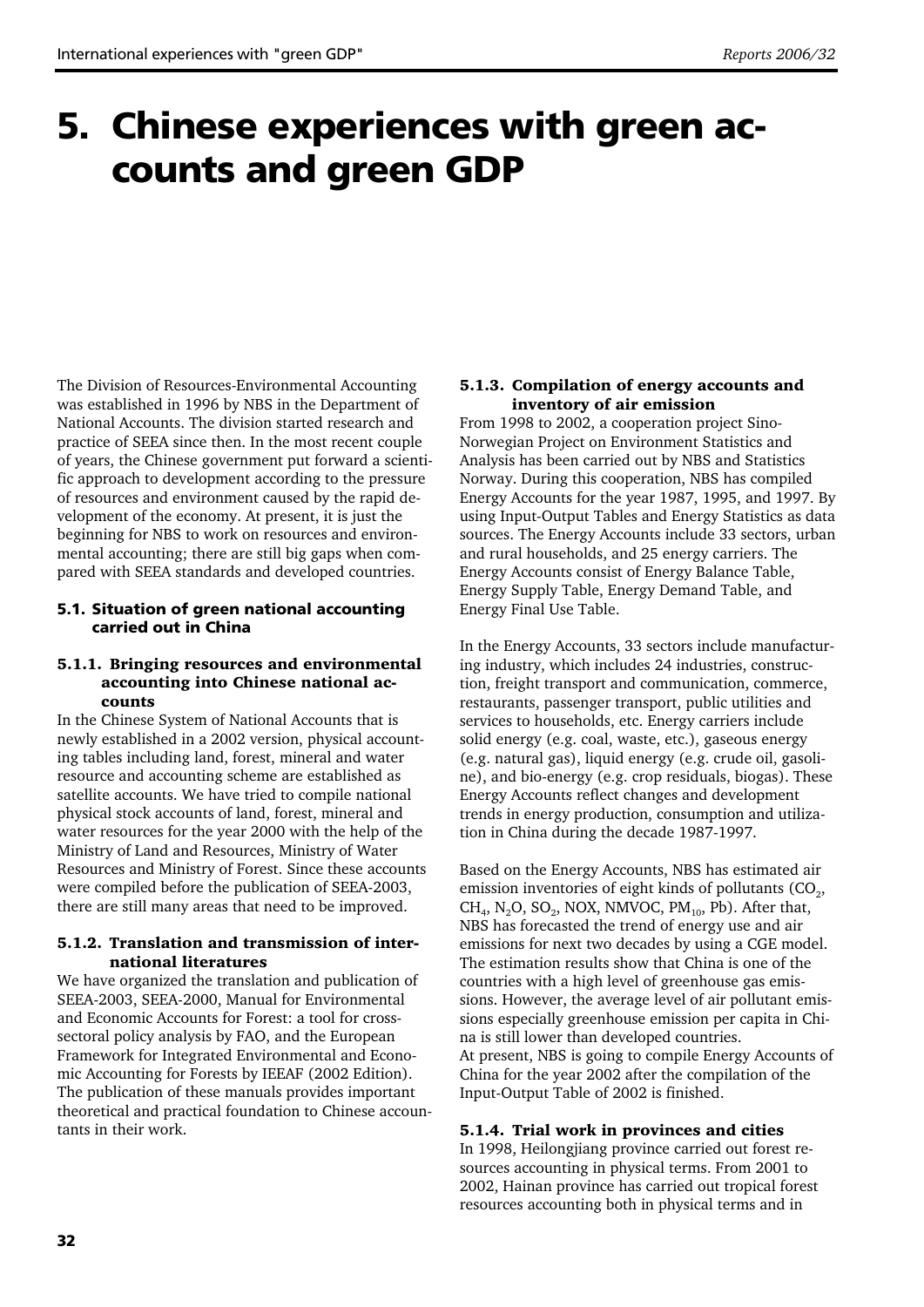monetary terms. In 2003, Chongqing municipality has carried out water resources accounting and industrial pollution accounting.

# 5.1.5. Forest resources accounting

NBS takes part in a corporation project on China forest resources accounting with State Forest Administration, China Academy of Forest, Beijing Forest University, and Renmin University of China. The main contents of the project include theoretical and methodological study, woodland and timber accounting in physical and monetary terms, research of biological accounting, research of Green GDP adjusted by forest resources, and research of green policy making.

The accounting scope of China forest resources includes forest and woodland in the whole country except Hong Kong, Macao and Taiwan. The data is from national forest resources statistics by national forest inventory in every five years.

Forest resources accounting in physical terms, which is the foundation of monetary accounting, is based on national forest inventory statistics and SEEA principles and methods. The accounts include accumulation of timber and area of woodland.

Forest resources accounting in monetary terms, which is valuation of timber and woodland, is based on physical accounting and investigation of timber and woodland price. The price investigation was carried out in 12 provinces.

NBS has compiled stock accounts of forest resources for the year 1999 and 2003. The accounting period is five years corresponding to national forest inventory years.

Change accounting of forest resources presents increase or decrease volume of timber and woodland during an accounting period caused by economic reason or by natural reason. NBS has compiled volume change accounts of forest resources for the period 1999 to 2003.

# 5.1.6. Environmental pollution accounting

NBS and SEPA cooperate together from 2004 to 2006 working on research of environmental pollution accounting. The main contents are as follows.

- 1. Environmental pollution accounting in physical terms. This is generation amount, elimination amount and emission amount accounting in physical terms of wastewater pollution, air pollution, industrial waste and living waste by areas and industries.
- 2. Regulation cost accounting of environmental pollution. This is real regulation cost and imputed regulation cost accounting of wastewater pollution, air pollution, industrial waste and living waste by areas and industries. Real regulation cost presents cost

that has been paid while imputed regulation cost presents cost that will be paid to deal with pollutants emitted in environment. Information of real regulation cost is obtained from enterprises environmental protection expenditure investigation. Real regulation  $cost = elimination$  amount of pollutants  $\times$  unit real regulation cost Imputed regulation  $cost = elimination$  amount of pollutants  $\times$  unit real regulation cost

3. Expense accounting of environmental pollution.

### 5.1.7. Environmental accounting co-operation with Statistics Canada

Under the funding support from CIDA, Statistics Canada and NBS carried out an information management co-operation project since 2004. Environmental statistics and environmental accounting is one of the subprojects. The main contents of this sub-project are:

- 1. Elaboration of resources and environmental accounting theory to be carried out in China and establishment of the accounting framework.
- 2. Evaluation of data availability from resources and environmental management sectors.
- 3. Confirmation of a set or sets of indicators that will be used in the accounting.
- 4. Implementation of trial works in one selected area.

At present the sub-project proposal is confirmed. The project will be carried out beginning in 2006.

# 5.1.8. Cooperation of water resources accounting with UNSD

As suggested by UNSD, China is going to carry out a research project of water resources accounting. The main contents of the project are: water resources accounting in physical terms, wastewater discharge accounting, and protection expenditure accounting of water resources, etc. At present, Haihe basin is selected to implement water resources accounting. Experts from UNSD came to China in November of 2005 to discuss project matters with NBS and the Ministry of Water Resources.

# **5.2. Experiences of green national accounts in China**

1. It is important to study and use international methods and experiences for reference. Since the 1970s, more and more developed and developing countries pay great attention to environmental and resources accounting. So far there are more than 20 countries such as Canada, France, British, Germany, Finland, Norway, Korea, Japan, the Philippines, Indonesia, Brazil, etc. have carried out environmental and resources accounting and have obtained useful experiences. What China should do is to establish Chinese green national accounting system corresponding with not only the Chinese situation but also international standards under the help of international experts.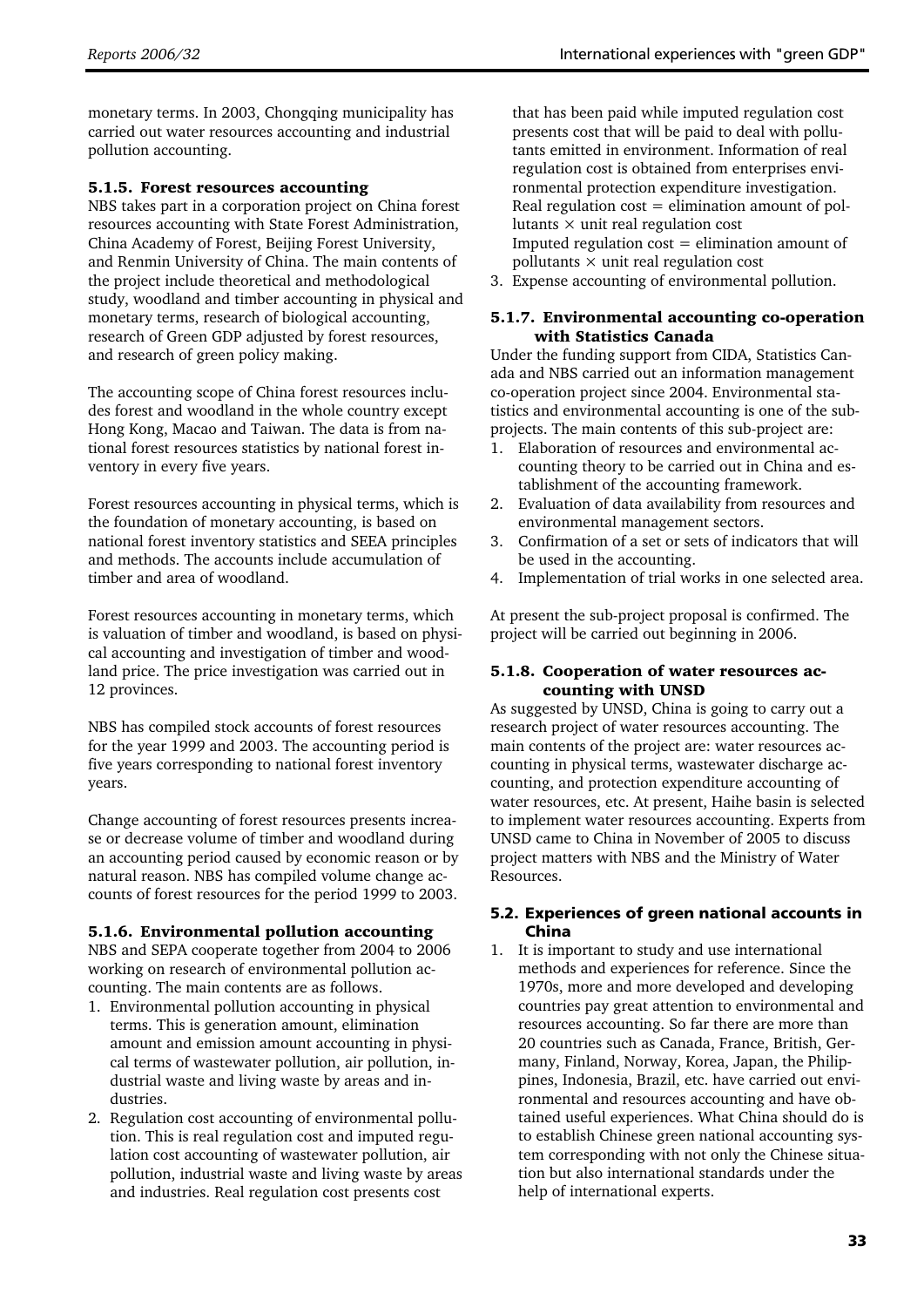- 2. Establishment of a green national accounting system is a long-term hard work. China has just started this work and is facing many difficulties. First, we have to do allot of basic work such as theoretical study, framework establishment, data collection, etc. Secondly, methodologies for resources and environment valuation are immature. Thirdly, data collection and classification are difficult. Therefore, it will be a long period to implement green national accounting in China because of difficulties.
- 3. Green national accounting system should correctly reflect relationship between environmental resources and economic activities. It should not be simplified as a single indicator "Green GDP". Green national accounting system should contain a set of data reflecting relationship between environmental resources and economic activities.
- 4. Implementation of SEEA in China based on the national situation should be practical.
- 5. Green national accounting can be implemented step by step. For instance, we can choose a specific or partial issue at first.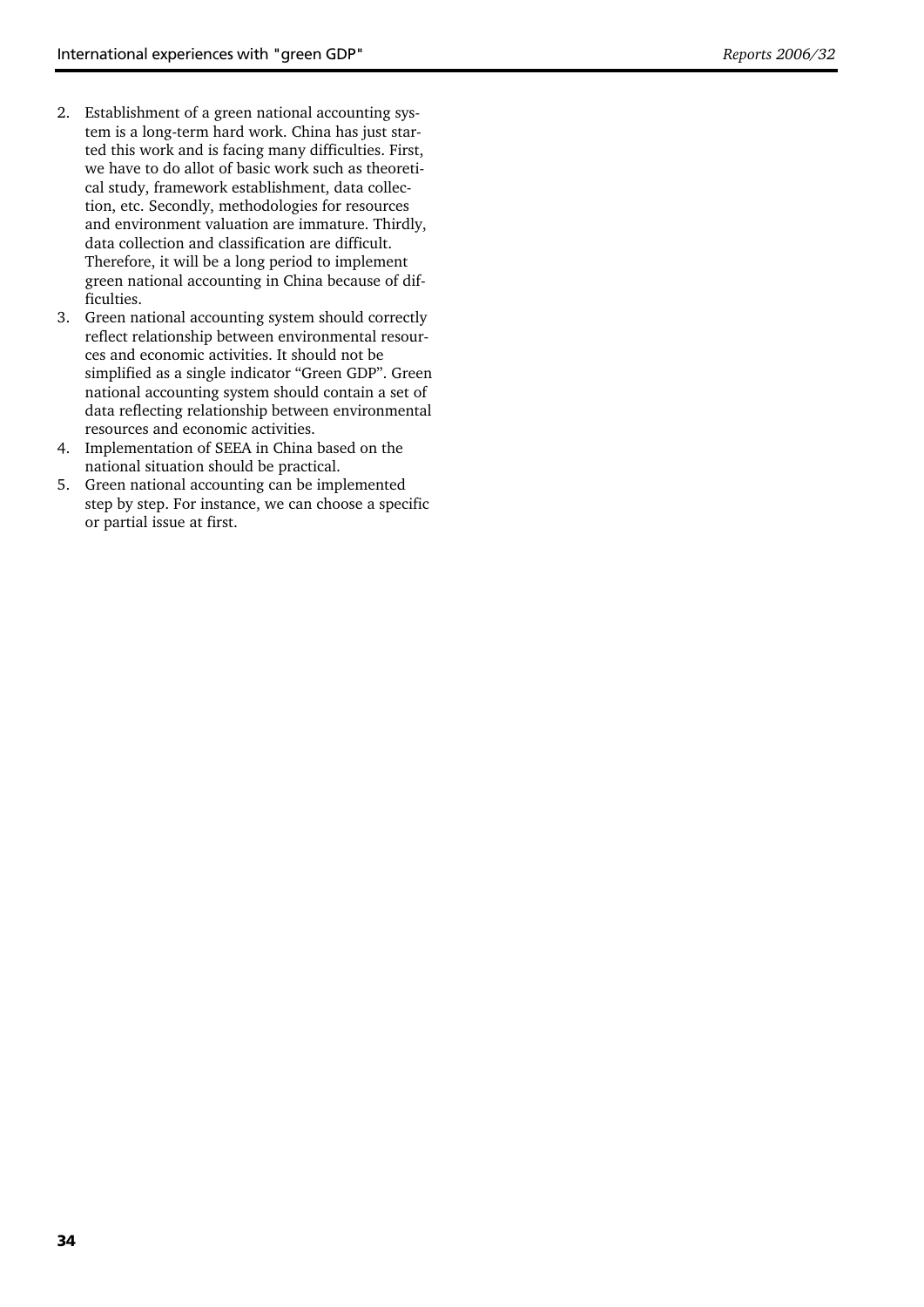# **6. Policy Recommendations**

# **6.1. Demand for Green GDP**

In recent decades China's economy has been growing on average by more than 8 per cent per annum. On one side, this has been an obvious economic achievement; on the other side it also has resulted in many environmental problems. And China's environmental problems are getting more serious along with its economic development. From the view of environmental governance, there is a trend that the central government is hoping to keep a balance between economic development and environmental protection. However, local governments are currently paying more attention to economic development rather than environmental protection. Hence, in order to change the GDP-oriented development path at the local level, decision-makers in the central government are seeking to use new indicators to replace local GDP as a measure of the performance of local governments. Green GDP, which is supposed to integrate economic development and environmental damage costs together, is highly expected by the central government decision makers to fulfil the role as a better performance indicator for local governments. Based on these expectations there have been calls for the development of a green GDP from portions of the central government. The institutional arrangements for developing the data required for these types of calculations are being considered and some pilot projects are under development. One approach towards this goal has been to start demonstration pilot-phase studies in 10 provinces/cities in 2005 which are focusing on adjusting the GDP for environmental pollution. Although a pollution adjusted aggregate does not encompass all of the corrections necessary for green GDP, it does include some environmental aspects into that aggregate.

## **6.2. Barriers to the development and implementation of Green GDP**

There are no reasons to doubt the need for an indicator like green GDP. However, from the supply side, there are many problems associated with the development of such an indicator. Here, we identify 3 kinds of barriers.

# 6.2.1. Methodological and theoretical barriers

When calculating green GDP, because of the common property characteristics of natural resources and environmental quality, there are normally no prices on such products. Determining the pricing of such common property goods and services is thus a challenge.

There are at least 3 methods available to determine prices for natural resources and environmental degradation which can be used when making adjustments to arrive at a green GDP. The so-called prevention cost method is based on a calculation of how much it would cost to prevent the environmental damage in advance. The damage cost method is based on an estimation of the costs emerging from environmental damages. Finally, willingness-to-pay (WTP) method is based on surveys of the willingness of environmental consumers to pay in order to prevent environmental damages. Alternatively, one could use estimates of the willingness to accept such damages.

Depletion of cultivated biological assets, such as livestock and cultivated plants, are included in the national accounts. However, the depletion of noncultivated biological resources, land and sub-soil deposits are not currently included in the national accounts or in the national accounts aggregates. In order to make a comprehensive calculation of green GDP, values for depletion of natural resources would also need to be included. Calculating the values of the depletion of these types of natural resources can also be done using a number of calculation assumptions and methodologies.

The problem is that for each of the methods used for calculating degradation and depletion, the answer will generally be quite different, resulting in very different estimates of a green GDP. There is no unique or correct answer to the question of what is the value of green GDP.

There is also a potential double accounting problem since some of the prevention and damage costs are already included in the "ordinary" GDP number. These components will have to be carefully identified and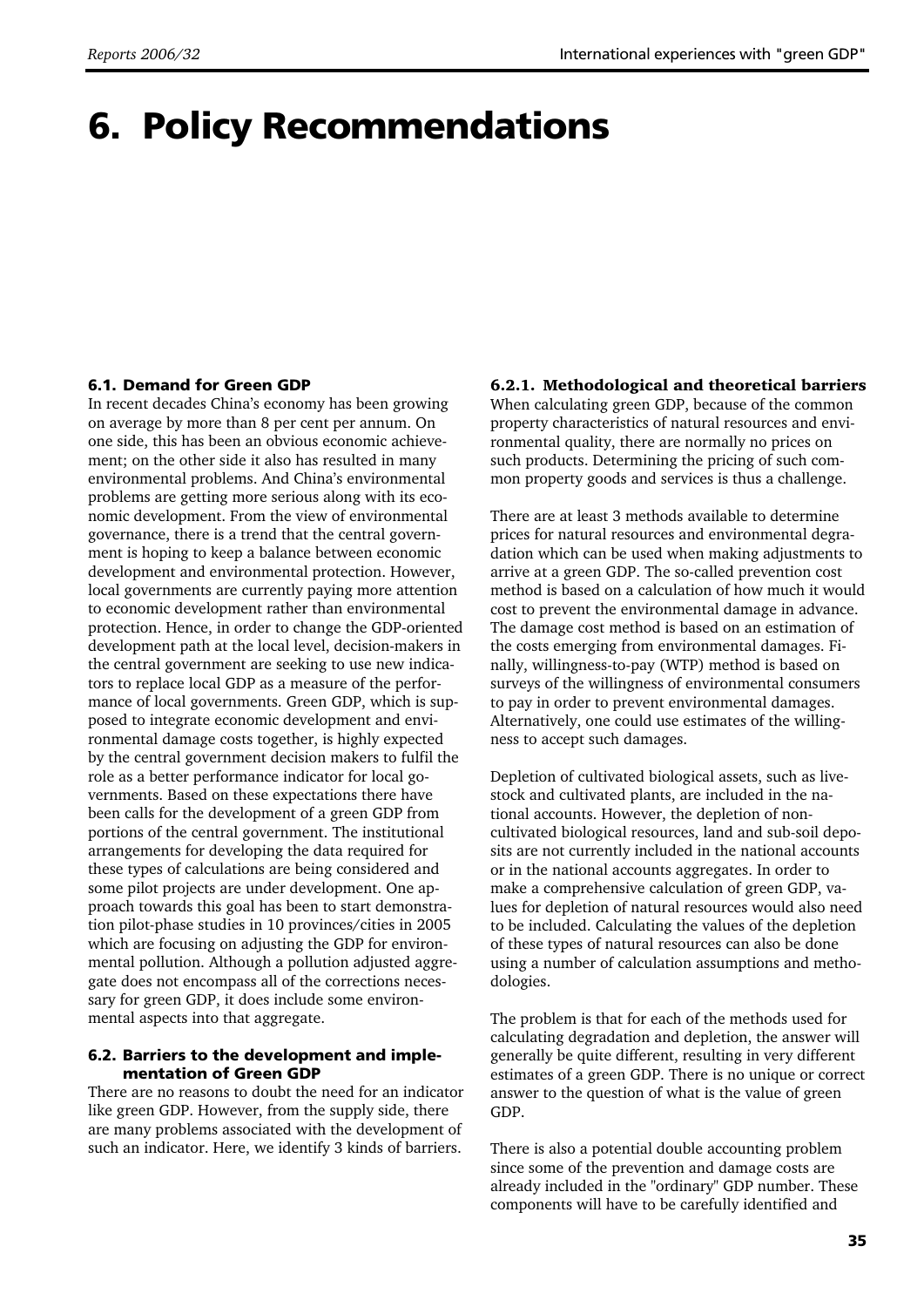corrected for when estimating the green GDP value, in order to avoid double counting.

When making green GDP, the most challenging problem is the uncertainties regarding estimation results due to different methods, different scope, pricing system and data. And, when there are multiple estimation results, it is difficult to make judgments as to which result should be chosen. In principle, the accounting result should be unique.

# 6.2.2. Uncertainties of scope

There are also several difficulties stemming from uncertainties of the scope of the green GDP indicator in terms of geographical extent, time period covered, and actual content of the corrections to be undertaken. *Spatial scope*: When estimating green GDP, it may sometimes be difficult to determine in what geographical region the various adjustments to GDP belong. Mr. Li Desshui, the former Director of NBS, raised the question of where the water damage costs resulting from upstream Huihe River provinces should be located. Should they go into the green GDP account of damaged downstream provinces or should they be put into the accounts of upstream provinces where the damage came from? This question is clearly linked to the question of whether one should rely on estimates of protection costs (upstream) or damage costs (downstream).

*Time scope*: Some of the environmental damages or costs of resource extraction could happen long after the economic benefit of the activities are accounted. The problem then is to determine into which time period the estimates of green GDP should be related. How to reflect the future environmental costs with their uncertainties into the present value of green GDP is also a technical problem.

*Contents scope*: Determining the number and types of environmental effects to take into account in a green GDP is also a non-trivial problem.

# 6.2.3. Information barriers

So far, there is a lack of reliable data and information related to calculations of prevention and damage costs. For instance, some necessary information for damage cost estimates, such as mortality and morbidity due to air pollution, are lacking due to missing health statistics.

Also, there are few first hand Dose-Response (D-R) functions based on Chinese realities. Most of them are from other countries that may or may not be suitable for China. D-R function is a fundamental necessary tool when calculating damage costs of health related problems.

# **6.3. The future of green GDP**

There is no doubt that green GDP would have been a very useful indicator if it could be calculated in a reliable manner. Thus, green GDP is a good concept, but unfortunately too unreliable and difficult to use it at present, due to the above theoretical, methodological and practical problems. This is not only the situation in China, but also worldwide. Actually, none of the countries in the world uses green GDP instead of conventional GDP. This is a very important international signal that China should take notice of.

Still green GDP can be studied in academic circle. Some of the above mentioned theoretical and methodological problems may be solved in the future. However, green GDP cannot be used in practice in the near future. There is undoubtedly a long way to go before reliable results can be obtained.

Thus, it is necessary to find alternatives to green GDP, in order to meet the demand of decision-makers.

# **6.4. Alternatives to green GDP**

Based on international and China's own experiences, there are several possible alternatives to green GDP which could serve the role of such an indicator.

# System of Economic and Environmental Accounting - SEEA

For China, one of the most realistic alternatives is to develop a natural resource and environmental accounting system along the lines of SEEA. SSEA is a UN recommended flexible extension of the ordinary national accounts (SNA). Starting with accounts in physical terms, SEEA makes it possible to analyse effects both of a damages and control policies targeted at environmental problems. Since the accounts are kept compatible with the current statistical system, it is also possible to relate the physical and environmental accounts to the economic activities mapped out in the national accounts. Thus, SEEA is a very practical system that has been used in many countries, and is probably the best way for China to start green accounting.

# Sustainable Development Indicators (SDI)

Furthermore, based on SEEA, it is also possible to develop some indicators that represent several aspects of sustainable development. The following indicators may be useful for the current situation in China:

- Fossil energy (carbon) intensity per GDP could be a very good indicator to reflect the elasticity of fossil energy consumption and carbon emission with GDP growth.
- SO<sub>2</sub> intensity per GDP is a similar indicator to reflect the elasticity of sulphur emission with GDP growth.
- COD intensity per GDP reflects the elasticity of organic effluent with GDP growth.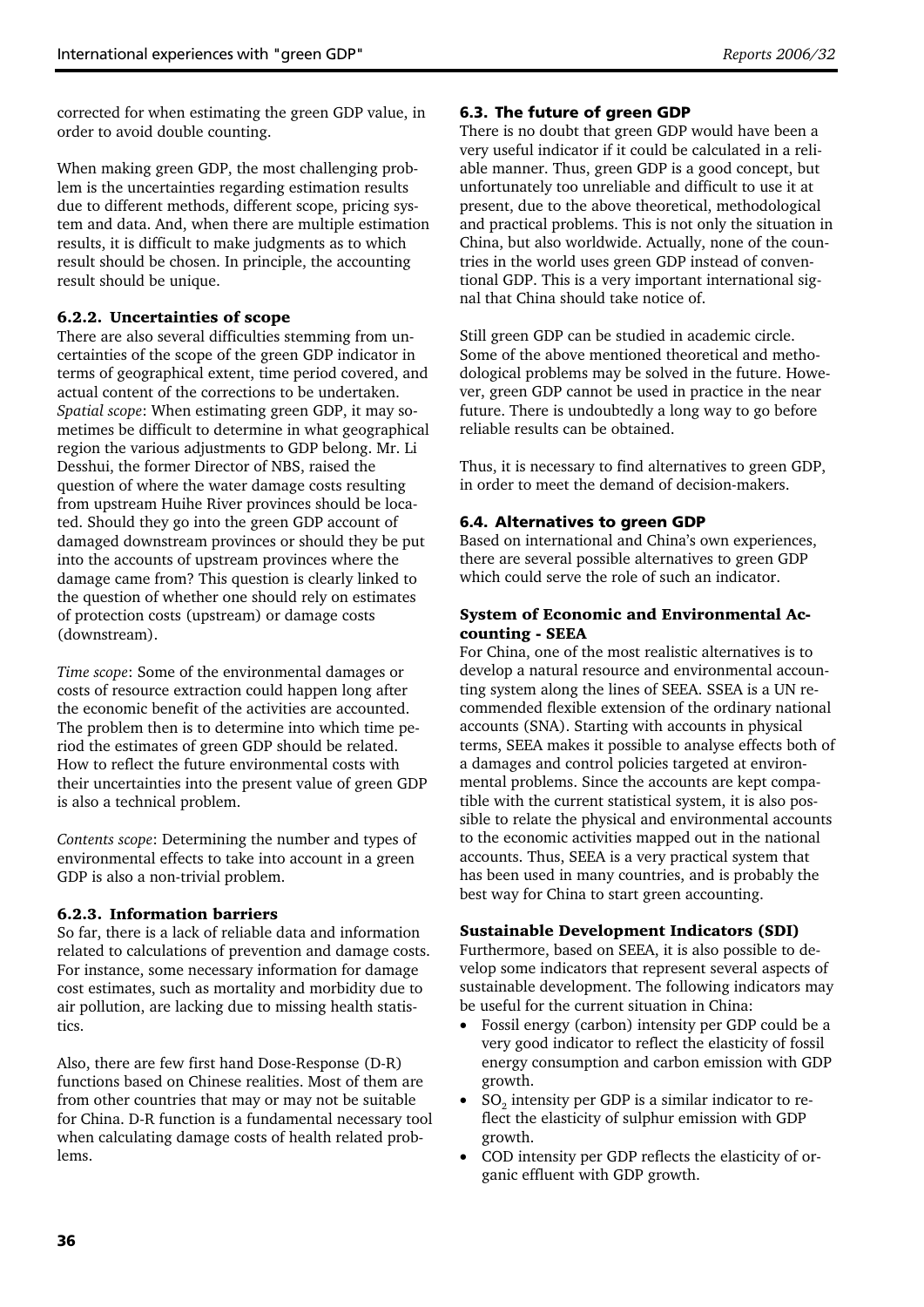The above indictors actually are being used in the  $11<sup>th</sup>$ five-year plan by Chinese Central Government. Such indicators of green accounting could be used as performance indicators in addition to the traditional GDP measure.

Norway, based on SEEA and using a "national wealth" approach, has developed a small indicator set to measure the development of its national wealth, including natural and environmental capital, real capital and human capital. A non-declining national wealth is seen as a prerequisite for a sustainable development. The approach could also be adapted to a local level. Thus, development of a Chinese SDI system could useful for China in its quest for long-term performance indicators, both at the national and the local level.

# Other possible alternatives

Besides green GDP and Sustainable Development Indicators, there are other alternatives. The Index of Sustainable Development, normally a weighted average of many indicators, could measure the efforts and trends of sustainable development. However, it is often rightly criticized for its arbitrary weight setting and index choosing scheme. This invites methodological debates rather than debates aimed at solving the underlying problem.

From the perspective of economics, the New Economic Welfare indicator (NEW) is perhaps a good approach to measure all of social welfare of human being, including environmental welfare. However, it is only being used in theory at present and no practical applications have taken place so far.

At the product and firm level, green-labelled products and environmental auditing of enterprises are also a kind of alternative to green GDP.

# **6.4. Conclusion**

Green GDP is a good concept, but not feasible in the foreseeable future. This applies not only to China, but also worldwide.

We suggest that China should work on establishing SEEA following international experiences. Based on SEEA, China can go further to develop indicators of Sustainable Development.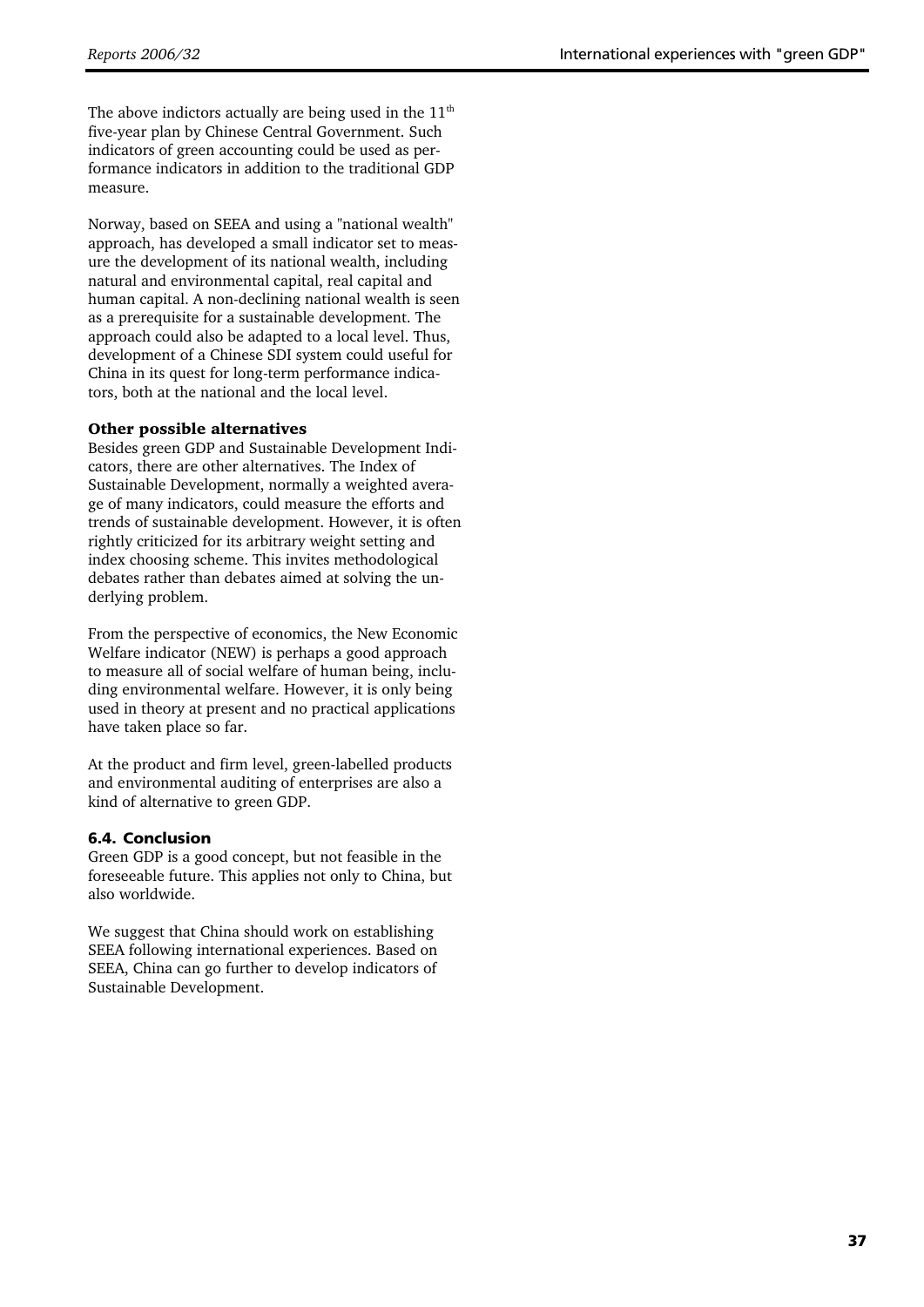# **References**

Aaheim, A. and K. Nyborg (1995): On the interpretation and applicability of a green national product, *Review of Income and Wealth*, 41(1).

Alfsen, K. H. (1996): Green GDP: Do we need it? *Economic Survey* no. 1/96, 33-39.

Alfsen, K. H., K. A. Brekke, F. Brunvoll, H. Lurås, K. Nyborg and H. V. Sæbø (1992): Environmental indicators, Discussion Paper no. 71, Statistics Norway, Oslo.

Alfsen, K. H. and T. Bye (1990): Norwegian Experiences in Natural Resource Accounting. *Development*  1990:3/4, 119-130

Alfsen, K. H., and H. V. Sæbø (1993): Environmental quality indicators: Background, principles and examples from Norway, *Environmental and Resource Economics* 3, 415-435.

Alfsen, K. H., T. Bye and L. Lorentsen (1987): Natural resource accounting and analysis. The Norwegian experience 1978-1986. *Social and economic studies* 65, Central Bureau of Statistics of Norway, Oslo.

Ariyoshi, N. and Y. Moriguchi (2004). "The development of environmental accounting frameworks and indicators for measuring sustainability in Japan" in OECD, *Measuring Sustainable Development: Integrated Economic, Environmental and Social Frameworks.* 

Brekke, K. A., T. A. Johnsen and A. Aaheim (1989): Petroleumsformuen - Prinsipper og beregninger, *Økonomiske analyser* no. 5, Statistisk sentralbyrå, Oslo

Bringezu, S. og H. Schütz (2001a): Total material requirement of the European union, Technical Report No. 55, European Environment Agency, Copenhagen.

Bringezu, S. og H. Schütz (2001b): Total material requirement of the European union - Technical part, Technical Report No. 56, European Environment Agency, Copenhagen.

Bruvoll, A. and K. Ibenholt (1997): Future waste generation. Forecasts on the basis of a macroeconomic model, *Resources, Conservation and Recycling,* 19, 137-149.

Carson, Rachel (1962), *The Silent Spring*, Houghton Mifflin, Harmonds Worth, Boston. New edition 1982, Penguin Books, Harmondsworth

Cobb, C. W. og J. B. Cobb (1994): *The green national product: A proposed index of sustainable economic welfare*. University Press of America, Lanham.

Commission of the European Communities, International Monetary Fund, Organisation for Economic Cooperation and Development, United Nations and World Bank (1993): System of National Accounts 1993, Brussels/Luxembourg, New York, Paris, Washington D.C.

Central Bureau of Statistics of Norway (1981): Resource Accounts, Statistiske analyser 46, Oslo

Daly, H. og J. B. Cobb (1989): *For the common good*. Beacon Press, Boston.

Eurostat (2001): Economy-wide material flow account and derived indicators. A methodological guide. Statistical Office of the European Commission, Brussels.

Eurostat (2002): Material use in the European Union 1980-2000: Indicators and analysis. Statistical Office of the European Commission, Brussels.

Giovannini, E. (2004): The Statistical Measurement of Sustainable Development: Lessons Learned from the OECD Project, Presentation given on the Vettreconference on indicators for sustainable development, Asker, June 2004.

http://www.odin.dep.no/fin/norsk/tema/norsk\_okono mi/21/006071-210106/dok-bn.html

Gren, I.-M. (2003), "Monetary Green Accounting and Ecosystem Services", Working Paper no. 86, NIER. Gren, I-M. and L. Svensson (2004), "Ecosystems, Sustainability and Growth for Sweden during 1991-2001", Occasional Studies No. 4, NIER.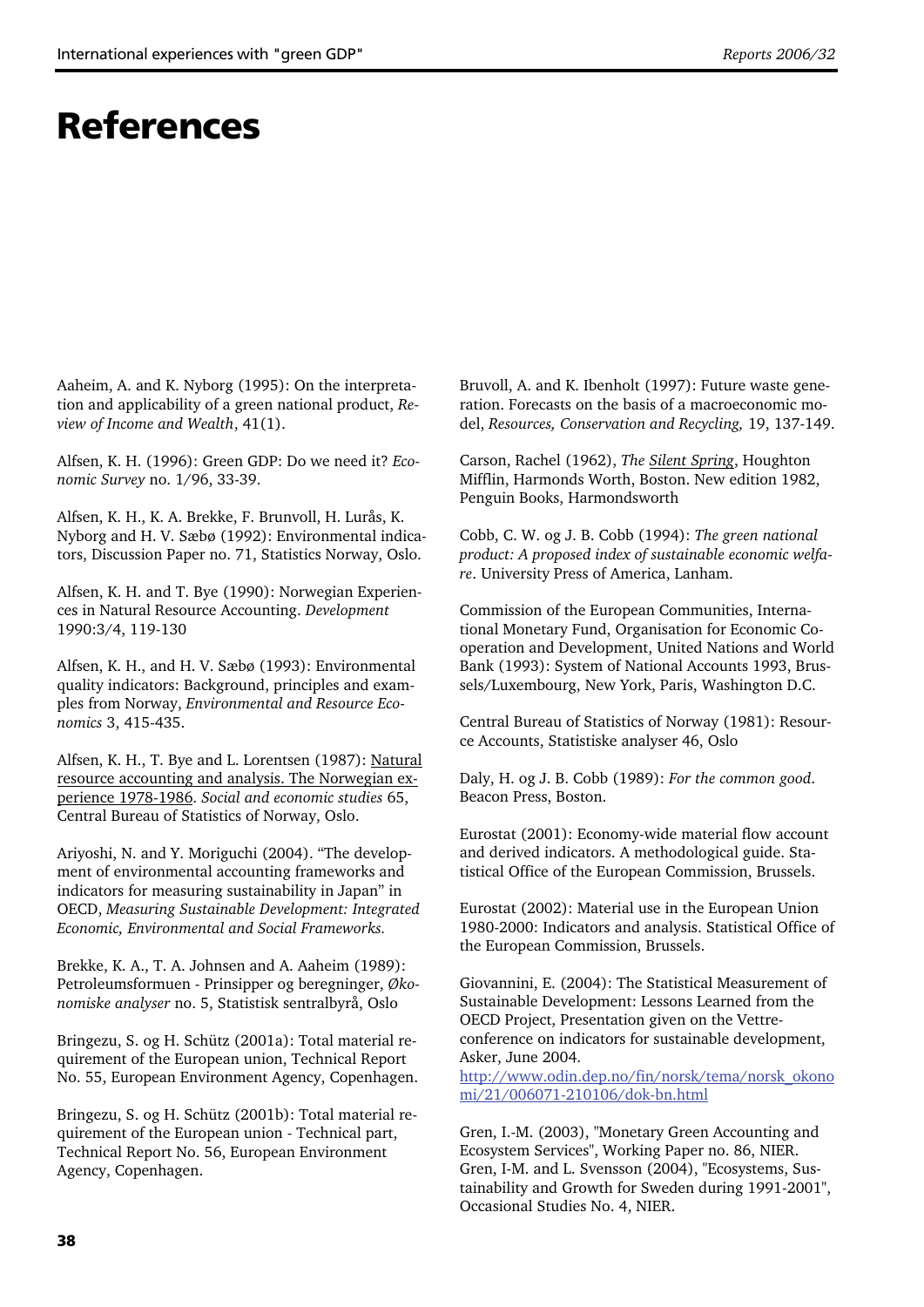Hamilton, K. (2000): Genuine savings as a sustainability indicator. World Bank Environmental Economics Series 77, Washington, D.C.

Hass, J.L., F. Brunvoll and H. Høie (2002): Overview of sustainable development indicators used by national and international agencies. OECD Statistics Working Paper 2002/1, STD/DOC (2002)2, Paris: Organisation for Economic Co-operation and Development.

Hass, Julie L., Knut Ø. Sørensen and Kristine Erlandsen (2002a): Norwegian Economic and Environment Accounts (NOREEA). Project Report - 2001. Documents 2002/15, Statistics Norway, Oslo.

Hicks, J. (1946): *Value and Capital*, 2nd edition, Oxford at the Clarendon Press, Oxford.

Huhtala, A. and E. Samakovlis (2003), Green Accounting, Air Pollution and Health, Working Paper no. 82, NIER

Jesinghaus, J. (1999): Case Study: The European Environmental Pressure Indices Project, A Case Study Prepared for the Workshop "Beyond Delusion: Science and Policy Dialogue on Designing Effective Indicators of Sustainable Development", The International Institute for Sustainable Development, Costa Rica, 6 – 9 May 1999.

London Group (2004). Ninth Meeting of the London Group on Environmental Accounting, September 22- 24, 2004, Proceedings and papers. Statistics Denmark.

Meadows, Dennis L.; Meadows, Donella H.; Randers, Jørgen og Behrens, William W. III (1972), *The Limits to Growth: a report for the Club of Rome's project on the predicament of mankind*, Earth Island, London

Ministry of Finance (2003): Nasjonal handlingsplan for bærekraftig utvikling (National Action Plan for Sustainable Development, National Agenda 21) St. meld. 1 (2003-2004).

Ministry of Finance (2005): Indicators for policies to enhance sustainable development, Oslo.

Ministry of Foreign Affairs (2002): National Strategy for Sustainable Development, http://odin.dep.no/ud/english/doc/plans/032121- 120004/dok-bn.html (accessed 16. August 2005)

Mishan, E. J. (1967): *The cost of economic growth*, Staples Press, London. Revised edition published in 1993 by Weidefeld & Nicolson Ltd., London. Nordhaus, W. and J. Tobin (1972): *Is growth obsolete?*, in Economic growth, National Bureau of Economic

Research General Series, no. 96E, Colombia University Press, New York.

NOU 2005:5 Enkle signaler i en kompleks verden. Ministry of Finance, Oslo.

Oda, K., K. Arahara, N. Hirai and H Kubo (1998). Japan: the System of Integrated Environmental and Economic Accounting (SEEA) - trial estimates and remaining issues. In K.Uno and P.Bartelmus, *Environmental Accounting in Theory and Practice*. London: Kluwer academic publishers.

Peskin, H. M. (1996): Alternative resource and environmental accounting. Concepts and their contribution to policy, mimeo 1/24/96.

Peskin, H. M. (1999): Alternative resource and environmental accounting approaches and their contribution to policy, in A. Lanza (ed.): *Resources accounting in China*, Kluwer Academic Press, New York.

Prescott-Allen, R. (2001): *The Wellbeing of Nations*, Island Press, Washington, Covelo, London.

Redefining Progress (1999): The 1998 U.S. Genuine Progress Indicator: Methodology Handbook, San Francisco.

Redefining Progress (2001): The 2000 Genuine Progress Indicator, San Francisco.

Rees, W. E., og M. Wackernagel (1994): Ecological footprints and appropriate carrying capacity: Measuring the natural capital requirements of the human ecology, in: A. Jansson, M. Hammer, C. Folke og R. Constanza (eds.): *Investing in Natural Capital*, Island Press, Washington DC.

Repetto, Robert, et al. (1989): Wasting assets: natural resources in the national income accounts, Washington, D.C. : World Resources Institute.

Rosendahl, Knut Einar (ed.) (1998): Social costs of air pollution and fossil fuel use. A Macroeconomic approach. *Social and economic studies* No. 99, Statistics Norway, Oslo, 147 pp.

Smith, R., C. Simard and A. Sharpe (2001): A proposed approach to environment and sustainable development indicators based on capital. A report prepared for the National Round Table on the Environment and the Economy's Environment and Sustainable Development Indicators Initiative. January 2001.

Smith, R. (2005): Personal communication (e-mail).

Sørensen, Knut. Ø. (2000): Environmental accounts in Norway, paper prepared for the 26th general confe-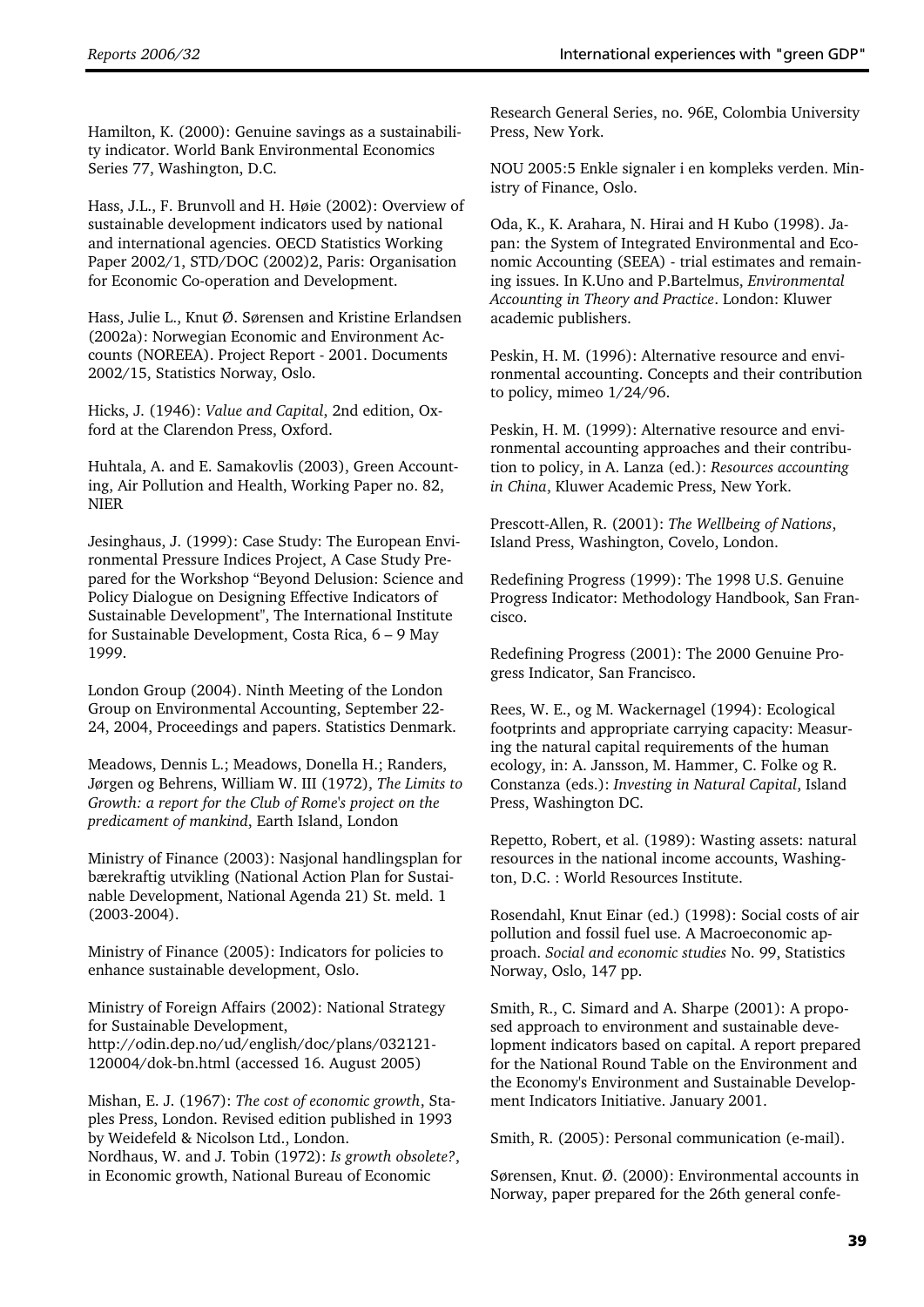rence of the International Association for Research in Income and Wealth, Cracow, Poland, 27 August- 2 September 2000. See www.stat.gov.pl and www.econ.nyu.edy/dept/iariw

United Nations Development Programme (UNDP) (1992): *Human Development Report* 1992, Oxford University Press, New York.

United Nations, European Commission, International Monetary Fund, Organisation for Economic Cooperation and Development and World Bank (2003): *Handbook of National Accounting, Integrated Environmental and Economic Accounting*, Studies in Methods, Series F, No.61, Rev.1 (ST/ESA/STAT/SER.F/61/Rev.1)

WCED (World Commission on Economy and Development) (1987): *Our Common Future*, Oxford University Press, Oxford.

World Bank (2003): Sustainable development in a dynamic world. Transforming institutions, growth, and the quality of life. World Development Report 2003, World Bank and Oxford University Press, Washington DC and New York.

World Economic Forum (2002): 2002 Environmental Sustainability Index, An Initiative of the Global Leaders of Tomorrow Environment Task Force, World Economic Forum Annual Meeting 2002.

WWF (2004): Living planet report 2004. World Wide Fund for Nature, Gland. See http://www.panda.org/downloads/general/lpr2004.p df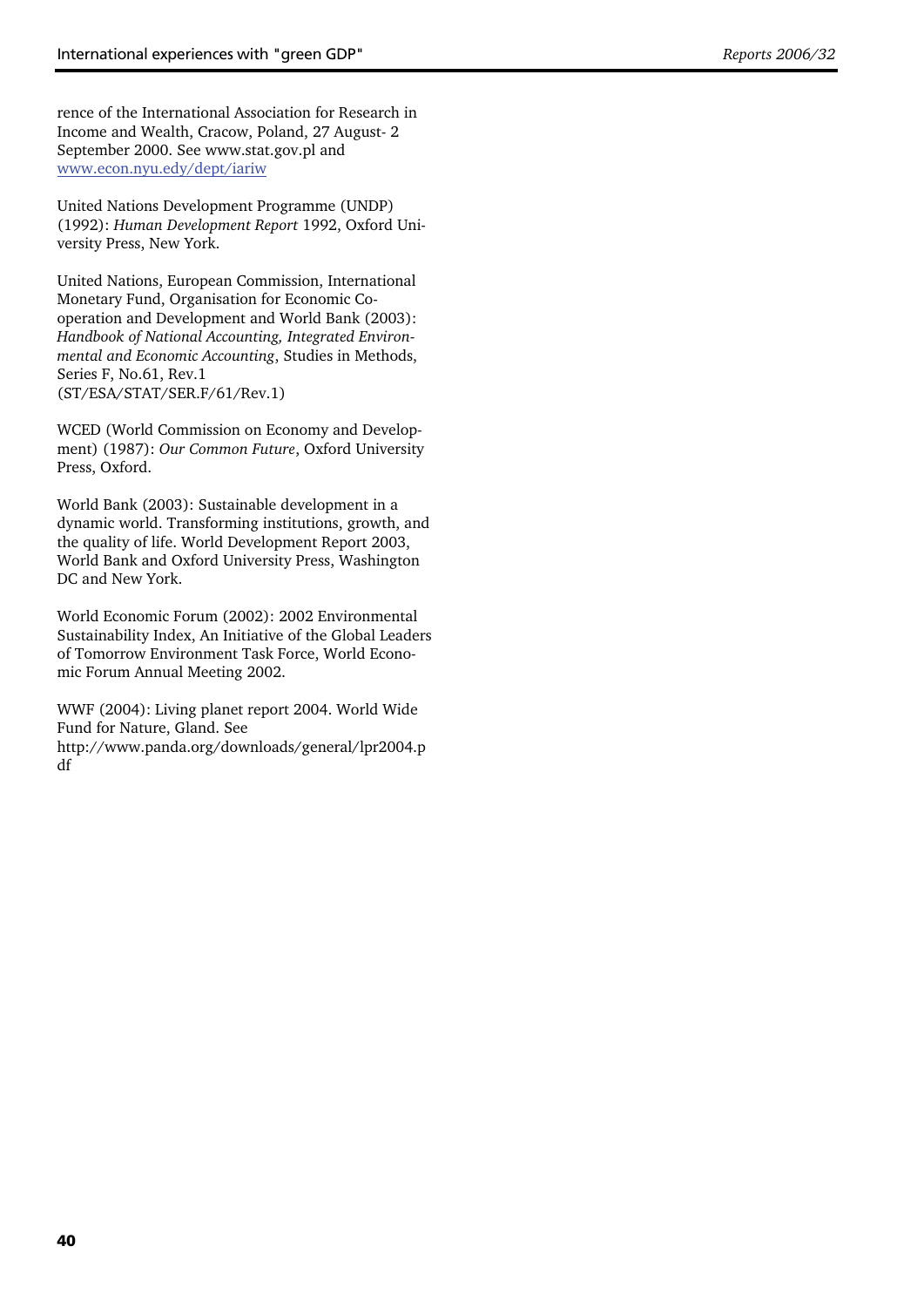# **Tidligere utgitt på emneområdet**

*Previously issued on the subject* 

# Rapporter (RAPP)

- 2000/1: Flugsrud, K., E. Gjerald, G. Haakonsen, S. Holtskog, H. Høie, K. Rypdal, B. Tornsjø and F. Weidemann: The Norwegian Emission Inventory. Documentation of methodology and data for estimating emissions of greenhouse gases and long-range transboundary air pollutants.
- 2000/13:Rypdal, K. og L.-C. Zhang: Uncertainties in the Norwegian Greenhouse Gas Emission Inventory.
- 2001/37:Rypdal, K. og Li-Chun Zhang: Uncertainties in Emissions of Long- Range Air Pollutants.
- 2002/24:Øystein Skullerud og Svein Erik Stave: Waste Generation in the Service Industry Sector in Norway 1999. Results and Methodology based on Exploitation of Waste Data from a Private Recycling Company.
- 2003/17:Straumann, R.: Exporting Pollution? Calculating the embodied emissions in trade for Norway.
- 2005/28:Hoem, B.: The Norwegian Emission Inventory. Documentation of methodologies for estimating emissions of greenhouse gases and long-range transboundary air pollutants.

# Statistiske analyser (SA)

- 37: Natural Resources and the Environment 2000. Norway
- 47: Natural Resources and the Environment 2001. Norway
- 58: Natural Resources and the Environment 2002. Norway
- 61: Natural Resources and the Environment 2003. Norway
- 70: Natural Resources and the Environment 2004. Norway

# Discussion Papers (DP)

- 277: Aslaksen, I. og K.A. Brekke: Valuation of Social Capital and Environmental Externalities.
- 281: Lindholt, L.: On Natural Resource Rent and the Wealth of a Nation. A Study Based on National Accounts in Norway 1930–95.
- 298: Fæhn, T. and E. Holmøy: Trade Liberalisation and Effects on Pollutive Emissions and Waste A General Equilibrium Assessment for Norway.
- 305: Røed Larsen, E.: Revealing Demand for Nature Experience Using Purchase Data of Equipment and Lodging.
- 316: Bruvoll, A., og Karine Nyborg: On the value of households' recycling efforts.
- 321: Aasness, J. and E. Røed Larsen: Distributional and Environmental Effects of Taxes on Transportation.
- 337: Bruvoll, A. and B. M. Larsen. Greenhouse gas emissions in Norway Do carbon taxes work?
- 356: Glomsrød, S. and Wei Taoyuan: Coal cleaning: A viable strategy for reduced carbon emissions and improved environment in China?
- 430: Gabrielsen, K., T. Bye and F. R. Aune: Climate change- lower electricity prices and increasing demand. An application to the Nordic Countries.

# **Documents**

- 2000/6: Rosendahl, K.E.: Industrial Benefits and Costs of Greenhouse Gas Abatement Strategies: Applications of E3ME. Modelling external secondary benefits in the E3ME model.
- 2000/7: Ellingsen, G.A., K.E. Rosendahl and A. Bruvoll: Industrial Benefits and Costs of Greenhouse Gas Abatement Strategies: Applications of E3ME. Inclusion of 6 greenhouse gases and other pollutants into the E3ME model.
- 2000/12: Engelien, E. and P. Schøning: Land use statistics for urban settlements.
- 2001/2: Sørensen, K.Ø., J.L. Hass, H. Sjølie, P. Tønjum and K. Erlandsen: Norwegian Economic and Environmental Accounts (NOREEA). Phase 2.
- 2001/14: Rypdal, K.: CO2 Emission Estimates for Norway. Methodological Difficulties.
- 2002/15. Hass, J.L., K.Ø. Sørensen and K. Erlandsen: Norwegian Economic and Environment Accounts (NOREEA) Project Report - 2001.
- 2005/09. Hass, J. L., K. Ø. Sørensen, K. Erlandsen and T. Smith: Norwegian Economic and Environment Accounts (NOREEA). Project Report - 2002.

# Særtrykk (REPR)

- 149: Bruvoll, A., S. Glomsrød and H. Vennemo: Environmental drag: evidence from Norway.
- 162. Rosendahl, K.E. and A.C. Hansen: Valuation of Crop Damage due to Air Pollution.
- 172: Nyborg, K.: Voluntary Agreements and Non-Verifiable Emissions.
- 181. Nyborg, K.: Project analysis as input to public debate: Environmental evaluation versus physical unit indicators.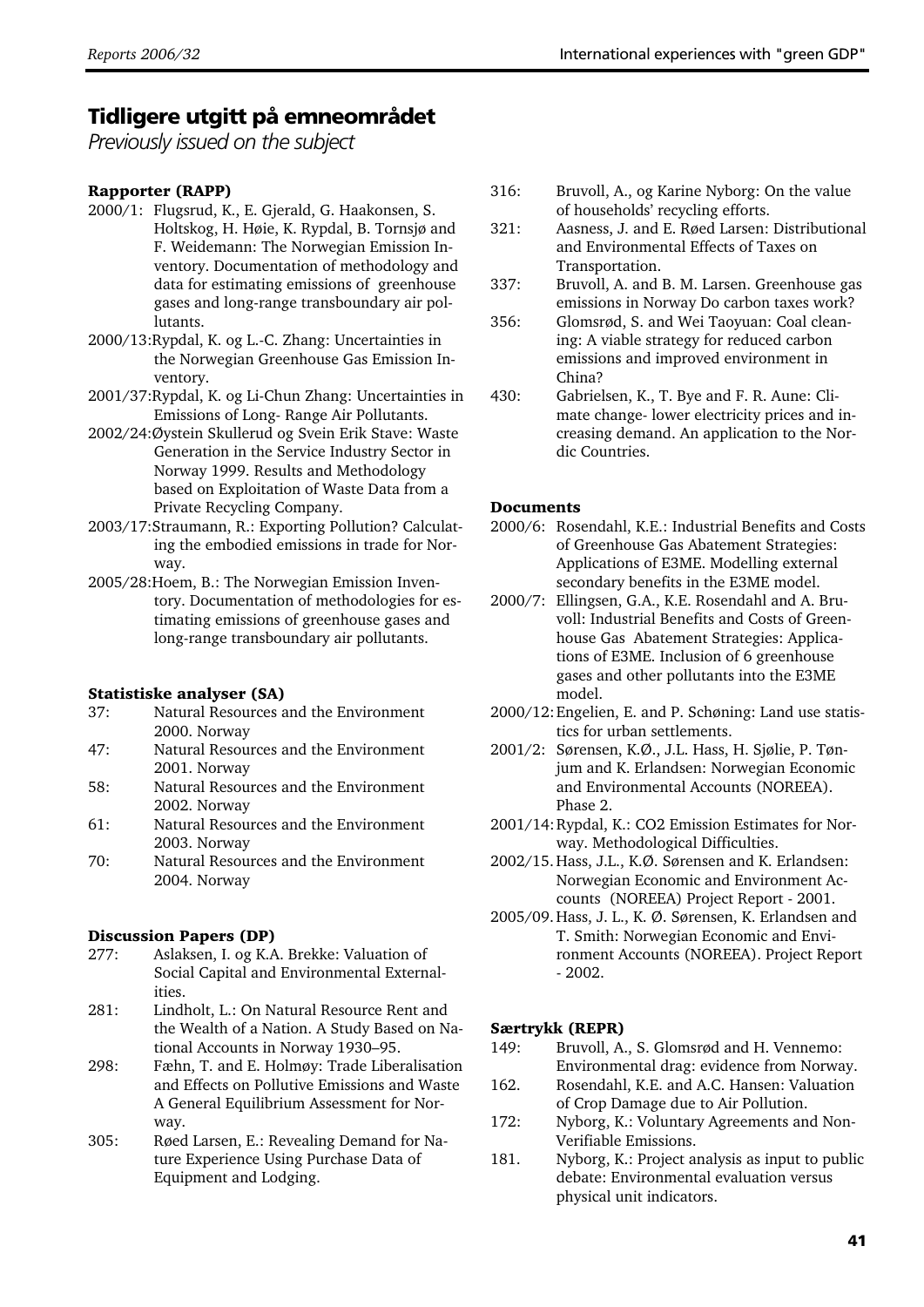- 185 .Barker, T. and K.E. Rosendahl: Ancillary benefits of GHG mitigation in Europe: SO2, NOx and PM10 reductions from policies to meet Kyoto targets using the E3ME model and EXTERNE valuations.
- 195 .Rypdal, K. and W. Winiwarter: Uncertainties in greenhouse gas emission inventories – evaluation, comparability and implications.
- 196. Rypdal, K. and K. Flugsrud: Sensitivity analysis as a tool for systematic reductions in greenhouse gas inventory uncertainties.